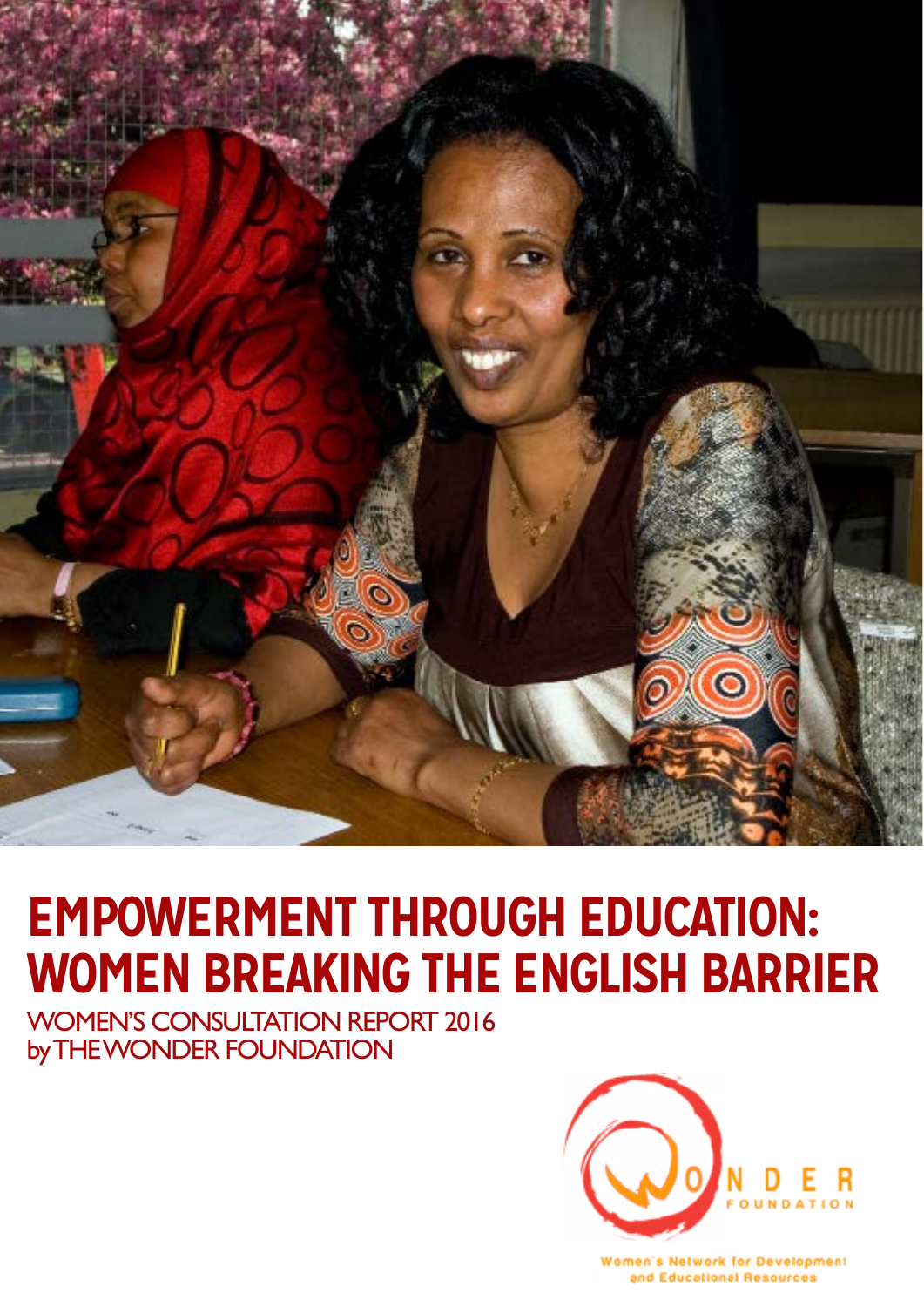# **ACKNOWLEDGEMENTS**

We would like to thank the women who took part in this research and the community organisations and experts who facilitated it:

**Action for ESOL Afghan Association Paiwand** 3rd Floor Middlesex House, 130 College Road, Harrow, HA1 1BQ **CARIS Haringey** St Philip's Church, Philip Lane, Tottenham, London, N15 4HJ **Voluntary Action Camden** 293-299 Kentish Town Road, London, NW5 2TJ **Community Language Support Services** St Mellitus Church, Tollington Park, London N4 3AG **Congolese Catholic Chaplaincy** 2 Lukin Street, London, E1 0AA **Hackney CVS** The Adiaha Antigha Centre, 24-30 Dalston Lane, London, E8 3AZ **Iraqi Association** Unit 1 Cavell House, 233 Wood Lane, London W12 0HL **Learning and Work Institute** Chetwynd House, 21 De Montfort Street, **Zarlasht Halamzai** Leicester, LE1 7GE **London Black Women's Project** 661 Barking Road, Plaistow, London, E13 9EX **Migrant Resource Centre** 56 Eccleston Square, 2nd floor, London,SW1V 1PH **NATECLA (National Association for Teaching English and Community Languages to Adults)** South and City College Birmingham, Hall Green Campus, Cole Bank Road, Birmingham B28 8ES **Pembury Community Centre** Block A Atkins Square, Dalston Lane, Hackney, London, E8 1HL **The Baytree Centre** 300 Brixton Road, London, SW9 6AE **The Selby Trust** Selby Centre, Selby Road, Tottenham, London N17 8JL **Women for Refugee Women** Tindlemanor, 52-54, Featherstone St, London, EC1Y 8RT **Esmeralda Ahmetaj Dr Marlene Cauchi Diana Doat Pinto da Costa Cathrina Gabrasadig Dr Anuli Igboaka With special thanks to Pamela Pemberton for her contributions to the editing and revision of the report.**

## **About Wonder Foundation**

WONDER's mission is to empower vulnerable communities worldwide through education. We work with partner projects in the UK and overseas that primarily support women and act as a stimulus for ending poverty in their families and communities. Wonder Foundation is a Registered Company No: 7921757 & Registered Charity No: 1148679

# **Report Authors**

Olivia Darby, Arnub Farooqi, Hsiang-Yun Lai

Questions or comments about this paper or our work should be addressed to: olivia@wonderfoundation.org.uk or 10 Wellesley Terrace, London, N1 7NA

All online references correct August 2016. All photographs ©The Baytree Centre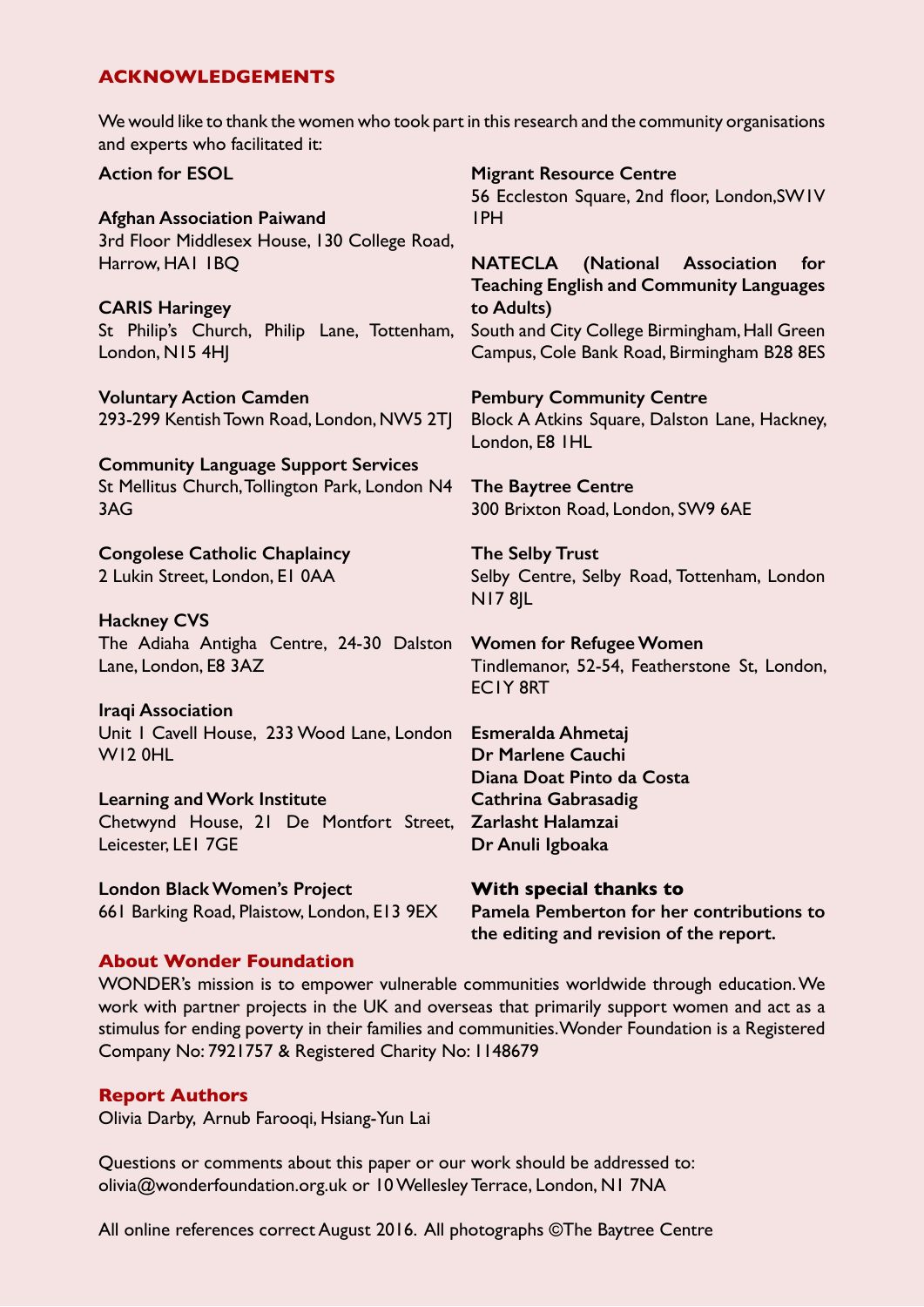# **Table of Contents**

| <b>EXECUTIVE SUMMARY</b>                                                                                                                                                                                                                                                                                               | $\overline{4}$                         |
|------------------------------------------------------------------------------------------------------------------------------------------------------------------------------------------------------------------------------------------------------------------------------------------------------------------------|----------------------------------------|
| <b>I. INTRODUCTION</b>                                                                                                                                                                                                                                                                                                 | 8                                      |
| 2. METHODOLOGY                                                                                                                                                                                                                                                                                                         | 9                                      |
| 3. THE NEED FOR ENGLISH LANGUAGE LEARNING IN THE UK<br>3.1. Gendered Migration<br>3.2. Migrants and Language                                                                                                                                                                                                           | $\mathbf{I}$<br>12<br> 3               |
| <b>4. CASE STUDIES</b><br>Clara<br>Genti<br>Mouna<br>Maria<br>Si                                                                                                                                                                                                                                                       | 3<br> 3<br> 4<br> 4<br> 4<br>15        |
| <b>5. LISTENING TO THE WOMEN</b><br>5.1. Personal Barriers that were Identified<br>5.1.1. Low Self Confidence and Poor Mental Health<br>5.1.2. Finding the Time and Juggling Responsibilities<br><b>Family Opposition</b><br>5.1.3.<br>5.2.<br><b>Practical Barriers Women Identified</b><br>5.2.1. "Every time money" | 15<br>15<br>15<br>18<br> 9<br> 9<br>20 |
| 5.2.2. Low Levels of Literacy<br>5.3. What the Women Suggested<br>5.3.1. Empowering Spaces and Forming Friendships<br>5.3.2. The Importance of Good Teachers<br>5.3.3. Relevant Content                                                                                                                                | 20<br>22<br>22<br>23<br>24             |
| 5.4.<br><b>Accessible Format</b><br>5.4.1. The Importance of a Whole-Person Approach<br>5.4.2. Supporting Learning Outside the Classroom                                                                                                                                                                               | 25<br>26<br>27                         |
| 6. SITUATING THE PARTICIPANTS' EXPERIENCE IN THE WIDER CONTEXT                                                                                                                                                                                                                                                         | 28                                     |
| 6.1.<br>How the UK Helps Women to Learn English<br>6.1.1. Who can Access English Classes?<br>6.1.2. Other ways that Migrants Learn English<br><b>Struggling to Meet Basic Need</b><br>6.2.<br>6.2.1. Food and Essentials                                                                                               | 28<br>29<br>30<br>31<br>31             |
| 6.2.2. Shelter<br>6.3.<br>Poor Wellbeing<br>6.4.<br><b>Caring Responsibilitie</b><br>6.5.<br>Safety and Agency<br>Poor Education<br>6.6.                                                                                                                                                                               | 31<br>32<br>33<br>34<br>35             |
| <b>7. CONCLUSIONS</b>                                                                                                                                                                                                                                                                                                  | 36                                     |
| 8. HOW THE UK CAN EMPOWER WOMEN TO BREAK THE ENGLISH BARRIER                                                                                                                                                                                                                                                           | 38                                     |
|                                                                                                                                                                                                                                                                                                                        |                                        |

**[APPENDIX: Background on the Participant Organisations](#page-39-0)** 40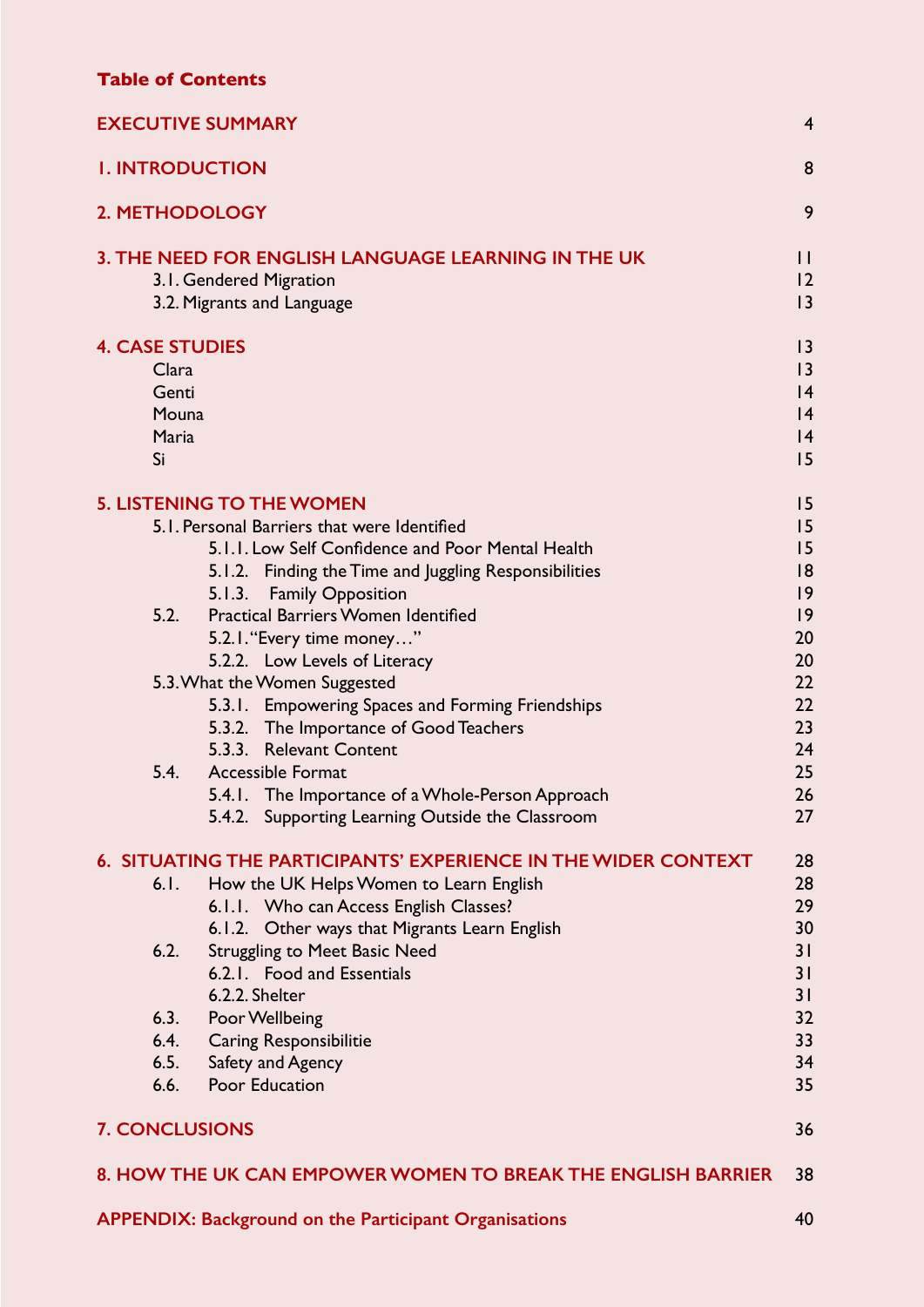# <span id="page-3-0"></span>**EXECUTIVE SUMMARY**

English proficiency is an essential tool for life in the UK, which has a large and growing population who were not born in the UK. Without good knowledge of English, daily life - from shopping to catching the right bus to speaking to your GP or children's teacher – is a battle. Many migrants – whether refugees, asylum seekers, former refugees, or others living in poverty – come from countries where there are defined gender roles and a lack of gender equity. With regard to learning English this means that women often face aggravated barriers compared to men from the same countries or socioeconomic groups.

When women's English is discussed, it is often done so within the context of improving the situation for their families and wider society, rather than as a good in and of itself. Women's own fulfilment is not sufficiently valued as an outcome by policy makers. The author Chimamanda Ngozie Adichie challenged this at the UN when she said, "In the public discourse today, we often speak of people as a single thing. Refugee. Immigrant… Let us remember that we are not just bones and flesh. We are emotional beings. We all share a desire to be valued, a desire to matter. Let us remember that dignity is as important as food".  $\pm$ 

This report seeks to give a voice to vulnerable migrant women with low English proficiency, who are by definition 'hard to reach' and rarely heard and to better understand and address the challenges that they face in learning English. There is no agreed definition of 'vulnerable migrant' but we sought to hear from those with low English proficiency living on low incomes. Apart from two women in their 80s, all of the vulnerable migrant women who we had conversations with wanted to improve their English proficiency. This report sets out to explore, in their own words, the challenges they face when accessing English learning. The women also made suggestions for how access to learning could be improved.

Due to budget constraints we undertook our research in London, where the Wonder Foundation is based. Children's centres, which act as focal points for mothers from many different backgrounds, were contacted as well as community groups that:

- served specific migrant groups, including churches and mosques
- supported refugees and/ or migrants in general
- offered English classes

Thirty-two interviews with vulnerable migrant women were undertaken and 34 women participated in 4 focus groups (n=66). We spoke to 8 community workers and 5 community ESOL teachers. We also undertook a literature review to situate our study participants' experience in the wider context.

The literature review supports our findings and highlights that looking at ESOL in a vacuum is inadequate.

**Female refugees, asylum seekers and other vulnerable migrants want to learn English but often face complex challenges**. These may include mental ill-health, care responsibilities, domestic violence, and multi-dimensional poverty. Women require support to overcome these if they are to acquire the capacity to learn and regularly attend classes. **When women struggle to meet their basic needs and those of their dependents, English learning is pushed down** 

<sup>1</sup> Speech at UN Humanitarian Day, 19 Aug 2016, http://webtv.un.org/watch/chimamanda-ngozi-adichie-writer-world-humanitarian-day-2016/5091392999001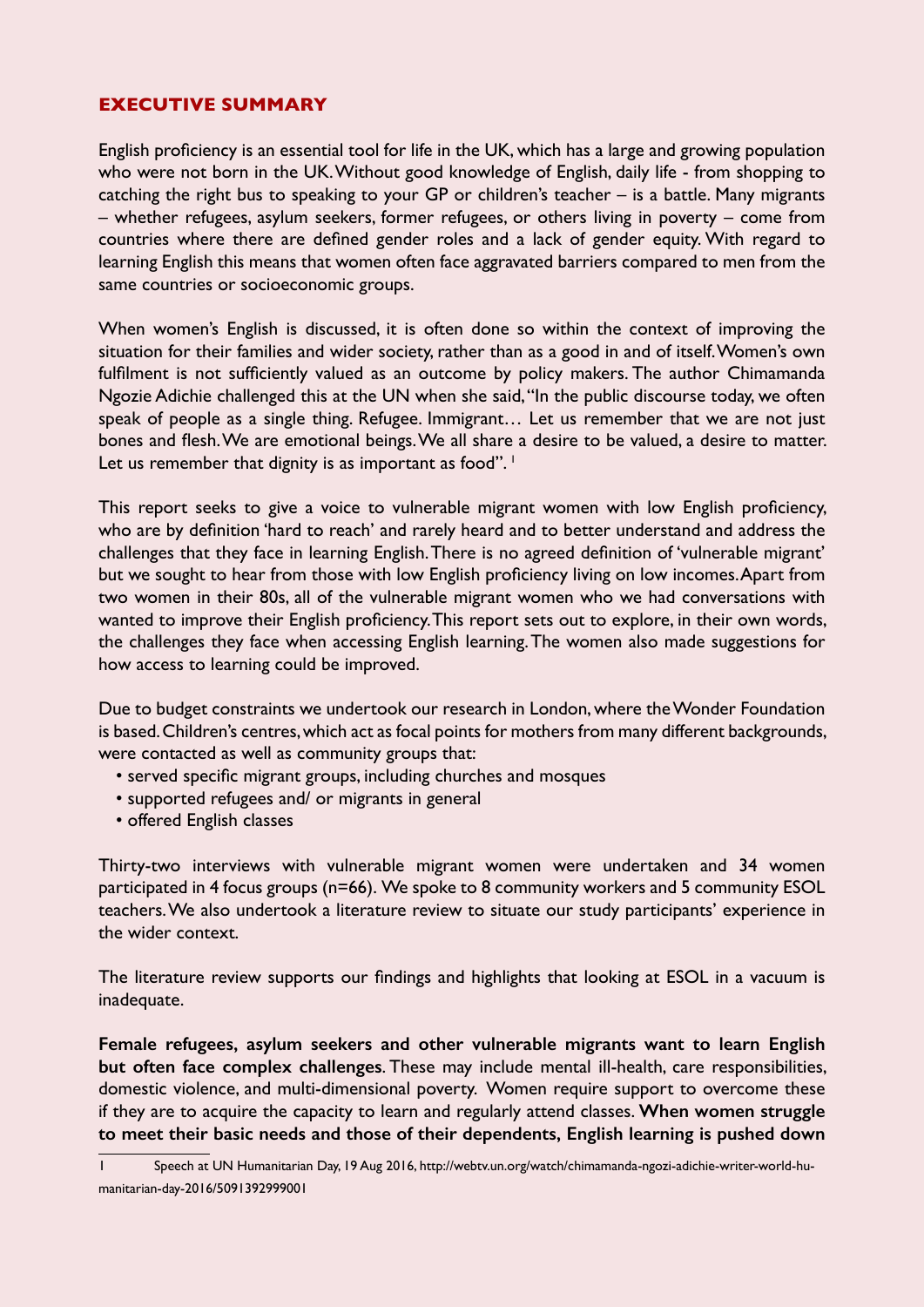**their list of priorities,** even though they clearly recognise that learning or improving their English would make their lives easier and better.

*"As a woman, you have to do cooking, cleaning, looking after husband, looking after house, this is your priority, my husband was saying all the time."*

For those who can overcome these initial challenges, the cost, location and timings of classes and the lack of free childcare have been recognised as barriers to women learning English for many years, and this was echoed by the women that we spoke to who also expressed that delays in starting to learn English upon arrival made it more difficult for women to start learning. **Women with families are time and energy poor and provision of child care is essential to make learning a possibility for many mothers.** Even the most motivated learners may struggle to attend every class and a flexible approach is therefore needed.

*"This week two women from an EC postcode and living in refuges applied to learn ESOL. They were both told that they need to pay £200. One was offered a place in Greenwich. That will take all her income just to travel there. They are desperate single women who want to learn English. They are getting panic attacks. They just want to learn English. What else can they do?"* 

**Creating spaces where vulnerable women feel safe and welcome – empowering spaces – are important in developing their confidence to try new things.** Community centres that did this and provided additional support to overcome the other barriers that they face, for example, advice provision, counselling, child care were valued by the women who often found it hard to overcome the feeling of dislocation that they felt upon arriving in the UK.

*"If I have a problem I don't have family here. But I have my God and I have more people, friends, integration. I'm meeting beautiful people at school…"*

**Women's isolation was not only a consequence of not speaking English, but also a barrier to learning English**, as it meant that women did not know where to learn, how to get to classes and had no one to support them through the experience. Not having the opportunity to practice meant that a woman's command of and confidence in using English could decrease and reverse the benefit that she gained from classes. **Women wanted the opportunity to meet native English speakers.**

*"I only speak with non-natives it's really hard to meet natives. We only have contact with migrants."*

**Personal relationships – between women and with community workers and teachers – were invaluable to the women and motivated them** to make the effort to attend classes and other activities at community centres. The dependency of these women could be overwhelming for already stretched staff. Trained volunteers could play an important role in supporting vulnerable women, for example helping them to apply for courses, accompanying them on their first day, motivating them and encouraging them. When these volunteers were other migrants they could help learners to negotiate the complexities that they were already overcoming and showed that advancement was possible. British volunteers played an important role in making migrants feel welcomed and provided an insight into the host culture. Being listened to by others made them feel valued and no longer invisible.

*"Outside of the classroom, if you have the funding for it, the volunteers are so good. We have young professionals or migrants who have been here longer. The migrants have gone through the same*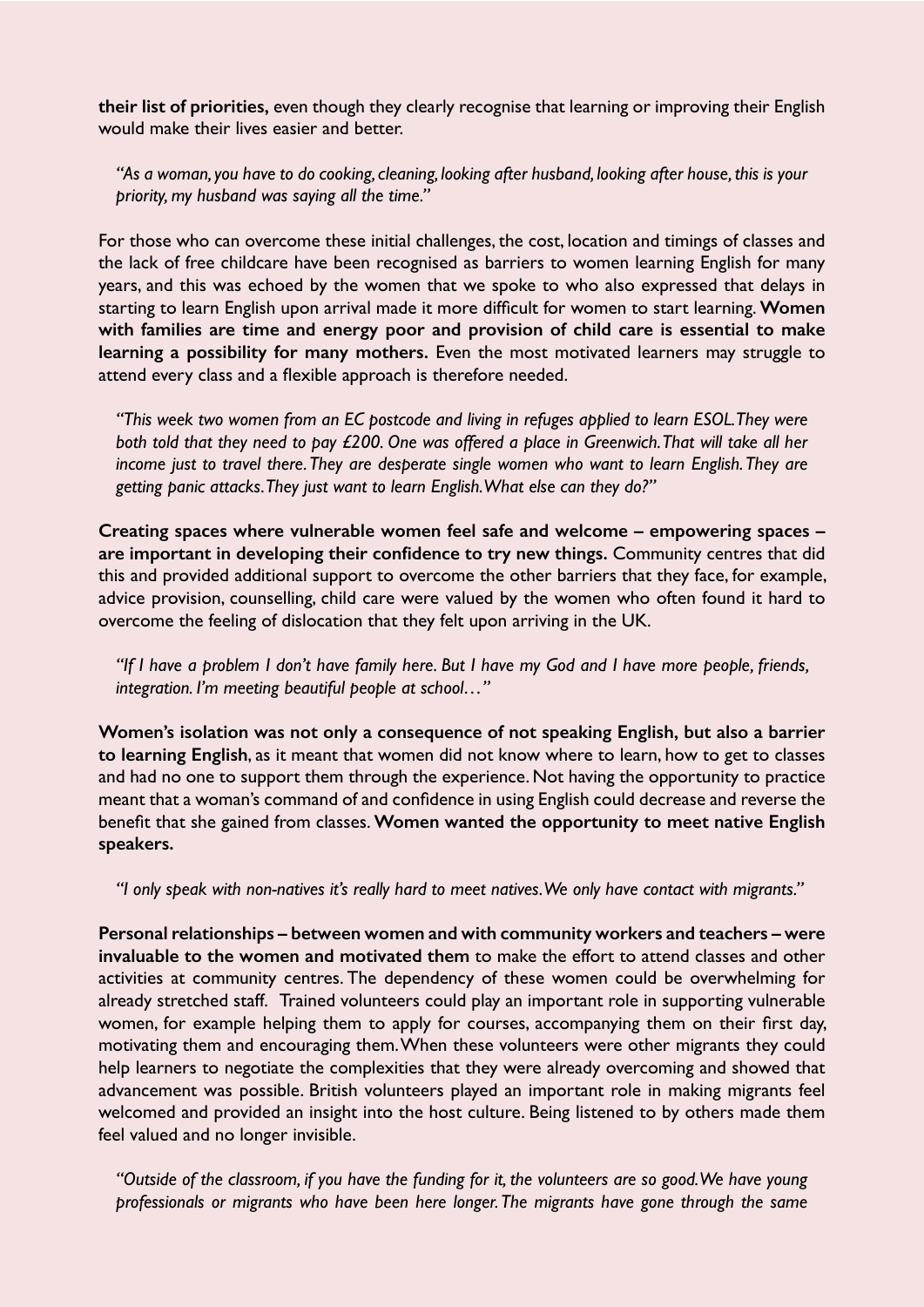*process. The learners can see their future. If [women learning English] meet a volunteer who is a native speaker it's really great. It shows English people care and have an interest in them. It's often their first contact with an English person. It's like an introduction to integrate."*

**For women starting English from scratch, including those with very little education, the lack of beginners' classes prevented learning.** Understanding needs so that effective local, tailored solutions with adapted teaching styles and formats to make initial English-learning possible are essential. Women suggested that they would benefit from English taught through practical classes, including cookery and crafts, as would women-only classes and, for some, learning with others from a similar cultural background. More work needs to be done to understand what teaching methods work for women with different needs and from different cultural and education backgrounds so that women can learn as quickly as possible and classes have high retention levels. Learning English has value to migrant women, their families and benefits to wider society even when it does not lead quickly to employment.

*"Anybody who stays in this country they need to speak English for everyday life."*

**Further, it needs to be recognised that some women – those who are most vulnerable face personal barriers that make learning at the pace required by immigration regulations, or in some cases at all, impossible.** There are women in the UK who are even more isolated that those who we spoke to and who face even *greater* challenges than them.

*"Because my husband hit my head, and sometimes I'm blank, and can't really understand or see anything, it's really affecting my understanding of the language, otherwise I am so happy to learn because I love learning."*

Learning English is an essential part of vulnerable female migrants' journeys to feel empowered and able to make fulfilling choices, raise their aspirations and those of their friends and families, and to integrate and feel at home in the UK, which they want. If one goal of women's Englishlearning is that they are empowered to engage with British society, they also must be listened to as to how best that can come about.

# **Having listened to these women and those who support them in the community, we are making the following recommendations:**

Our recommendations echo those which have been made by many migrant, refugee and education organisations before us, but have not yet been acted upon:

• **A whole-person approach to the needs of vulnerable female migrants, including refugees and asylum seekers needs to be embedded in service delivery.** National and local Government, the NHS, learning providers, community groups and charities need to work together if prevention and early intervention are to be achieved. Co-locating advice provision, counselling and child care alongside English provision and vice versa will help the most vulnerable women to address their challenges as well as resolving some of the most immediate barriers to English learning.

• The Government should develop **a national UK English-learning strategy with specific consideration given to the additional challenges that women learners may face.** This should include:

• **Recognition of the value of women learning English for their own wellbeing and fulfilment** in addition to the wider benefit that it has to their families, employability and social integration.

• **Commitment to equal access to English language learning for all women,** regardless of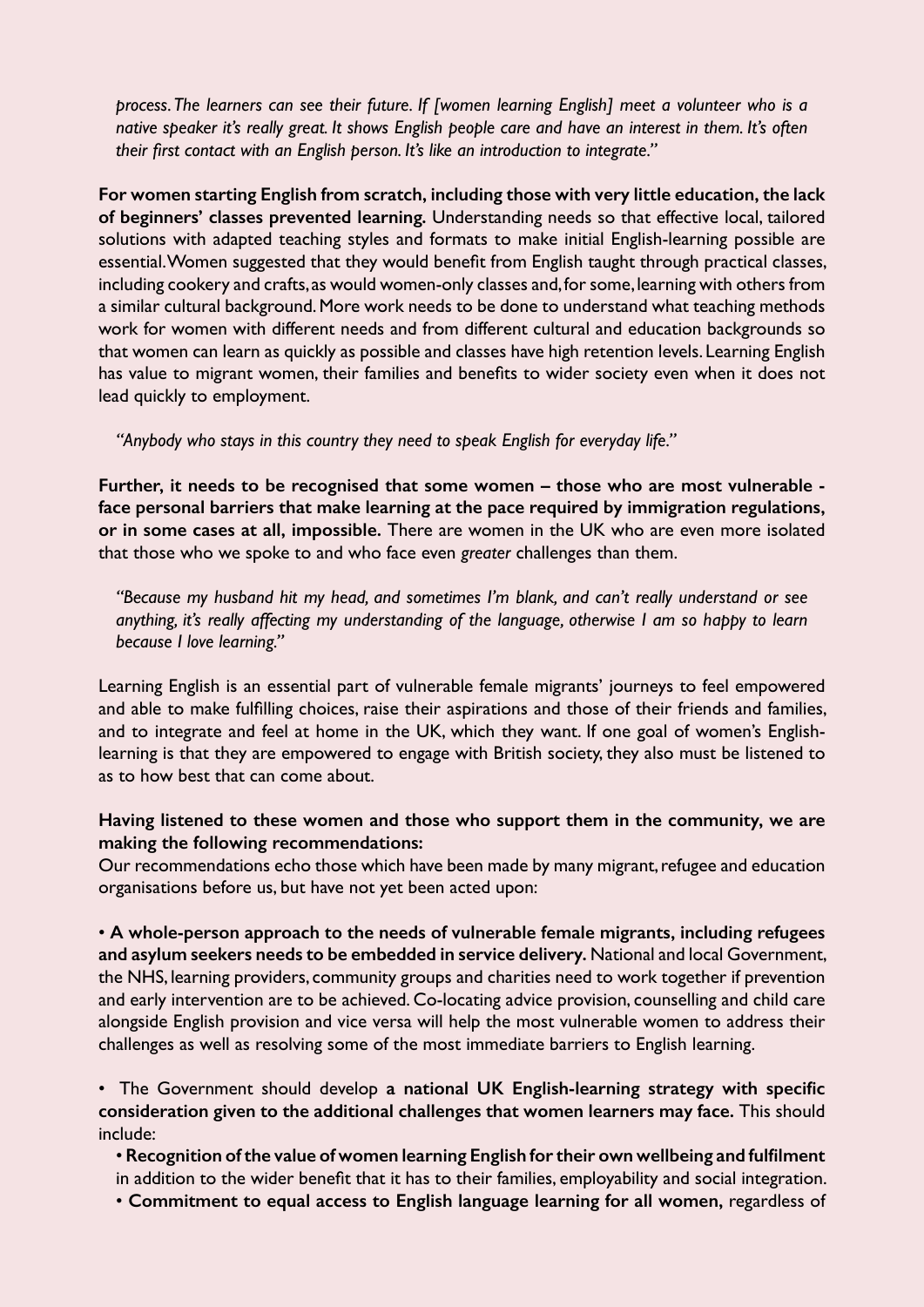their country of origin, religion or ethnicity.

• **Guaranteed funding for accredited ESOL classes,** which are valued by women learning English.

• A commitment to full cost recovery<sup>2</sup> to ensure that ESOL teachers are not overburdened by administration and meeting learners' additional needs and providers can effectively address the barriers that learners face, engaging harder-to-reach learners and improving retention.

• **Recognition of ESOL teachers' experience and training**, to be reflected in their pay and with adequate time allocated to class preparation, administration and students support to reflect what they already do.

• **A commitment to making accredited ESOL accessible for learners**, with delivery taking place in the community as well as within colleges.

• **Recognition that local, community-based and non-accredited English-learning initiatives in local and familiar places are essential for women with low confidence.**

• **Research needs to be undertaken into which methods and formats of English language teaching are most effective in engaging different types of vulnerable female migrants and enhancing their learning.** Our findings suggest that these could include offering singlesex provision, English taught to speakers of one language only or English taught through the development of other skills or relevant knowledge.

• **Empowering community spaces where women feel safe and welcome are essential if migrant women are to build relationships and integrate.** Local service commissioning must recognise the value of well-used community spaces that serve women and children living in cramped accommodation and on low incomes, who cannot afford access to other safe meeting places. Empowering spaces reduce isolation, help women to form friendships, practice English informally and build their confidence and familiarity with the UK so that they are aware of their rights and responsibilities as well as opportunities.

• **It should be made easier for all migrants to volunteer** should they wish to, to use their skills for the good of others and create new social networks. Complex English-language application processes should not bar them from roles that do not require high English language levels.

• **The integration of migrants is a two-way process. Mentoring and befriending of migrant English learners by nationals and better established migrants should also be encouraged and funded at the local and national level.** The responsibility for integrating migrants cannot fall upon them alone if they do not have opportunities to meet UK citizens. Women of all backgrounds are seeking to meet British people and opportunities to make them feel welcome and included in British society. Addressing isolation in practice is more sustainable and effective than theoretical discussions of British values in promoting inclusion.

<sup>2</sup> Full Cost Recovery means securing funding for, or 'recovering', all your costs, including the direct costs of projects and all your overheads. Every organisation, whether voluntary, public or private, needs to recover all its costs, and ideally generate a surplus, or it cannot pay its employees, rent office space, offer its products and services, or plan for the future and the continued development and delivery of its services. New Philanthropy Capital, http://www.thinknpc.org/publications/full-cost-recovery-2/ full-cost-recovery-2/?post-parent=6107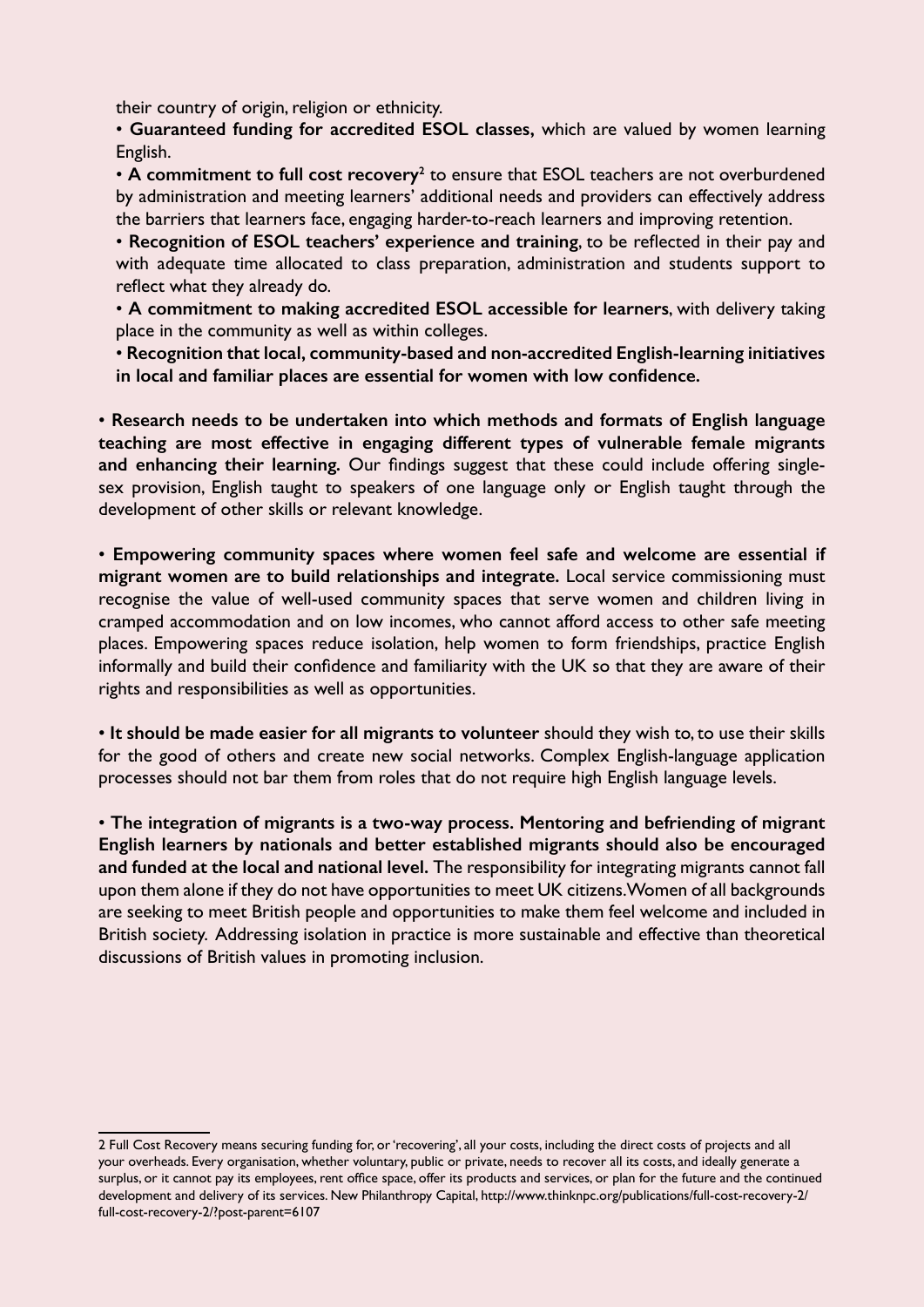## <span id="page-7-0"></span>**1. INTRODUCTION**

English proficiency is an essential tool for life in the UK, which has a large and growing population who were not born in the UK. Without good knowledge of English, daily life - from shopping to catching the right bus to speaking to your GP or children's teacher – is a battle. Many migrants – whether refugees, asylum seekers, former refugees, or others living in poverty – come from countries where there are defined gender roles and a lack of gender equity. With regard to learning English this means that women often face aggravated barriers compared to men from the same countries or socioeconomic groups.

When women's English is discussed, it is often done so within the context of improving the situation for their families and wider society, rather than as a good in and of itself. Women's own fulfilment is not sufficiently valued as an outcome by policy makers. The author Chimamanda Ngozie Adichie challenged this at the UN when she said, "In the public discourse today, we often speak of people as a single thing. Refugee. Immigrant… Let us remember that we are not just bones and flesh. We are emotional beings. We all share a desire to be valued, a desire to matter. Let us remember that dignity is as important as food"3.

This report seeks to give a voice to vulnerable migrant women with low English proficiency, who are by definition 'hard to reach' and rarely heard and to better understand and address the challenges that they face in learning English. There is no agreed definition of 'vulnerable migrant' but we sought to hear from those with low English proficiency living on low incomes. Apart from two women in their 80s, all 45 of the vulnerable migrant women who we had conversations with wanted to improve their English proficiency. This report sets out to explore, in their own words, the challenges they face when accessing English learning. The women also made suggestions for how access to learning could be improved.

Following the refugee crisis of summer 2015, the Wonder Foundation and our partners in Europe<sup>4</sup>, all of whom are focussed on women and education, discussed what we could do and refocused our work on education support for refugee women as well as the vulnerable women who the projects were already serving, many of them migrants. As this work continued, we focussed on language learning as the key to opening up other opportunities as well as improving wellbeing. Listening to experts, including community leaders and teachers from NATECLA, Action for ESOL and the Learning and Work Institute reminded us that limited access to English for Speakers of Other Languages (ESOL) classes and other methods of English learning was not only an issue for refugees and asylum seekers, but for other vulnerable migrants also.



In 2010, as Home Secretary and Minister for Women and Equalities, Theresa May said, "We know that speaking English is key to integration",5 whilst David Cameron, in his comments on the importance of immigrant Muslim women

<sup>3</sup> Speech at UN Humanitarian Day, 19 Aug 2016, http://webtv. un.org/watch/chimamanda-ngozi-adichie-writer-world-humanitarian-day-2016/5091392999001

<sup>4</sup> Latvia: Kopienas Battistas Centr; Poland: Fundacja Widnokrag; Slovenia: Fundacija Sursum; Spain: Fundacion Canfranc, Fundacion Senara; Sweden: C.A.R.E.

<sup>5</sup> https://www.gov.uk/government/speeches/immigration-home-secretarys-speech-of-5-november-2010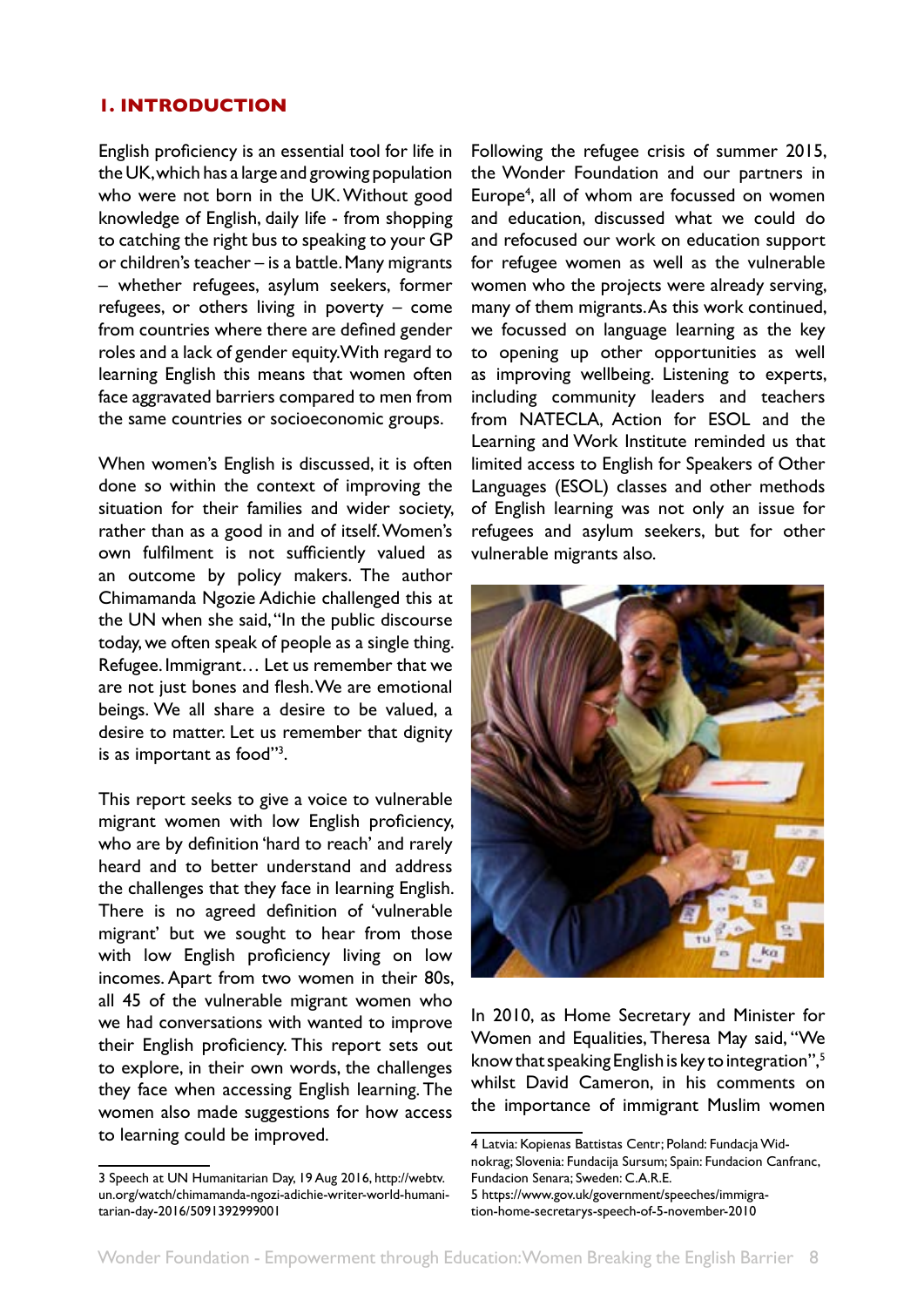<span id="page-8-0"></span>learning English<sup>6</sup>, recognised that many women face challenges in learning English which differ from those of men in their communities. Whilst we welcome this recognition and the funding following a series of cuts to ESOL, we are conscious that this funding only recognises the needs of a particular community and through the lens of the prevention of Islamic extremism, rather than the empowerment of these women as individuals. This report should be considered as a preliminary study, and in the recommendations we identify areas for further research. As a London-based charity, and with a limited budget, we have focussed our research on London. However, we would expect these conclusions to reflect the situation for many vulnerable female migrants in other urban areas of the UK. Too often decisions are made without speaking to the people affected by them. This report aims to give a voice to vulnerable migrant women to better understand their barriers to learning the English language.

## **2. METHODOLOGY**

We undertook this study to better understand the barriers to English language learning that vulnerable migrant women in the UK face and how they could be overcome. Our approach was informed through informal conversations with over 50 ESOL teachers from all over the UK and community workers. To this end, there were two key components to this work. This study aimed to give vulnerable migrant women the opportunity to have a voice. This research aimed to hear to views of women struggling to access ESOL. This meant that we would need to reach them at the community level. Whilst it was understood that the most isolated female migrants would not be involved with any community groups, it was also understood that women in this category would be unlikely to agree to take part in our research. Due to budget constraints we undertook our research in London, where Wonder Foundation is based. Children's Centres, which act as focal points for mothers from many different backgrounds, were contacted as well as community groups 6 The Government's Approach To Integration And Opportunity (2016) http://www.publications.parliament.uk/pa/cm201617/ cmselect/cmwomeq/89/8905.htm

that; served specific migrant groups, including churches and mosques, supported refugees and/ or migrants in general and offered English classes. Where requested posters were made in community languages and we reached out to community groups through the Selby Centre (Haringey), Hackney CVS and Voluntary Action Camden. Additionally, we requested case studies from the Baytree Centre, to show the situations of women seeking to learn English and what it allowed them to achieve. Due to the vulnerability of their users and the time/ resource pressures that many organisations are already facing in delivering their core work, many of these organisations felt unable to take part in the research. However, this research will be circulated to them and should they wish to comment upon it, an updated version will be produced. As a consequence we also interviewed community workers as they have a breadth of knowledge from working directly with vulnerable migrant women. In total we spoke to 8 female community workers from 8 different organisations and 5 ESOL teachers from 4 organisations, inviting them to share their experience on barriers to English learning and how it could be overcome through unstructured interviews. Interviews with community workers and ESOL teachers took place in person and by telephone, as preferred by the interviewee.

A combination of focus groups and face-toface semi-structured interviews were used. Due to the vulnerability of those who we were talking to we adapted our method according to what our contact in the community group thought would be the least overwhelming for the participants. Interviews lasted up to 30 minutes, depending upon how much the women had to say. Some women felt more comfortable being interviewed in pairs. Focus groups were guided by a schedule and lasted for around one hour. Due to the low levels of English we also used community translation where necessary. Interviews and focus groups with vulnerable female migrants took place in Hackney, Hammersmith and Fulham, Haringey, Islington, Lambeth, Newham and Westminster. All interviewers, focus group leaders and community translators were female.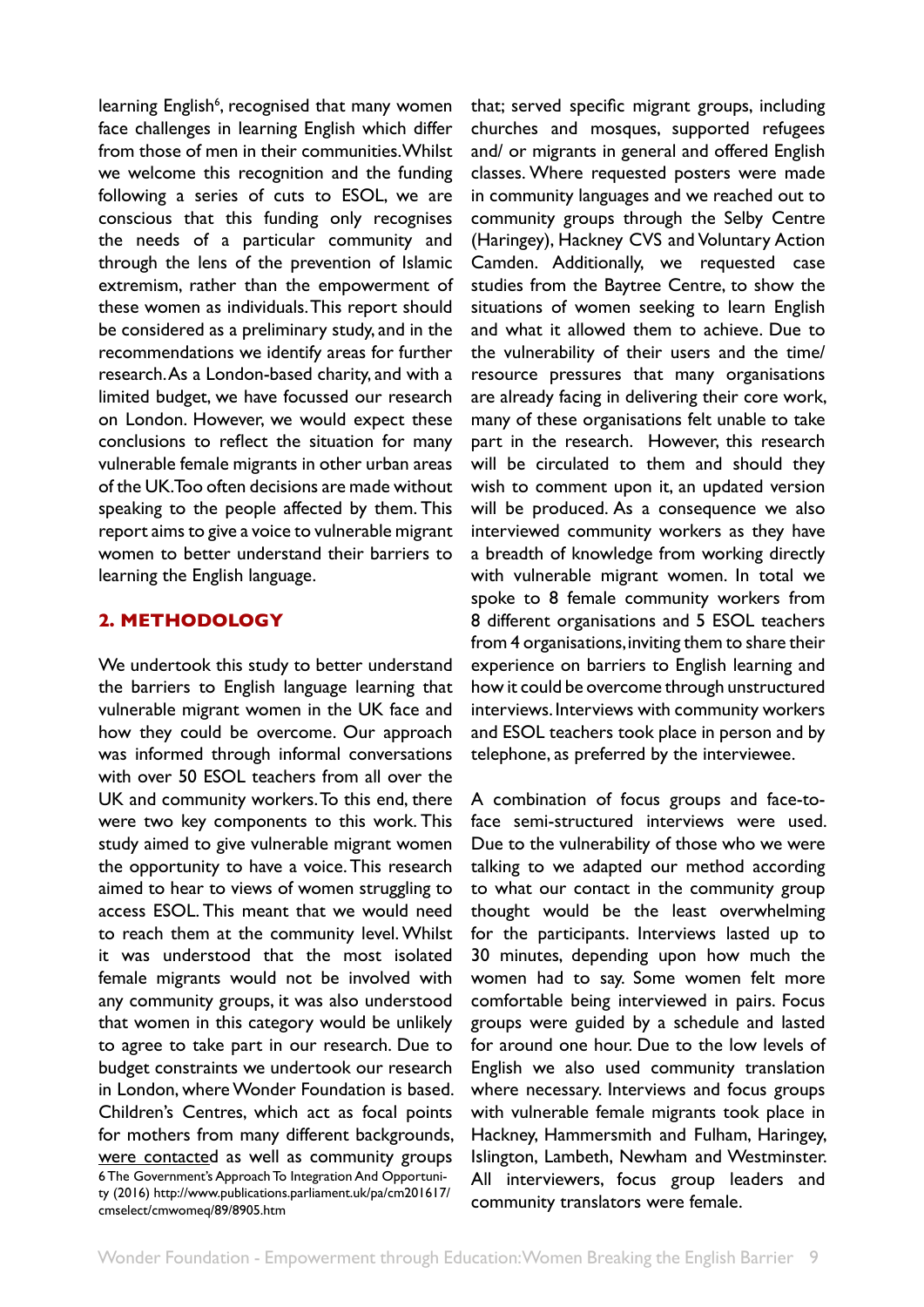| Organisation (see appendix)                          | <b>Interviews</b> | <b>Focus Groups</b><br>(number of<br>participants) | <b>Community</b><br>worker interviews | <b>ESOL</b> teacher<br>interview |
|------------------------------------------------------|-------------------|----------------------------------------------------|---------------------------------------|----------------------------------|
| <b>Afghan Association Paiwand</b>                    |                   |                                                    |                                       |                                  |
| <b>CARIS Haringey</b>                                | $\overline{2}$    |                                                    |                                       |                                  |
| <b>Community Language Support</b><br><b>Services</b> |                   |                                                    |                                       |                                  |
| <b>Congolese Catholic Chaplaincy</b>                 |                   |                                                    |                                       |                                  |
| <b>IMECE</b>                                         | 4                 |                                                    |                                       |                                  |
| <b>Iraqi Community Association</b>                   |                   |                                                    |                                       |                                  |
| London Black Women's Project                         |                   |                                                    |                                       |                                  |
| <b>Migrant Resource Centre</b>                       | $\overline{4}$    |                                                    |                                       |                                  |
| <b>Pembury Community Centre</b>                      | $\mathbf{c}$      |                                                    |                                       |                                  |
| <b>The Baytree Centre</b>                            | 8                 | $\mathcal{D}$                                      |                                       |                                  |
| Women for Refugee Women                              |                   |                                                    |                                       |                                  |
| Other women                                          | $\overline{2}$    |                                                    |                                       |                                  |
| <b>TOTAL</b>                                         | 32                | 4 (34)                                             | 8                                     |                                  |

**Table 1: Participating Community Centres and Groups**

Women took part voluntarily. All of those who took part signed consent forms, where key information on the nature and purpose of the study was translated into key community languages (including Portuguese, Spanish, French, Farsi, Arabic, Turkish, Kurdish, Tigrinya, Somali, Bengal, Sylheti and Urdu) before taking part. Due to the vulnerability of those involved in the study, anonymity was provided. The consent forms also allowed us to collect key demographic information from the women – their age, migration status, whether they were caring for children, their marital status and their country of origin.

The ages of the participants ranged from teenagers aged 16 to women in their 80s. All of the participants were first generation migrants; their reasons for coming to the UK ranged from asylum, marriage, family reunification and improving their economic status. All of the participants had come to the UK at the age of 14 or above, the majority as adults. Only 3 felt confident in their English abilities before coming to the UK.

The majority of participants were either Muslim (n=30) or Christian (n=19). Twenty-one women were single (including widows), 9 were divorced or separated,15 were married. and eighteen women were living with children.

Women could not always explain their immigration status, of those who explained their status: 13 were British Nationals, of whom 9 had arrived in the UK as refugees, 6 were in the UK on a spousal visa, 11 were refugees and 1 was an asylum seeker.

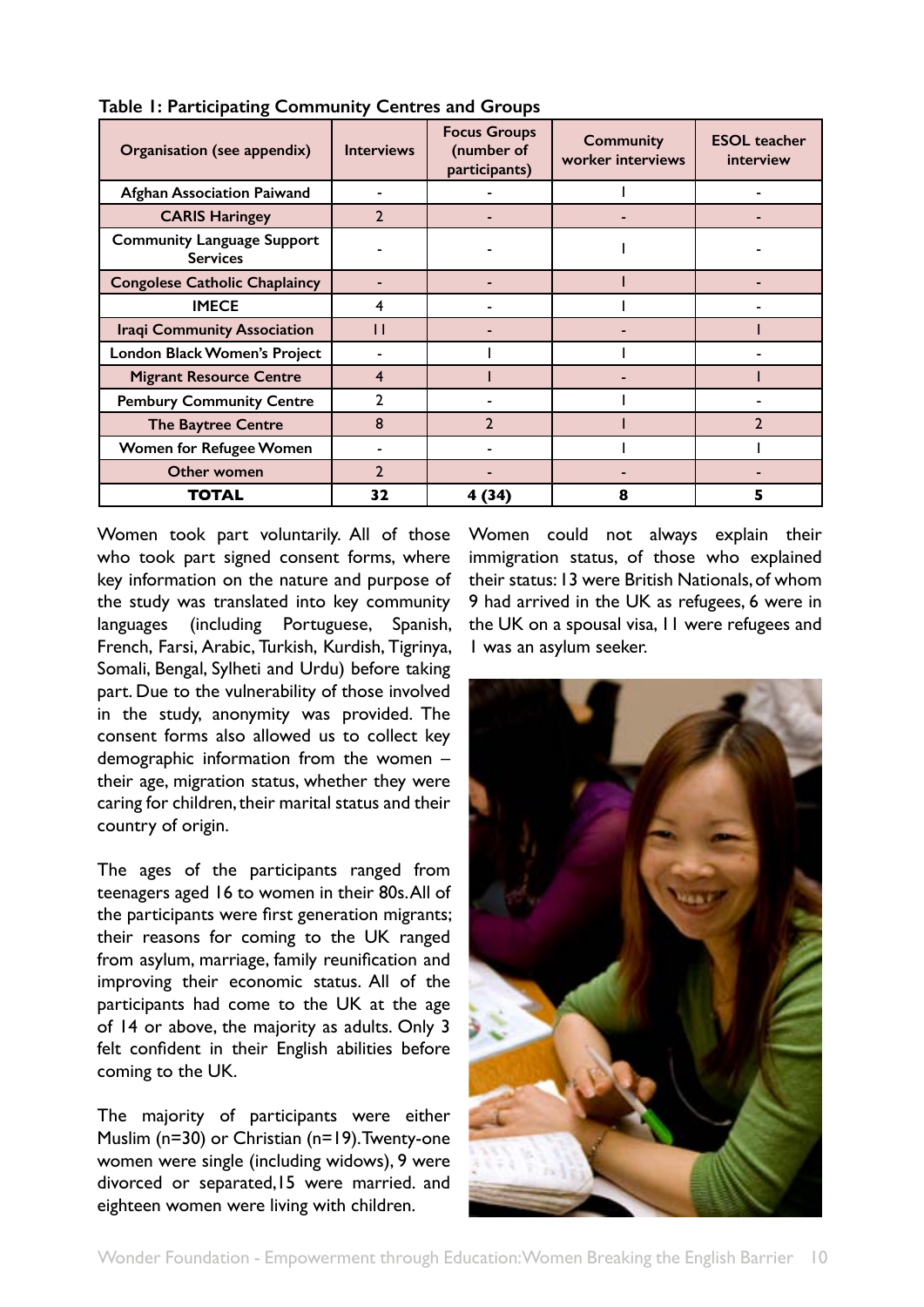<span id="page-10-0"></span>Participants came from 28 different countries as detailed in Table 2.

|  | Table 2: Country of Origin of Migrant            |  |  |
|--|--------------------------------------------------|--|--|
|  | <b>Interviewees and Focus Group Participants</b> |  |  |
|  | (Case Studies in Brackets)                       |  |  |

| <b>Country of Origin</b>                      | No. of particpants |
|-----------------------------------------------|--------------------|
| Afghanistan                                   | $\overline{2}$     |
| <b>Albania</b>                                | $\overline{2}$     |
| Angola                                        | I(I)               |
| <b>Bangladesh</b>                             | 6                  |
| <b>Brazil</b>                                 | 5(1)               |
| China                                         | $\overline{1}$ (I) |
| Colombia                                      | 4                  |
| DR Congo                                      | ı                  |
| Eritrea                                       | 3                  |
| Ethiopia                                      | ı                  |
| France                                        | ı                  |
| Ghana                                         |                    |
| Greece                                        | ı                  |
| Iraq                                          | П                  |
| Kosovo                                        | (1)                |
| Kuwait                                        |                    |
| <b>Mauritius</b>                              | ı                  |
| Morocco                                       | (1)                |
| Nigeria                                       |                    |
| Pakistan                                      |                    |
| Palestine                                     | ı                  |
| Poland                                        |                    |
| Portugal                                      | ı                  |
| Sierra Leone                                  |                    |
| Somalia                                       | 2                  |
| Spain                                         | Ī                  |
| Syria                                         | Ī                  |
| Turkey (of whom two<br>identified at Kurdish) | 5                  |

Data analysis of the interviews and focus groups was undertaken by the lead researcher and was coded manually.

Further to this, a literature review identified the key challenges that migrant women in the UK face to situate the experiences of the women that we spoke to within the wider national context.

# **3. THE NEED FOR ENGLISH LANGUAGE LEARNING IN THE UK**

The UK has a large foreign-born population and the number of migrants, both in absolute terms and as a proportion of the UK population is growing. The number of foreign-born people in the UK has increased from around 3.8 million in 1993 to 8.3 million in 20147 . Whilst some of these migrants come from countries where English is spoken, many others do not.

The number of people seeking asylum in the UK is also growing. There has been a 63% increase in asylum applications between 2011 and 2015. In 2015 the UK received 32,414 applications for asylum, excluding dependents<sup>8</sup>. Eritrea, Iran, Pakistan, Afghanistan and Bangladesh have been amongst the top asylum applicant producing countries over the past five years and the number of Syrians and Eritreans seeking asylum has been steadily rising. None of these countries has English as an official language<sup>9</sup>.

London, where our research is based, is a focal point for immigration in the UK. Between 2001 and 2011, the proportion of non-UK born residents in London rose from 27.1% to 36.7%, showing the range and size of London's migrant communities – approximately 3 million people<sup>10</sup>. With over a third of residents born outside of the UK, London contrasts with England and Wales as a whole, where, when London is excluded, fewer than one in ten people were born outside of the UK. In 2014, about half of the UK's foreign-born population was in London (36.9%) and the South East  $(13.6%)$ <sup>11</sup>. Table 3 shows the top birthplaces of non-UK born Londoners. It can be seen that immigration from all of the countries listed, apart from Ireland, Kenya and Bangladesh, has grown. In 2004 there were insignificant numbers

<sup>7</sup> Migration Observatory (Jan 2016) Migrants in the UK: An Overview http://www.migrationobservatory.ox.ac.uk/sites/ files/migobs/Migrants%20in%20the%20UK-Overview\_0.pdf 8 Refugee Council (Feb 2016) Asylum Statistics: Annual Trends http://www.refugeecouncil.org.uk/assets/0003/6984/Asylum\_ Statistics Annual Trends Feb 2016.pdf 9 Refugee Council (Feb 2016) Asylum Statistics: Annual Trends 10 Greater London Authority (June 2013), "Diversity in London" https://londondatastore-upload.s3.amazonaws.com/ IyE%3D2011-census-diversity-in-london.pdf. 11 Migration Observatory (Jan 2016) Migrants in the UK: An **Overview**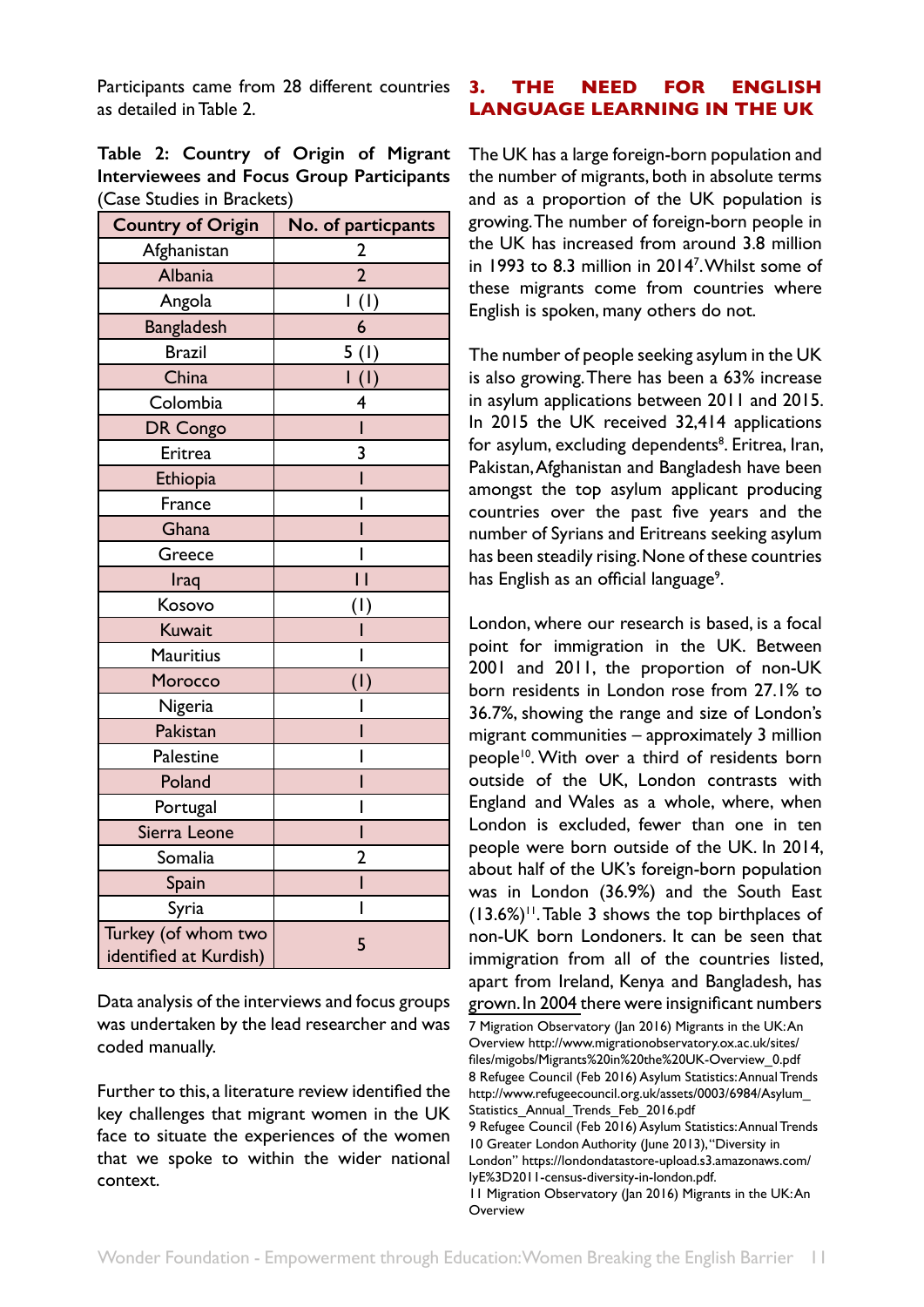<span id="page-11-0"></span>of Afghanistan and Romania-born residents and in 2014 there were over 50,000 people from each country living in London - together the same number of people as those in an averagesized borough.

**Table 3: Countries of birth of London residents from key immigrant populations, 2004 and 201412**

| Country              | 2004    | 2014    |
|----------------------|---------|---------|
| India                | 190,00  | 290,00  |
| Poland               | 48,000  | 178,000 |
| Pakistan             | 57,000  | 134,000 |
| <b>Bangladesh</b>    | 127,000 | 109,000 |
| Ireland              | 124,000 | 100,000 |
| Nigeria              | 68,000  | 96,000  |
| Romania*             |         | 84,000  |
| Sri Lanka            | 50,000  | 83,000  |
| <b>Italy</b>         | 47,000  | 79,000  |
| Somalia              | 48,000  | 76,000  |
| France               | 41,000  | 72,000  |
| Jamaica              | 73,000  | 70,000  |
| Ghana                | 56,000  | 66,000  |
| Kenya                | 73,000  | 64,000  |
| <b>United States</b> | 46,000  | 62,000  |
| Australia            | 49,000  | 56,000  |
| Germany              | 47,000  | 52,000  |
| Afghanistan*         |         | 51,000  |
| <b>Turkey</b>        | 41,000  | 49,000  |
| Philippines          | 21,000  | 48,000  |

\*Population of less than 10,000 in 2004.

#### **3.1. Gendered Migration**

Although the numbers of both female and male migrants have increased over time, women have constituted a majority of the UK's migrant population since at least 199313. In 2014, 54% of the UK's foreign-born population were women $14$ .

Of the total number of asylum seekers (excluding

dependents), women are a minority, 27% of 2014 applications coming from women, down from 30% in 2010<sup>15</sup>. However, the percentage of women applying for asylum varies according to their country of origin.

Of the top ten asylum applicant producing countries in 2014 (see Table 4), only Nigeria showed a higher proportion of female applicants (52%); whereas only 7% of Sudanese asylum seekers were female. However dependents (totalling  $6,464$  people in  $2015^{16}$ ) were more likely to be female, especially those between the ages of 21 and 49.

Since 2011 female asylum seekers have been slightly more likely than males to be granted asylum or to be granted humanitarian protection or discretionary leave. The refusal rate has fallen since 2010, when three quarters of applicants were refused, to 59% for both men and women in 2014<sup>17</sup>.

**Table 4: Women asylum applicants from the top ten applicant producing countries to the UK, 201418**

|                   | <b>Total</b><br><b>Applications</b> | <b>Applications</b><br>by women | % women |
|-------------------|-------------------------------------|---------------------------------|---------|
| <b>Eritrea</b>    | 3,233                               | 668                             | 21%     |
| Pakistan          | 2,726                               | 680                             | 25%     |
| Syria             | 2,025                               | 309                             | 15%     |
| Iran              | 2,000                               | 587                             | 29%     |
| <b>Albania</b>    | 1,576                               | 534                             | 34%     |
| Sudan             | 1,449                               | 101                             | 7%      |
| Sri Lanka         | 1,292                               | 248                             | 19%     |
| Afghanistan       | 1,139                               | 7                               | 15%     |
| Nigeria           | 889                                 | 465                             | 52%     |
| <b>Bangladesh</b> | 748                                 | 122                             | 16%     |

<sup>12</sup> Trust for London (2015) London's Poverty Profile 2015 http://www.londonspovertyprofile.org.uk/2015\_LPP\_ Document\_01.7-web%255b2%255d.pdf

<sup>13</sup> Migration Observatory (Jan 2016) Migrants in the UK: An **Overview** 

<sup>14</sup> Migration Observatory (Jan 2016) Migrants in the UK: An **Overview** 

<sup>15</sup> Refugee Council (Feb 2016) Asylum Statistics: Annual **Trends** 

<sup>16</sup> Migration Observatory (Jul 2016) Migration in the UK http://www.migrationobservatory.ox.ac.uk/sites/files/migobs/ Briefing-Asylum.pdf

<sup>17</sup> Refugee Council (Feb 2016) Asylum Statistics: Annual Trends 18 Refugee Council (Feb 2016) http://www.refugeecouncil. org.uk/assets/0003/6984/Asylum\_Statistics\_Annual\_Trends\_ Feb\_2016.pdf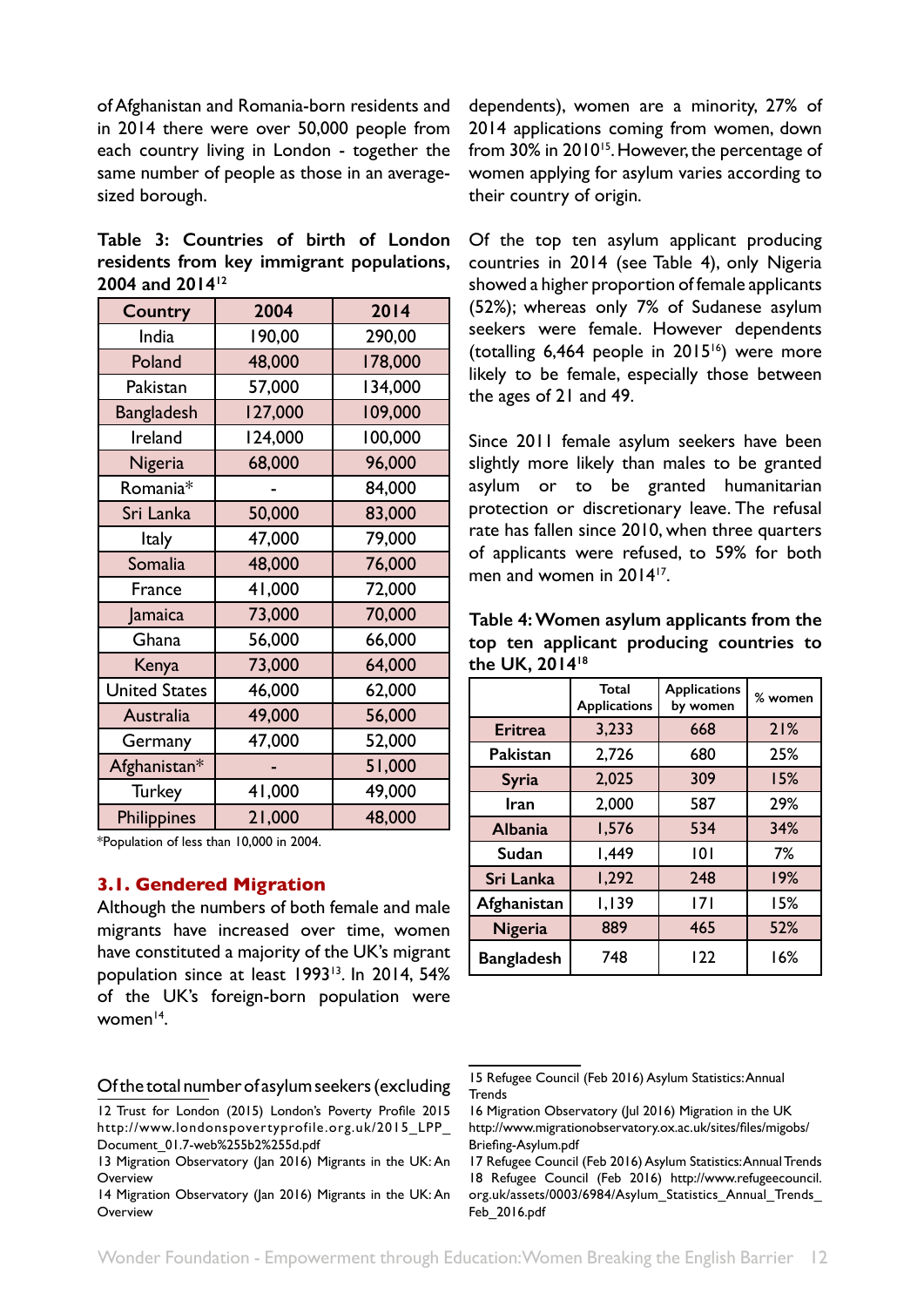<span id="page-12-0"></span>

#### **3.2. Migrants and Language**

The 2011 Census<sup>19</sup> showed that 1.3% of people living in England and Wales, a total of 726,000 people, reported that they could not speak English well and 138,000 people (0.3 per cent) reported that they could not speak English at all, 91,840 being women. In London 4.1% fell into these categories, and 2% of people in the West Midlands. Across local authorities, the four areas where the highest proportion of residents didn't speak English were Newham (8.7%), Brent (8%), Tower Hamlets (8%), and Leicester (7.5%), notably three of these areas are London boroughs.

It should be noted that whilst 8% (4.2 million) of the UK population do not have English as a mother tongue, the majority speak English well or very well  $(3.3 \text{ million})^{20}$ .

The communities with the lowest proportions of proficient speakers of English are listed in Table 5.

**Table 5: Main languages other than English(I) with 10 lowest proportions of people who could speak English 'well' or 'very well' (Proficient(II))(III), England and Wales, 201121**

| Main Language                                   | Total<br>population<br>aged 3 and<br>over | Per cent<br>'Proficient'<br>(2) |
|-------------------------------------------------|-------------------------------------------|---------------------------------|
| Gypsy/Traveller<br>languages                    | 46 <sub>1</sub>                           | 37.5                            |
| Pakistan Pahari<br>(with Mirpuri<br>and Potwari | 21,854                                    | 55.2                            |
| Vietnamese                                      | 15,168                                    | 58.3                            |
| Cantonese<br><b>Chinese</b>                     | 44,404                                    | 61                              |
| Yiddish                                         | 3,987                                     | 62.2                            |
| Panjabi                                         | 273,231                                   | 67.6                            |
| Romani language<br>(any)                        | 629                                       | 68.7                            |
| Bengali (with<br>Sylheti and<br>Chatgaya        | 221,403                                   | 69.6                            |
| <b>Turkish</b>                                  | 99,423                                    | 69.9                            |
| Latvian                                         | 31,523                                    | 70.8                            |

Notes:

I) English or Welsh in Wales; II) This includes people who selected 'very well' or 'well' for question 19 on the 2011 Census form. This is grouped as 'Main language is not English: Can speak English very well or well' within published tables; III) Sign languages and main languages with populations of under 300 people have been excluded.

# **4. CASE STUDIES**

These case studies, from the Baytree Centre, show the reality of life for vulnerable female migrants who don't speak English. Names have been changed to respect the privacy of the women:

#### **Clara**

Clara grew up in a favela outside of Rio de Janeiro and hadn't finished primary school. In Brazil she met a British man, they married and she moved to London with him. London terrified her. She was surprised at how alien she felt in this new city and that she felt so unhappy despite London being so much more

<sup>19</sup> Office for National Statistics (2013) Language in England and Wales: 2011 http://www.ons.gov.uk/ peoplepopulationandcommunity/culturalidentity/language/ articles/languageinenglandandwales/2013-03-04

<sup>20</sup> Office for National Statistics (2013) Language in England and Wales: 2011

<sup>21</sup> Office for National Statistics (2013) Language in England and Wales: 2011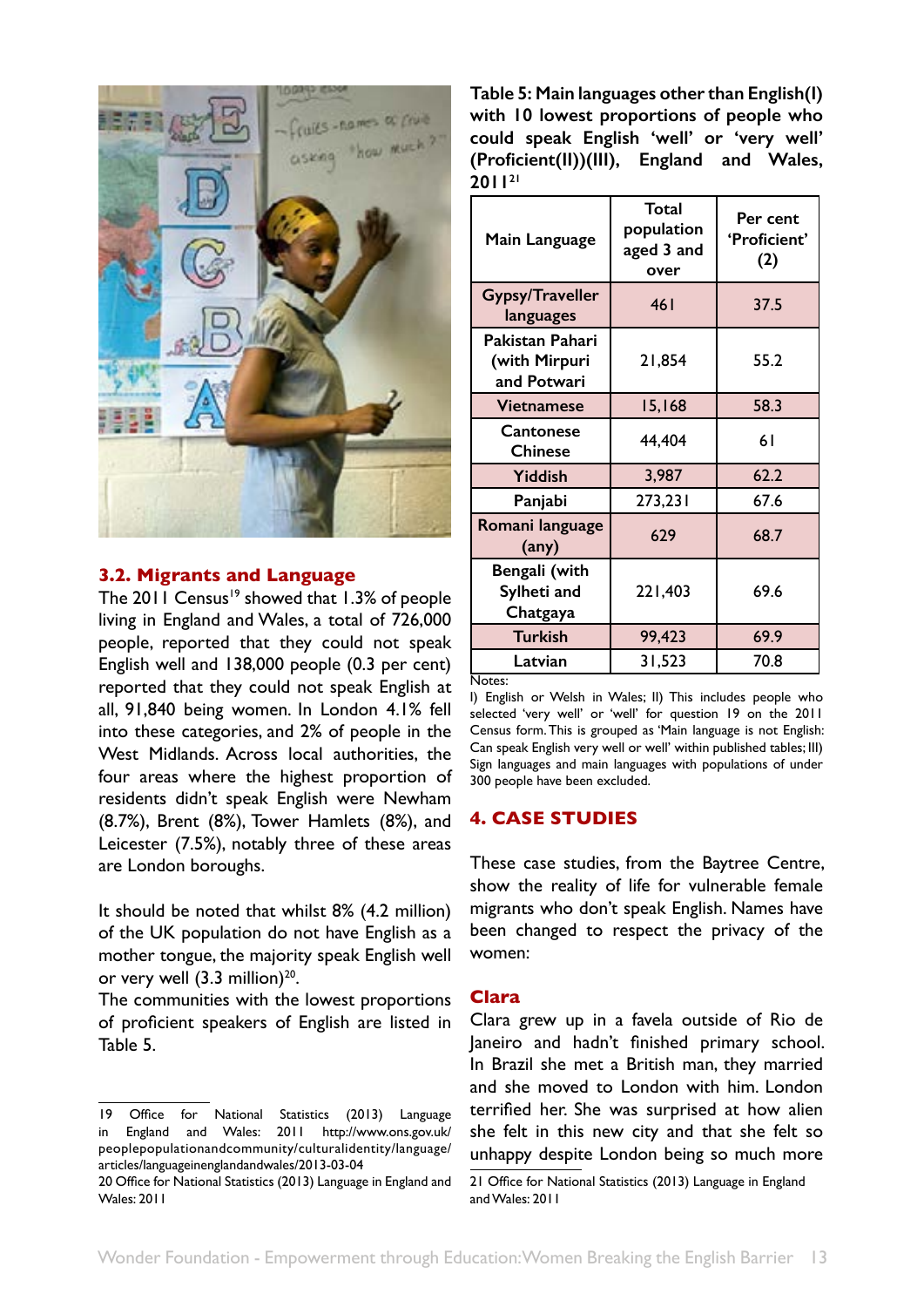<span id="page-13-0"></span>advanced than where she had grown up – she felt that the city was cold and hostile and she lost her confidence. As she didn't understand the language she learnt to read people's faces and stay away from "trouble", she felt invisible and depressed. She tried to attend English classes in a college but found the whole process overwhelming. After some time she found the courage to try again and came to the centre. As soon as she got in she burst into tears as although the people were kind and friendly she felt ashamed that she could not explain herself. Soon one of the ESOL teachers came and helped her to enrol.

Once she started classes Clara learnt quickly and her confidence grew rapidly. She was now able to look at people in the eyes, to smile, to stand tall. One year after the course finished she popped by to say thank you. She had found employment as a housekeeper with a wealthy family in a wealthy area. She spoke English confidently, she was beaming and expecting her first child.

#### **Genti**

Genti came to London as a refugee from Kosovo. Educated to secondary school level in her own country she felt frustrated that she could not prepare her children for school as she didn't speak English. She found the centre and enrolled. She learnt English very quickly and as she was eager to support her children and husband (who had no chance of learning as his working timetable didn't allow him) she also attended literacy classes in the centre. She started volunteering at the centre to gain skills and practice English. She grew in confidence and was encouraged to apply for other things.

Five years after starting ESOL classes Genti is now a part-qualified accountant working in the city. She taught her children to read and write English so that when they started school they came top of their English class, much to the school's surprise! Genti's job has meant that, with her encouragement, her husband has been able to reduce his hours and take ESOL classes too. She is now a great ambassador for the centre, encouraging newcomers to learn.

#### **Mouna**

Mouna, originally from Morocco, came to London after marrying a British man and was working as a cleaner when she started to attend classes. Her dream was to become a nurse but as she was a bit older, her level of English was poor and her work schedule made learning difficult. During her English classes Mouna made friends with women from all over the world and she learnt about the possibility of becoming a health care assistant. With a bit of help from her mentor and her English teacher she was able to complete the application and also secured some basic volunteer experience to strengthen her CV. Now Mouna is working at a local GP surgery, and enjoying her role, especially as her background is now a strength as does outreach work with her community on health promotion campaigns and maternal health.

#### **Maria**

When Maria first came to the centre she had a daughter attending a secondary school which had recommended that she accessed support from a learning mentor at Baytree to address her falling grades. Originally from Angola, Maria came to the UK from Portugal and spoke no English as well as having had little education. Maria was experiencing many problems at home. She had low self-esteem and did not speak up for herself. Her husband, who worked during the night and slept during the day, did not engage with the children. Her three teenage children laughed at her English, showed her no respect and were failing at school. They would spend most of their time in front of the television and refused to do their homework. The family as a whole never sat down and have dinner together.

As part her engagement with the centre Maria attended family enrichment sessions, having one-to-one support from a Portuguese speaking parent support worker. Maria started to openly address the issues she was facing at home she saw that both her submissive behaviour and her husband's controlling behaviour were bad examples for her children. She sought help, started ESOL classes and received advice on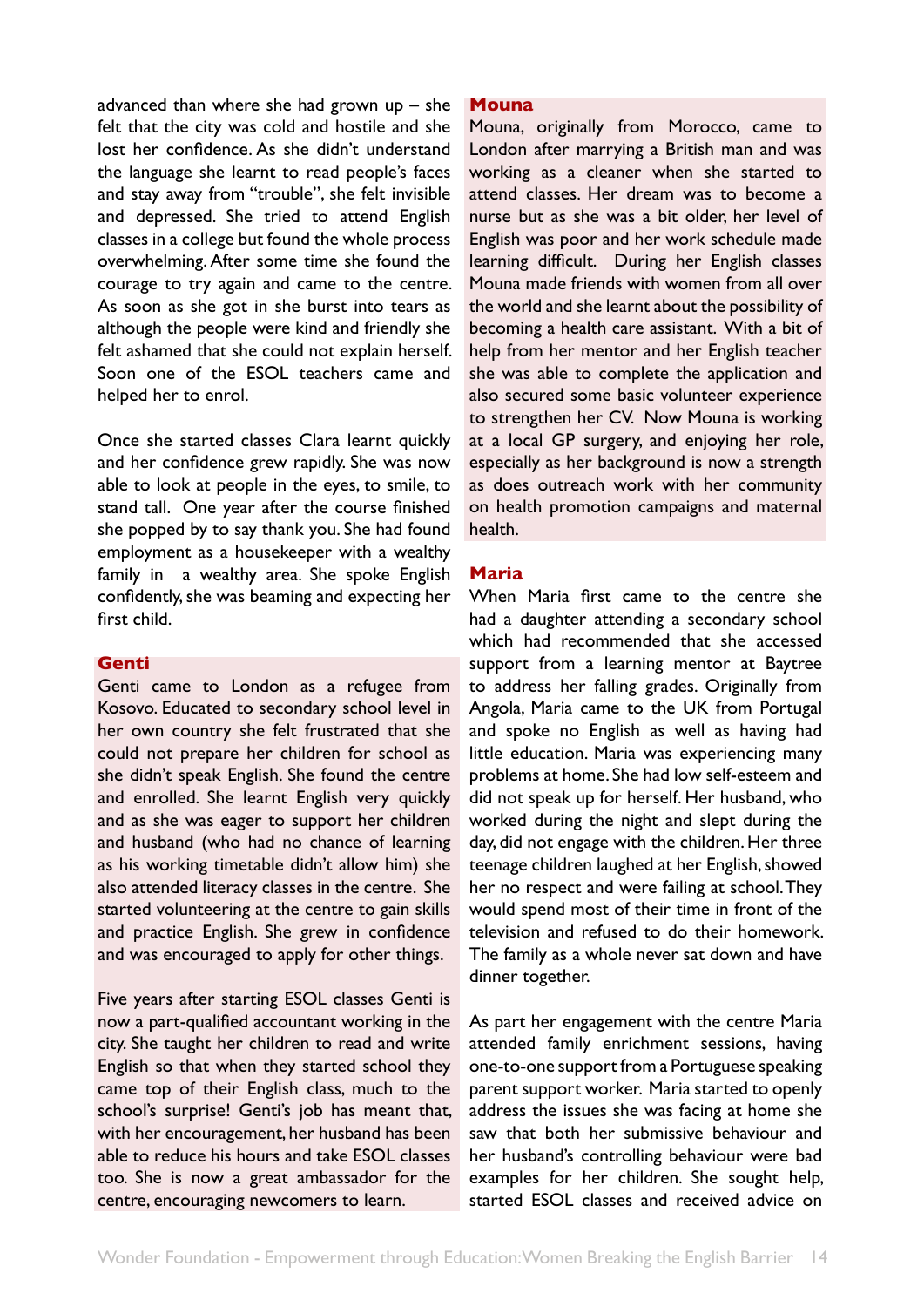<span id="page-14-0"></span>how to gain her family's respect. Over time Maria made changes at home and now her children communicate with each other, the family regularly share meals and they sit down and discuss different topics and issues. She looked for additional support for her children and has also introduced homework sessions in the kitchen that have been taken on by her children. Her relationship with her children has also improved.

The parent coordinator who worked with her said , *'Maria is a different woman now. She is more confident, stands up for herself, and radiates dignity and self-respect. She even dresses differently.'* She is learning organisational and time management skills. Maria has also been learning about the importance of doing things for herself and has started looking ahead and thinking about the future. Her dream is to open a cake decorating business. As a result Maria has been attending one-to-one literacy lessons for ESOL learners to improve her writing skills.

#### **Si**

Si came to the UK from China to join her permanently-settled husband. He was the only person who she knew in London and she could not read, write or speak any English. She found it very isolating but was overjoyed when they had their first child a year later. However, in the months that followed Si discovered that her husband was a gambling addict. Money for food and basic necessities became scarce. In her isolation, she did not know how to get help. Her husband became violent and she started to fear for her child who was now a toddler. She managed to call the police even though she only spoke Mandarin and was offered support – eventually moving to a flat.

When her daughter was five Si met another Chinese woman who had a child attending activities at Baytree. Si was introduced to the mother-daughter programme at Baytree and she and her daughter were given one-to-one support. This included mentoring and tutorials in ESOL, literacy and numeracy for 1 year. Si appreciated this support and now speaks basic English. Her ex-husband still had access to their daughter and became violent again, but due to her higher levels of confidence and English Si was able to contact the police. This time Si had more confidence and phoned the police straight away to keep herself and her daughter safe.

#### **5. LISTENING TO THE WOMEN**

 *"Anybody who stays in this country they need to speak English for everyday life."*

With only the exception of two women in their eighties, every woman who we spoke to said that learning English was essential to their wellbeing in the UK and wanted to learn.

The barriers that women identified have been divided into personal – barriers created by the women's situations - and practical – barriers created by the type of provision that was offered. The women also suggested what would make it easier for them to learn English.

## **5.1. Personal Barriers that were Identified**

*"People drop out as their shifts change. Issues for accommodation, family, worry to find a job, long hours."* 

The majority of the women that we spoke to faced multiple barriers to learning or improving their English to a level that would allow them to function independently in the UK.

*"I can't talk to my neighbour, in seven years I have been in this block of flats but I can't really talk to my neighbours, can just say hello. When I go to doctor I cannot really explain myself, I went to school but I can't really understand. Maybe someone is bullying me but I can't really understand to talk to them or say something back."* 

## **5.1.1. Low Self Confidence and Poor Mental Health**

Before a woman can learn English she has to have the confidence and capacity to do a series of new things – learn how to travel independently in a new city, have the self-belief that she can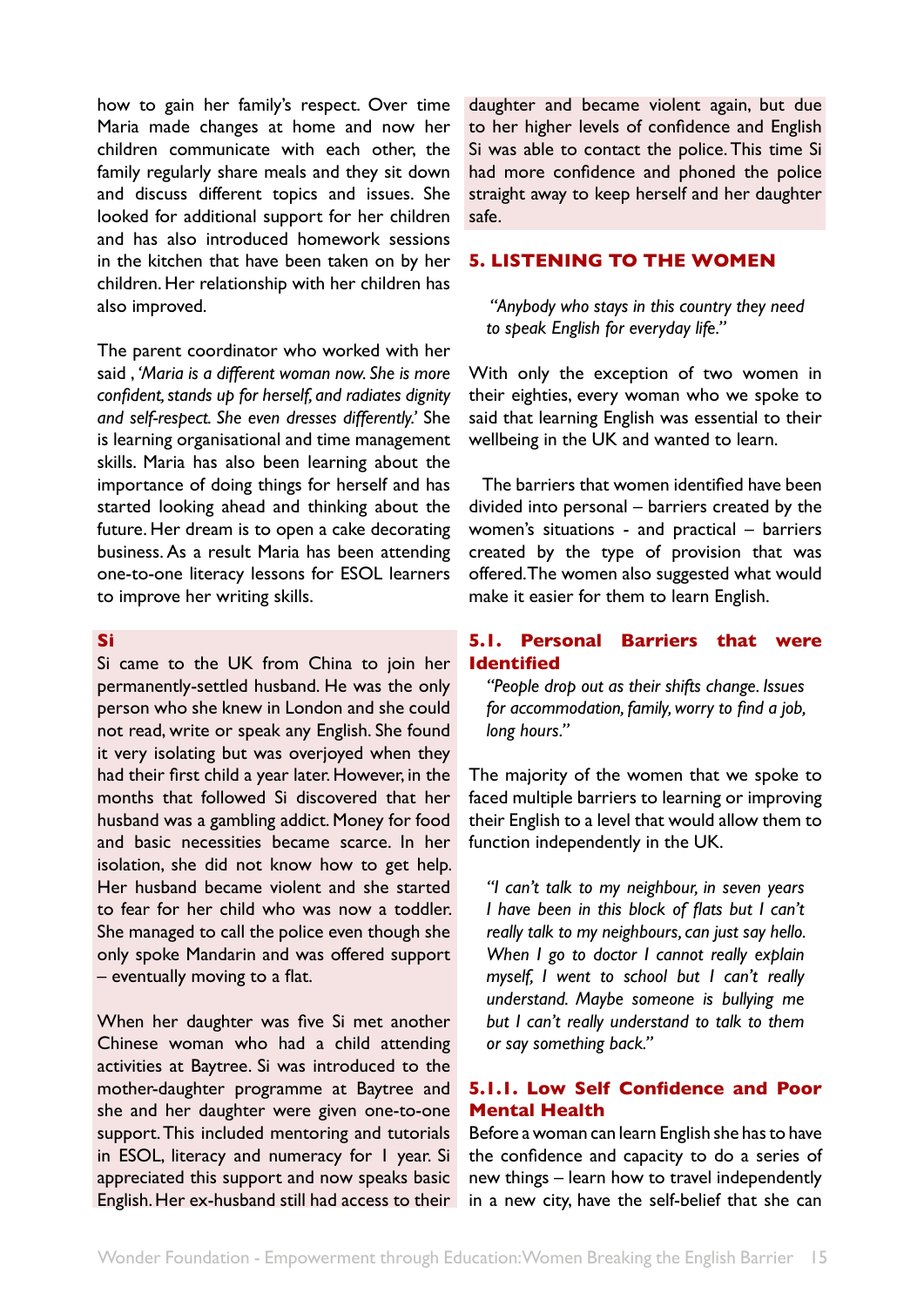learn English, find out where she can learn, apply for a course, arrange her schedule so that she can start and walk through the classroom door on the first day. Many of the women we spoke to experienced a culture shock when they arrived as "*everything was different*".

Several of them had travelled on their own, and for those seeking asylum it was a time of uncertainty and isolation. The multi-faceted impact of low confidence and isolation for vulnerable migrants is shown in Clara's case study. One community worker explained:

*"Confidence is such an important thing. I think many people don't realise how hard it is for people who don't speak English. They only realise the role of language when they are transplanted to other places. How long it takes to learn. The other pressures like caring for the family."*

Women explained their arrival in the UK as being a time of struggle, isolation and feeling voiceless:

*"It was so hard to make friends. Even though I came alone I had friends here already, but we lived so far apart. I suffered from depression, but I managed to attend ESOL once a week. Some people have been here 25 years and don't speak English."*

*"Everything was big obstacle-you can't explain yourself."* 

*"Everything was a problem. I can't explain what I need, what I want, my feelings…"*

*"I didn't want to be looked down upon because of the problems in my country, my neighbours were racist."*

Some older women weren't sure that they had the capacity to learn English. They had taken classes previously but not made much progress, and despite recognising that not speaking English was making their lived difficult, they weren't sure whether it was worth trying to learn again:

*"I forget to go [to classes]. When I am there I learn, and when I leave I forget."*

*"I feel old to start again; I don't have confidence."*

Women's low confidence and lack of selfbelief meant that they were scared to practice speaking English and were afraid that others might laugh at them. Many had experience of being belittled for not speaking good English:

*"[Because I can't speak English, in my job] I am not treated as a human, but I am a strong woman because I have been loved by my father and my mother."* 

*"I feel so happy at that time because I'm going to learn language, no one's going to say oh you don't know anything, no-one's going to look at me down any more."* 

*"When you're a child you don't mind making mistakes. When you're an adult you're scared to make mistakes. When you're an adult and someone laughs at you, you avoid speaking."*

*"Arab people feel shy and don't have enough courage in themselves. If you want them to learn, you have to teach them to have confidence in themselves. The ones who speak perfect English don't mock us, but other Arabs do."*

Women also spoke about how the shame of not speaking English and an accompanying reduction in self-belief grew the longer they have been in the country, as people expected them to have learnt already.

*"People, when they look at me, think that I can read and write. And once someone said to me, how can't you read and write. You are a big woman and you can't really read and write. And I felt so bad."*

Whilst many of the women we spoke to had travelled with family or joined friends, others had travelled alone and had no one to fall back on. The extent of their isolation meant that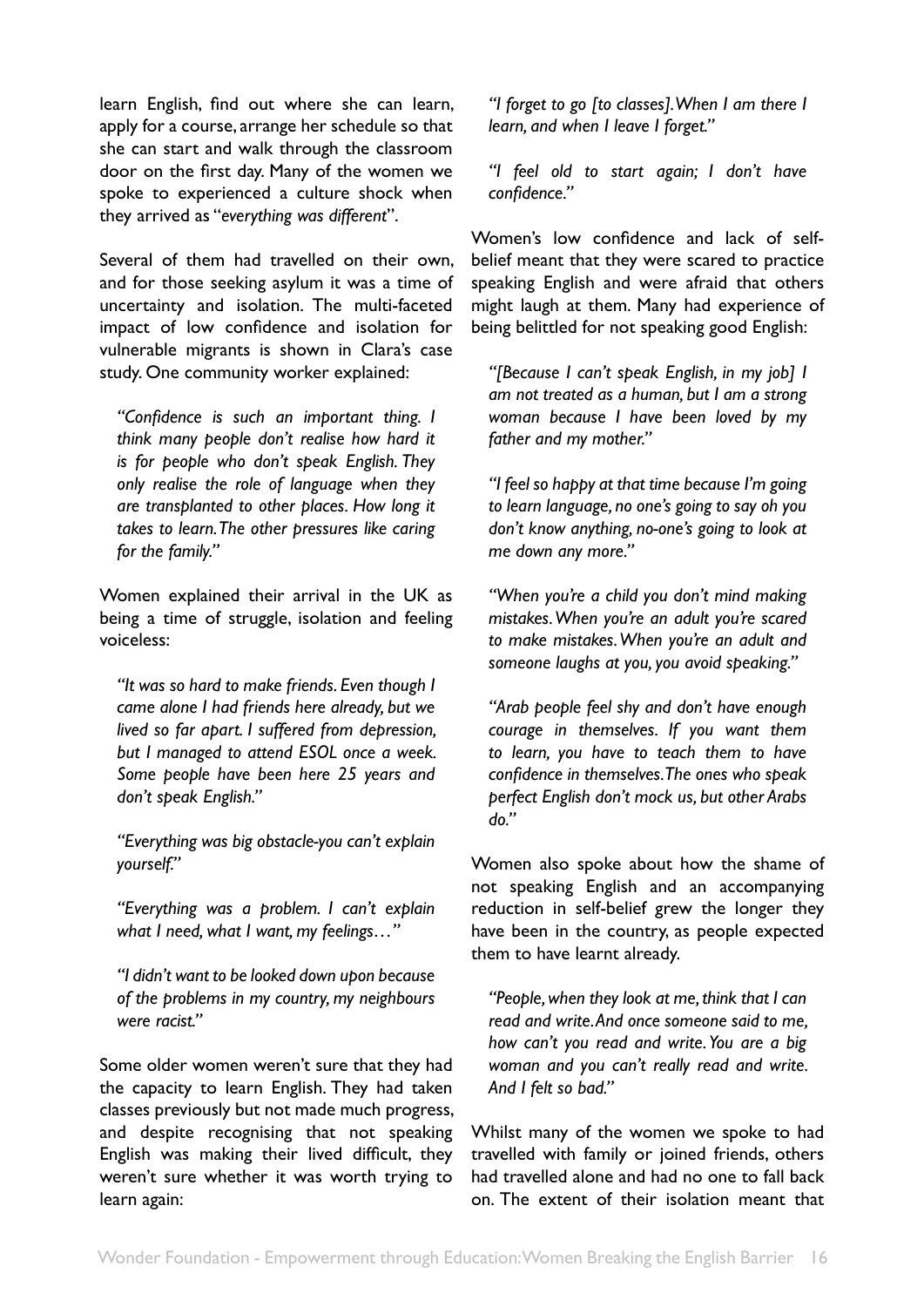

they relied on community centre workers for everything, beyond the capacity and responsibility of those workers.

*"It is difficult when they have put me as their next of kin because they have no one else, but this isn't my role."*

For others, low confidence was closely linked to mental ill-health which meant that they didn't have the energy and mental capacity to focus on learning English as daily living was already a struggle. Whilst many of the women did not discuss their mental health, those leading community groups saw how it affected their ability to start classes and also whether they completed courses if they did start:

*"Many of them suffer. I have now been trained as a community counsellor. Many of the women come to me. They aren't coping – how can they learn?"* 

*"A lot of the women have depression. They say that they can't learn because they are tired, that they don't have energy, but it's their* 

*mental health"*

*"From some communities, like Bangladesh, it's hard to reach them. They have depression. You need to be able to offer flexible classes to accommodate their needs."*

 *"They aren't able to talk about their mental health problems. They don't have the language"* ESOL teachers we spoke to were aware of the sufferings of their students and their additional needs and it made teaching them more difficult:

*"There are two schools of thought about how they cope with mental health problems. We aren't psychologists. On the one hand we would see if we can put them in touch with a counsellor. Others say let's avoid talking about traumatic subjects as we can't fix these problems for them. Some say we should be writing journals and stories with them to help them process."*

*"I steer clear of the subject of kids as some women have had to leave kids behind. It's*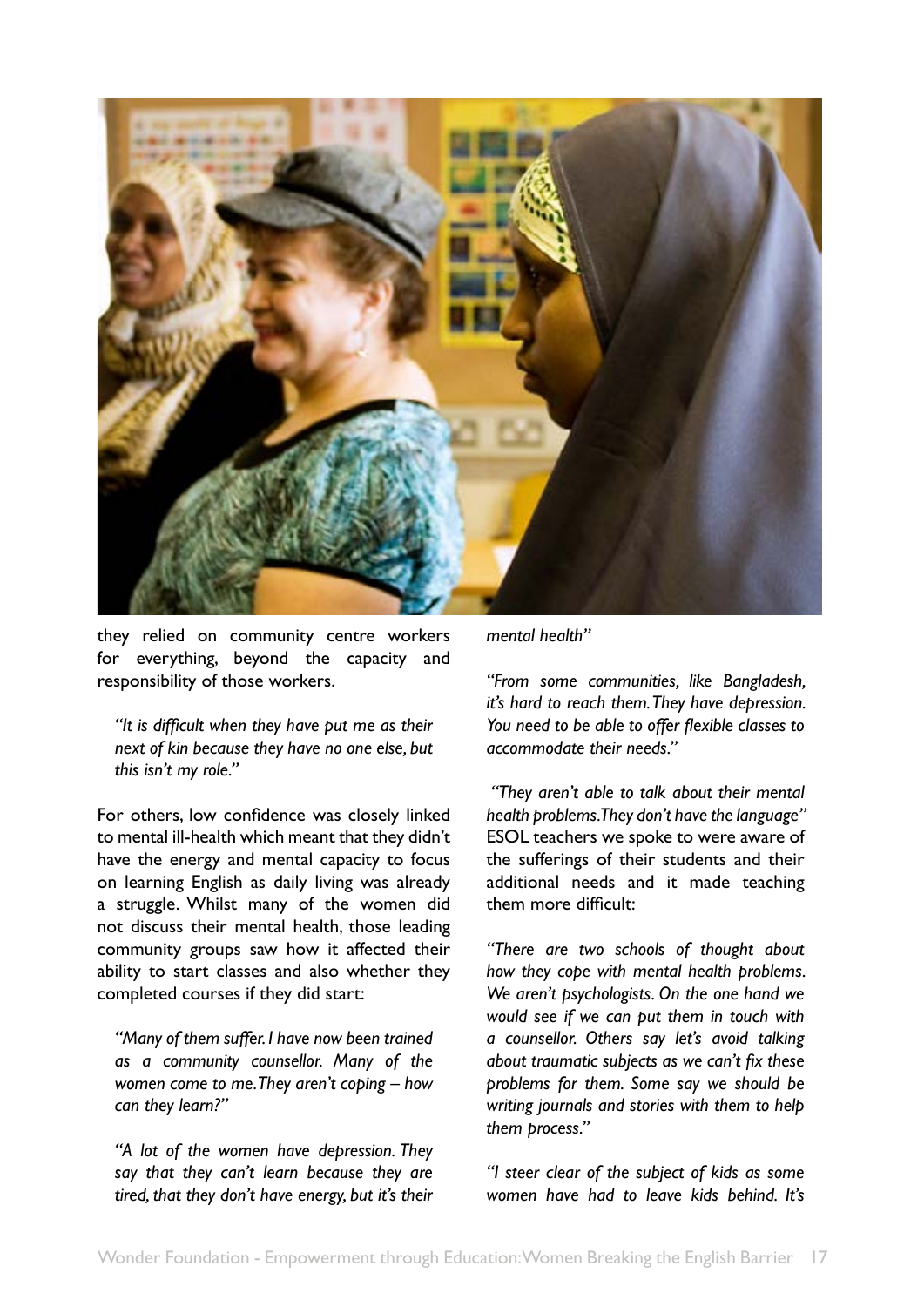<span id="page-17-0"></span>*hard. And you don't know what trauma you're dealing with."*

They also saw how English boosted women's wellbeing:

*"Learning English makes a visible difference to confidence. People seem happier. They have more of a sense of purpose. They have a project. They like being students and the studying process is valuable. The acquisition of English is important and leads them to be less isolated."* 

# **5.1.2. Finding the Time and Juggling Responsibilities**

Many of the women that we spoke to were not only cash poor, but time poor, with jobs, caring responsibilities and households to run. Several of the women that we spoke to were working as cleaners, a job that they were able to do without speaking English. They were tired after they finished work and many of them worked several cleaning jobs each day to make ends meet. Due to the hours that cleaners work – often late at night or early in the morning – finding an English class that fit with her work schedule was difficult, as a Colombian former refugee who has been working for around 20 years as a cleaner said, "*because of my work it is hard to find a class*". Equally, she knew that she couldn't get a job that paid the same or more and would allow her to work less antisocial hours without speaking better English. Another woman, a Brazilian, also working as a cleaner said, "*After my job I am tired. I cannot learn. I have to look after my children*" and another said, "*Between childcare and a job it isn't possible*". One community worker said: "*English My Way pre-entry was brilliant. It was intensive. But it was 6-9 in the evening, and not everyone could come, so people would drop it*".

The majority of the women that we spoke to all wanted to work, but due either to care responsibilities or their immigration status were not able to get jobs. One asylum seeker expressed this as:

*"I want a job. I don't like taking from this* 

*country. I want to work. I can't work. I don't have papers."*

Even for women who were not juggling childcare with a job, finding time for learning English was a great challenge. Women with small children could not learn without access to childcare, which they could not afford to pay for. Often these women did not have family around who could help them and had not developed social networks that they could use to help with childcare:

*"[Going to classes is] not possible with 2 small children". An older learner spoke about her successful experience and said, "It was easy to access class as it was only 2 hours a week and I got childcare."*

A community worker said:

*"They want to go to school and integrate but they have to pay for childcare, lessons. Who will stay with the children? The free childcare for 3 year olds is good but what about their other children?"*

The withdrawal of funding for childcare at colleges had stopped some learners in their tracks. An Eritrean woman spoke of her aunts' experience of learning English:

*"The problem was that after these classes where they was childcare it was hard for them to continue to improve their English. Both were single mothers, because their husbands were still in the army in Eritrea and it was harder for them to get out of the country, so they came at a later time. As single mothers they had to stay home and take care of the children most of the time. Because of this they did not continue their education or start work"* 

Equally, responsibilities for caring for other family members were likely to fall on their shoulders:

*"I did a 2 year course in Birmingham. Entry I passed. I have a family problem so when I have my daughter back I will see."*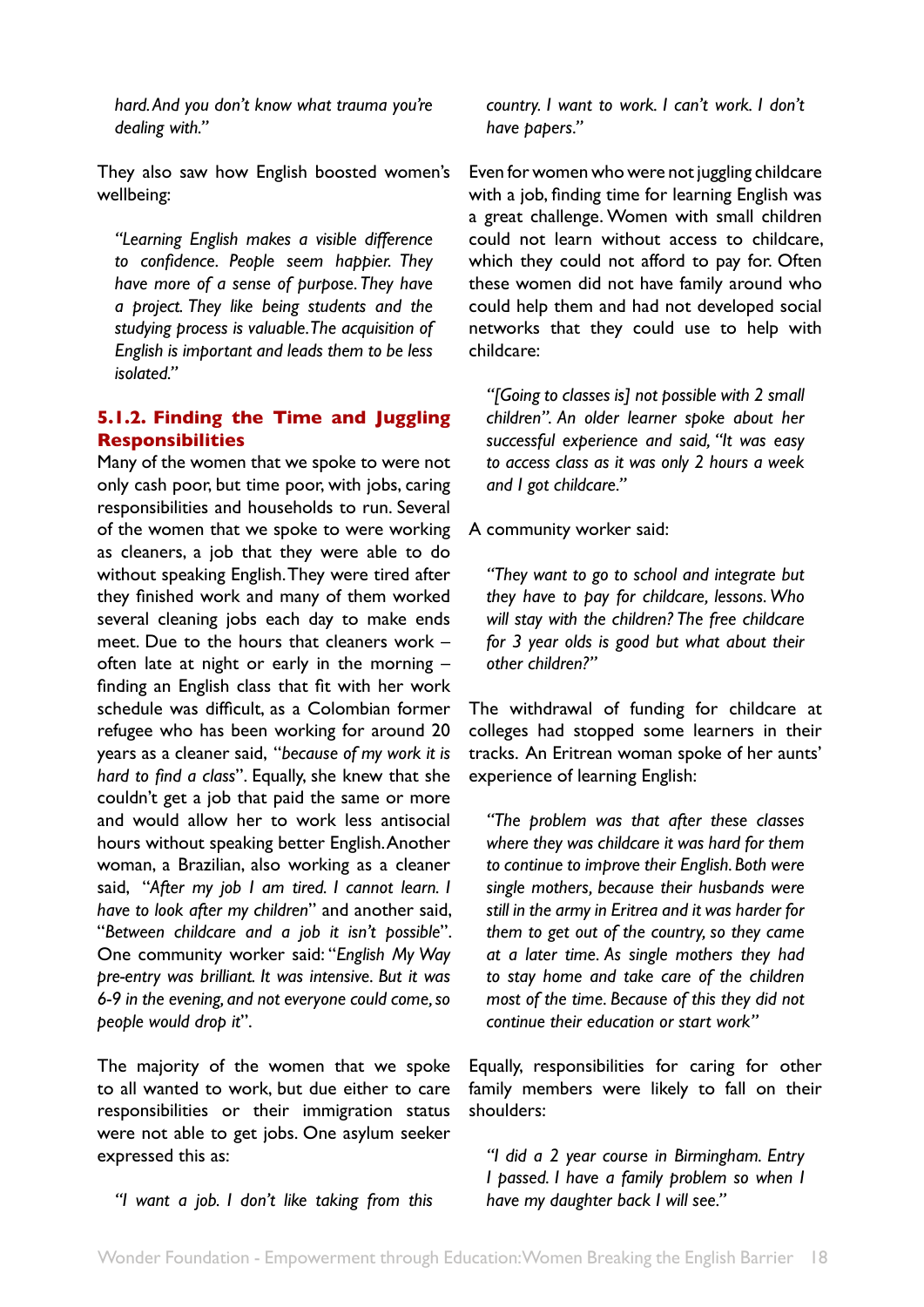<span id="page-18-0"></span>However, single mothers could also be those keenest to learn English. One community worker, talking about her experience working with Afghan refugee women said:

*"The ones who have husbands who are more dependent on them. Single mums are more motivated to learn. Childcare, it's really important. It encourages them."*

Mothers saw that English was important for them to properly undertake their caring responsibilities properly. *"It causes a problem when kids start school because you cannot help them with homework".* It also meant that they would not have to rely on their children for translation, which many were uncomfortable with.

The burden of care responsibilities fell on women not only when they were single mothers, but also due to cultural norms:

*"As a woman, you have to do cooking, cleaning, looking after husband, looking after house, this is your priority, my husband was saying all the time."*

# **5.1.3. Family Opposition**

The women we spoke to were all in situations where currently they were able to attend activities run by community organisations, however, for some this had not always been the case. Some women, notably those from Turkish, Kurdish, Pakistani and Bangladeshi backgrounds, who had now separated from their husbands, had not been able to learn English because their husbands would not allow them.

The main reasons given were that their husbands didn't want them to be independent, or that their husbands had not had the opportunity to learn themselves and did not want their wives to be better educated than they were:

*"I wanted to learn. But my husband wouldn't let me. He wouldn't let me speak to people."*

*"She wanted to go but husband would delay. He didn't like that people would see her."*

*"Her husband only has secondary education. He didn't want her to be better educated than him. He speaks English but doesn't write."*

*"My husband he stopped me, say "Why do you need to read" he would just tell me where to sign."*

Or, as a community worker said, "*English is empowerment and some husbands don't want women to have that freedom."* 

For some of these women, including Si, mentioned in the case study, domestic violence made learning difficult, whilst their low levels of English knowledge at the time of the abuse had increased their inability to overcome their situation:

*"Because my husband hit my head, and sometimes I'm blank, and can't really understand or see anything, it's really effecting my understanding of the language, otherwise I am so happy to learn because I love learning."*

*"My husband attacked me, and now he is out of jail. I feel nervous all the time. I can't concentrate."*

*"I could not explain my situation [domestic violence]. I did not know where to get help. My husband would not let me learn English. He just wanted me to work for money in the factory."*

Women we spoke to, in addition to Maria in the case study, found that their lack of English meant that their children didn't respect them, especially if children had been required to provide translation for parents. The cases of Genti and Maria both show the benefit to children's academic achievement of mothers learning English.

# **5.2. Practical Barriers Women Identified**

For most of the women we spoke to, the primary method of learning English that they were considering was ESOL classes. However, they faced a range of problems in accessing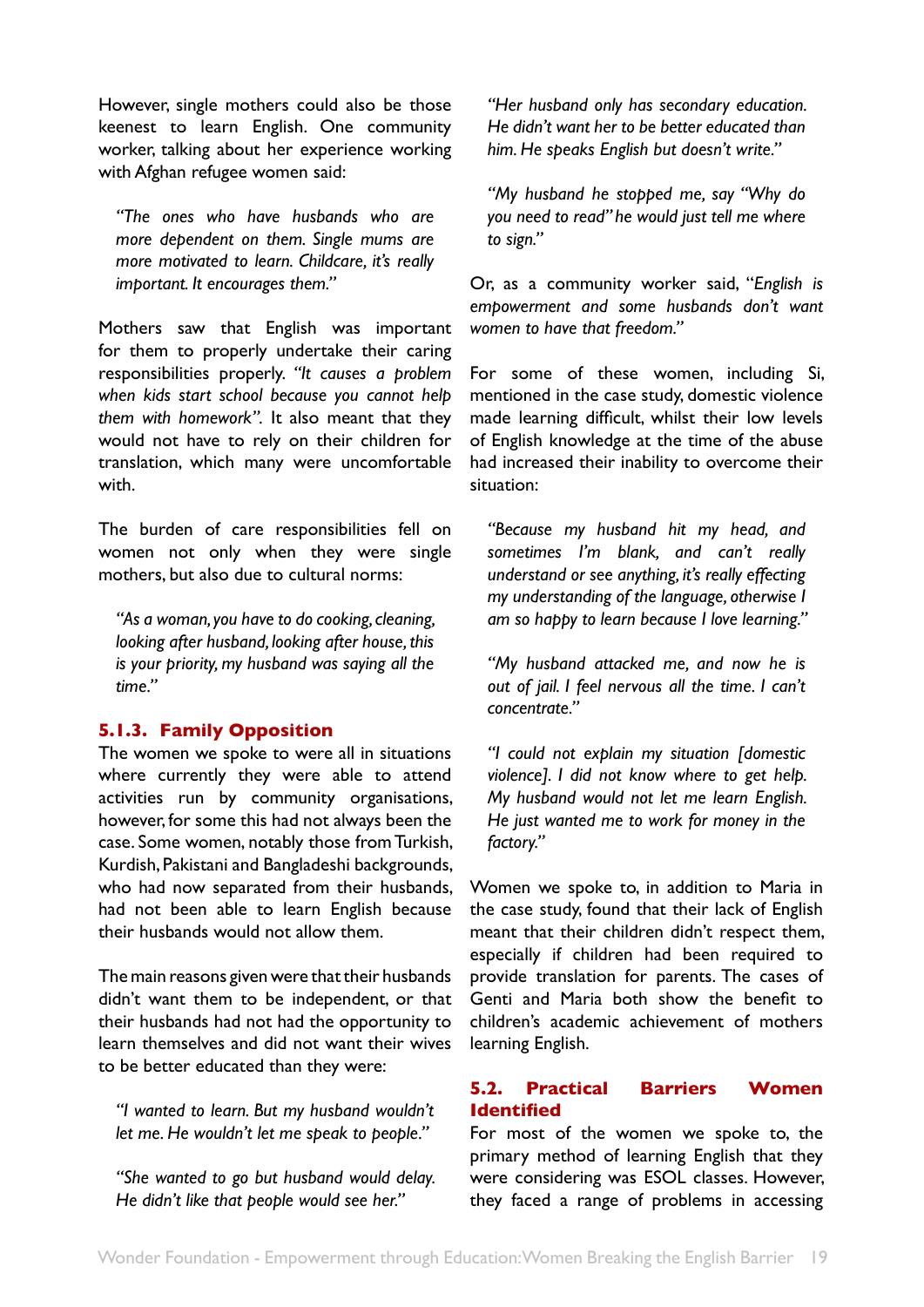<span id="page-19-0"></span>these and, as one community worker said, *"some people don't even know about ESOL at all".* Whilst the women we spoke to were all now in touch with community workers who could advise them on where they could access accredited ESOL classes, many had not known where to access them in the past. Even for those who were aware of classes, the enrolment process was a challenge:

A community worker said, "*They can't go to colleges to enroll because they need help."*

*"Now I have started making plans to go to the school, but I heard that I need to go there and apply and it takes a lot of time with a long queue."*

*"Last Monday I was lost in the street to come to school. And I tried to talk with person but my English isn't very good. So I couldn't find it."* 

Even when they had managed to enrol, long waiting lists meant that women could not start classes at colleges.

## **5.2.1. "Every time money…"**

All of the women we spoke to found the cost of classes to be a barrier, with many seeking out free courses. However, the free provision in community centres was often unaccredited.

The changes to ESOL funding meant that many of the women that we spoke to who had previously had ESOL classes were no longer eligible for free courses or thought they weren't as their friends were not. This meant that women had stopped attending classes. The complexity of the benefits system also meant that *"they find it difficult to approach colleges. They don't know they are eligible for courses when they're on benefits."* 

For everyone on a low income, costs of travelling within London on public transport are prohibitive. Community workers explained the impact of Azure Cards $22$  on women's ability

to travel, as this allowance for essentials doesn't allow them to pay for travel costs, even if they had been able to budget for them. For this reason, one refugee support organisation that we spoke to reimbursed travel costs for those attending activities. Others wished that they could provide travel expenses, but noted that they didn't have the funds to do so.

The impact of the combination of cost and inaccessible location on vulnerable women's learning was described by one community worker:

*"This week two women from an EC postcode and living in refuges applied to learn ESOL. They were both told that they need to pay £200. One was offered a place in Greenwich. That will take all her income just to travel there. They are desperate single women who want to learn English. They are getting panic attacks. They just want to learn English. What else can they do?"* 

However, we found that some women (notably those without caring responsibilities) were willing to spend the time to travel to a community English class that they enjoyed as they felt that they gained more from it than provisions closer to where they lived:

*"It takes me two hours on the bus to come. I don't know other schools [closer to me] but I like here."* 

For women with children the ability to travel was further constrained by when they needed to drop and pick up children from school or nursery, and care responsibilities for younger children.

## **5.2.2. Low Levels of Literacy**

Low levels of literacy was a significant problem. The Baytree Centre noted that this could occur in several ways, making teaching a challenge:

*"We see women who are illiterate in their own language which has a different script, for example Eritreans and Arabic speakers. We see women who are illiterate in their* 

<sup>22</sup> British Red Cross (2014) The Azure Payment Card: The Humanitarian Cost Of A Cashless System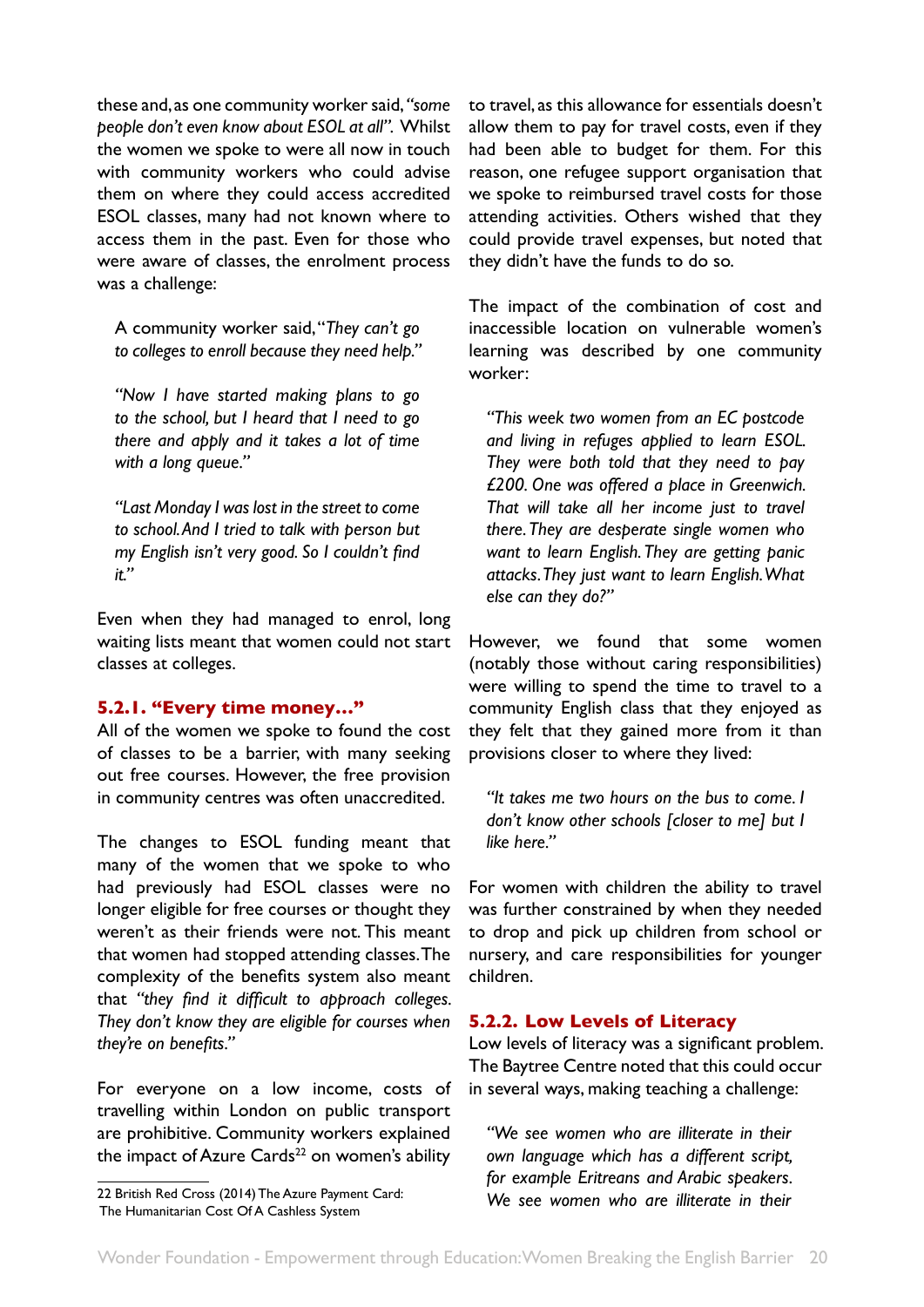*own language which has the same script as English, often Madeirans, Latin Americans or West Africans. Women come to us who are educated and literate in their own language, for example Chinese or Arabic, but do not know the Roman script. Some of these women have other learning difficulties, such as dyslexia, aside from literacy problems."*

A proportion of the women who we spoke with, notably older women from Turkey, both Kurdish and Turkish, and women from Afghanistan, had received little or no education in their childhood and arrived in the UK illiterate.

This group had less confidence to start learning English, even compared to those who had only had a little education before their arrival in the UK – as one community worker said:

*"The ones who have had a little education at home push themselves to expand their languages and skills."*



They found this to be a barrier both in terms of their ability to learn English and their ability to access English courses. Not reading in their mother tongue meant that they could only gain information from personal interactions: both printed on online information in their native languages was still inaccessible.

Those who had attended classes in college found it distressing, as everything was new. They could not even write their own names, had no understanding of grammar from their own language to build upon and few study skills.

Simple things that we don't usually consider as language issues were also difficult for this group. Women couldn't catch a bus easily, as they couldn't read the bus numbers. One woman explained how she had "*tried to catch the bus one day. I got lost and I couldn't find out where I was. After that, I just used to walk every day."*

Some illiterate women did manage to learn to speak English in the community, but they still faced problems:

*"I remember a woman who could speak English. I thought she must be OK. But she wasn't literate. She didn't have confidence as she still couldn't do basic things."* 

Consequently, illiteracy is a significant barrier to learning, preventing women from knowing that classes exist, having the confidence to sign up to them, travelling to them and learning whilst in them.

Whether illiterate or not, it was clear that there were not enough pre-entry level accredited ESOL classes of community-based classes available for absolute beginners to start learning English.

*"I went to a community centre in Hammersmith but there were no beginner classes, the class [pace] was too quick for me so I stop going."*

As women progressed, they continued to be placed into the wrong level of class, due to the shortage of places, which prevented them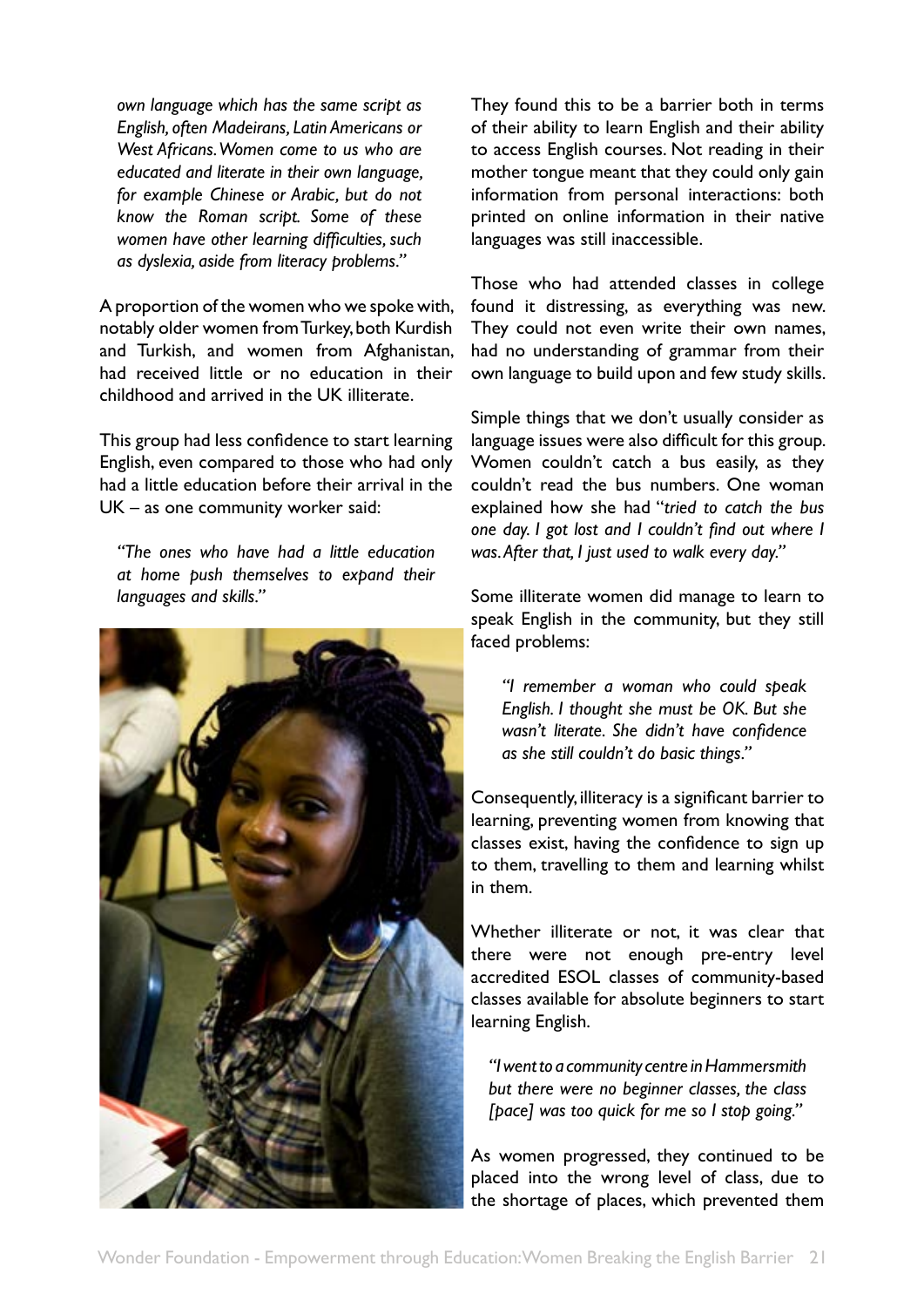<span id="page-21-0"></span>from progressing, "*the classes are mixed level, so I cannot improve*".

In one area, "*only in the Mosque are there preentry level classes*". This made the courses very accessible for some Muslim women, but meant that women from other backgrounds were put off from attending, even though the classes were open to all.

Women found large colleges to be daunting. As one community worker said, *"If I put myself in that situation and I've just come to the country and have to go on my own and these people know better English than me, I wouldn't go".* 

One woman, suffering from a long-term illness and learning at community centre said, *"I am shy to go to college. Intimidated".*

Several of the women who we spoke to had accessed ESOL classes through colleges in the past, dropping out both due to practical problems but also because they have found the experience overwhelming:

*"Shy people struggle. I have taken women to their first classes and stayed with them, but I don't actually have time to take people."* 

*"They get social anxiety from a large group. For some going somewhere with lots of people is overwhelming. My clients need counselling. They need community level classes."* 

A student explained how she had started at college after overcoming the stress of the application process but, *"I stop going. Too many people. It scare me"*. Women were surprised by the size of colleges, often having only been to small schools if they had attended at all. The size of colleges and the number of people was stressful.

Whilst they couldn't always explain why, participants were clear in their preference for the environment of the community centres throughout the study.

#### **5.3. What the Women Suggested**

Whilst acknowledging the barriers above, all of which need to be addressed, the women we spoke to shared their ideas about the type of classes and other provisions that would make it easier for them to learn English.

## **5.3.1. Empowering Spaces and Forming Friendships**

Many of the women who we spoke to had little opportunity to socialise outside of their community centre. As one community worker said, "*There's nowhere for people to go outside. People just stay in their homes*". They had no money to meet friends for a coffee or to take up a hobby, and they had little time with their other responsibilities. Community ESOL classes or other community activities were where they were meeting new people and forming friendships:

*"If I have a problem I don't have family here. But I have my God and I have more people, friends, integration. I'm meeting beautiful people at school…"*

The majority of women we spoke to stated that they would be happy to attend either allfemale or mixed English classes, with Muslim women from Afghanistan, Pakistan, Bangladesh being the exception.

However, it was often clear that they were more confident in a women-only space and were attending women-only activities in the community centres. Reasons given were that women would find it easier to speak up and participate, that they would be able to discuss things that were important and that they would find it easier to make friends. Community workers told us:

*"A lot of the women feel more comfortable in a supportive environment targeted at women" and "it's empowering to have a women's only space. Many of them come from cultures where men have their spaces and women have their spaces".*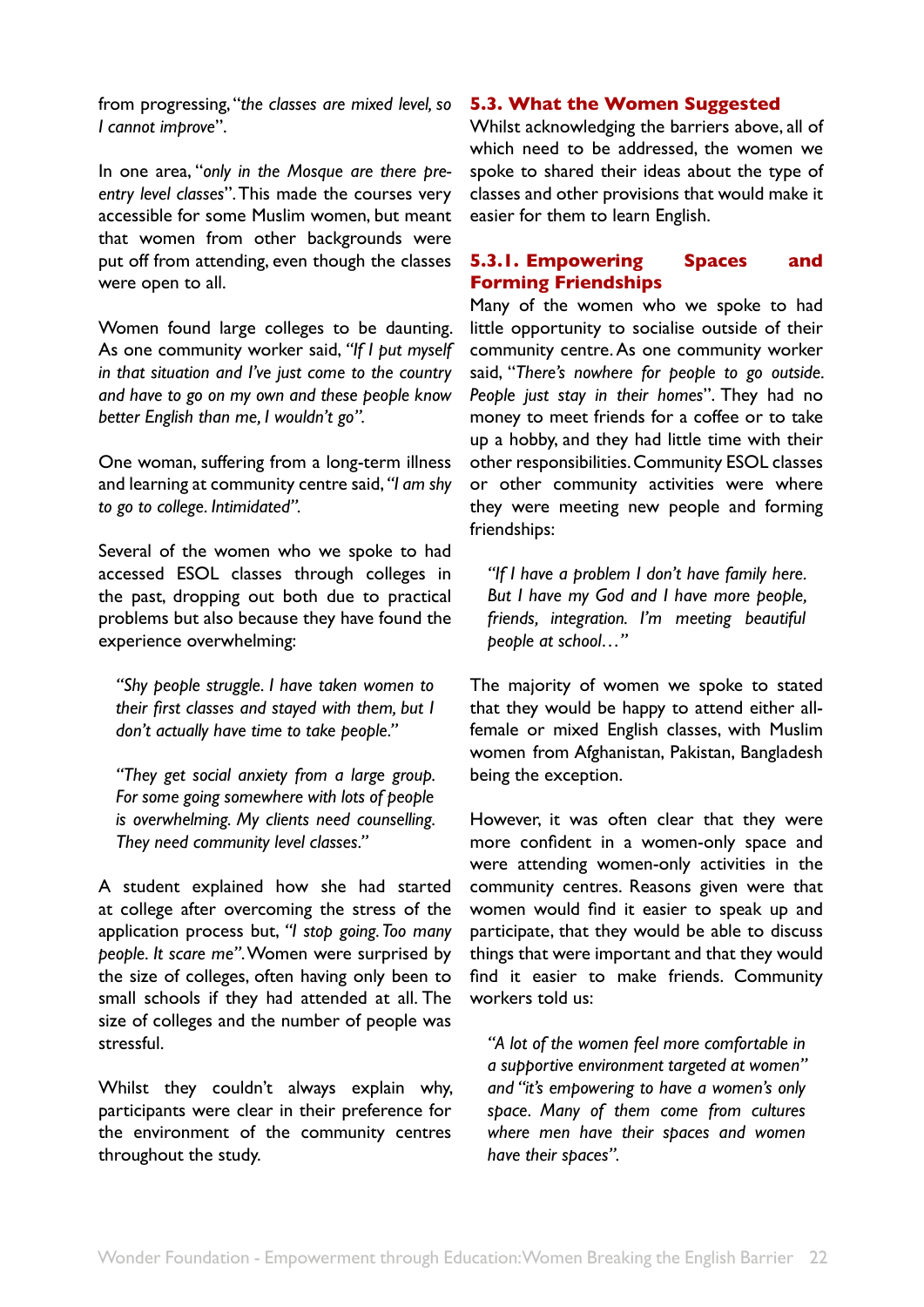<span id="page-22-0"></span>Women said:

*"Women are shy so it would be better to have a woman leader."*

*"Having classes for people all female Bangladeshis would be helpful. We could translate for each other. It would be easier to make friends."*

*"The ladies are more comfortable around ladies. Most of them mainly being taught by a man might not put them off, but having men in the class might be off putting."* 

*"No stress here [when compared to collegebased English classes]."*

Students also valued how their female teachers provided support in non-academic ways, acting as a mentor and advising on employment and where students could get advice.

However, teachers rarely had much time to do this and did not feel able to take on this role. As one explained:

*"It's probably a mistake to get too involved in individuals lives outside the classroom. You can make suggestions or put them in touch with a counsellor. I have a tendency to get too involved so I have to guard against that. In another context I might befriend them but I'm a teacher and I want to keep a professional distance."*

As in the comment above from the learner wanting to learn from other Bangladeshis, there were learners who thought that it would be easier to learn English with others from their language group.

Some thought that it would be beneficial as women could help each other to understand and classes could be tailored to a specific group's needs:

*"English classes just for Afghan women would motivate them. They can ask someone. Having someone who can translate in* 

*community languages in the groups builds confidence. It means everyone can be heard."*

*"Speaking with [other] Turkish people, having the chance to translate was helpful."*

Additionally, for less confident beginners, two community workerswere clear that the women felt more at ease with people from their own background and more encouraged to learn:

*"They can't relate to each other. [Afghan women] can't relate to Albanian, Eritrean women. They need someone who speaks their language to encourage them."* 

*"…. Someone who speaks their language, it increases their chances of attending."* 

*"They want to stay with Congolese people. Even if they go to English classes they are closed to meeting people. It's most safety. [With other Congolese people] They feel secure. They feel they won't be judged. They are scared of being laughed at when they speak English. They fear that they don't speak properly. No-one is perfect. For someone who has just arrived she will be ashamed of speaking in public. The fear is of being laughed at."*

However, other women appreciated multicultural classes:

*"It's better for me if they don't speak Arabic because then I would just speak Arabic."*

*"They complain because they place them together, and they chat, but they don't learn much." But here, they were giving them homework, asking them questions. Here they really wanted them to learn."*

*"I came in 1992. When I came I knew little English from school. It was hard, I could understand but couldn't speak. Then I went to college. They taught you to communicate. It was mixed nationality so you had to speak English. They are now my friends so I speak English with them."*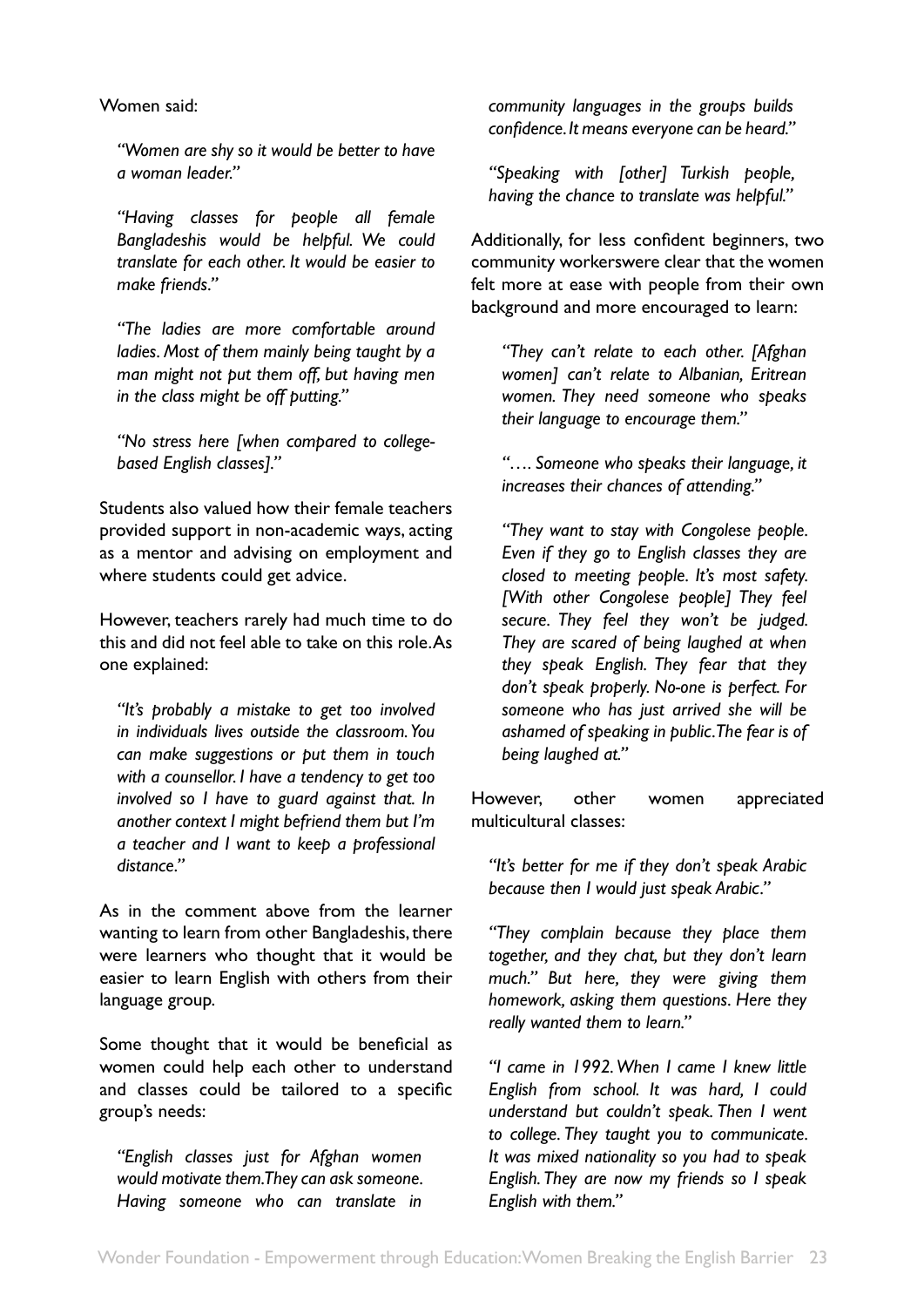# <span id="page-23-0"></span>**5.3.2. The Importance of Good Teachers**

The importance of good teaching was raised by both learners and community workers. Women found good teachers to be encouraging and motivated them to attend and improve their English:

*"I enjoy the classes. The teacher is very, very good. She would move her hands, she was passionate."* 

*"I like the teacher. It's very important to me with a high level. He speaks clearly."*

*"The teacher is passionate, he's friendly and helpful."*

*"[I like it here because] my teacher is friendly."*

*"I found it easier here because I like the teacher, lessons are done slowly, well-paced, and the teacher can translate."*

*"Having a friendly teacher makes it easier to come."*

When teachers were not encouraging learners felt discouraged, but sometimes class sizes meant that teachers did not have time to speak to individual students:

*"I had one woman who loved ESOL and then dropped out when she started a different class where the teacher knocked her confidence."*

*"The encouragement here is good compared to where I went to class [before]. There the teachers look like they do their job and then they finish."*

*"I used to be a teacher in my country. Sometimes there are too many people [in the class]. Students don't get enough time with teachers."*

Community leaders were also clear that teachers' cultural literacy is important to the learners:

*"[Teachers need to] speak their language, know their experience, know their culture."*

*"The teachers have to be aware of their culture, being taught by teachers who know their culture would be easier."*

*"Not understanding the culture makes a gap, a barrier between* [the teacher and student]."

And, with reference to the specific needs of illiterate people to have good teachers, one experienced community ESOL teacher said:

*"It's possible to teach illiterate people to speak English if you don't speak their language, but anyone who isn't trained and experienced would struggle. There need to be more ESOL teachers from minority groups, bilingual teachers."* 

One of the women who we spoke to was in her 40s and had recently learnt to write, attending a literacy class for her mother tongue, Turkish, which she found helpful. However, whilst community organisations recognised the importance of having good, well-trained teachers, they often relied on volunteers due to a lack of funding, some of whom were qualified, but some others were not, affecting the quality of the classes provided as well as the number of hours provided and hence the women's English learning. Some women were attending free classes in different locations each week so that they could improve as quickly as possible.

*"Three days I come to Baytree. I go to Croydon College on Thursday. On Friday I go to a local church."*

## **5.3.3. Relevant Content**

Many women who we spoke to wanted a greater focus on oral and aural English. If they found that the English that they needed day-today wasn't improving it was discouraging:

*"I did one year of classes. I stopped as I wasn't practicing speaking."*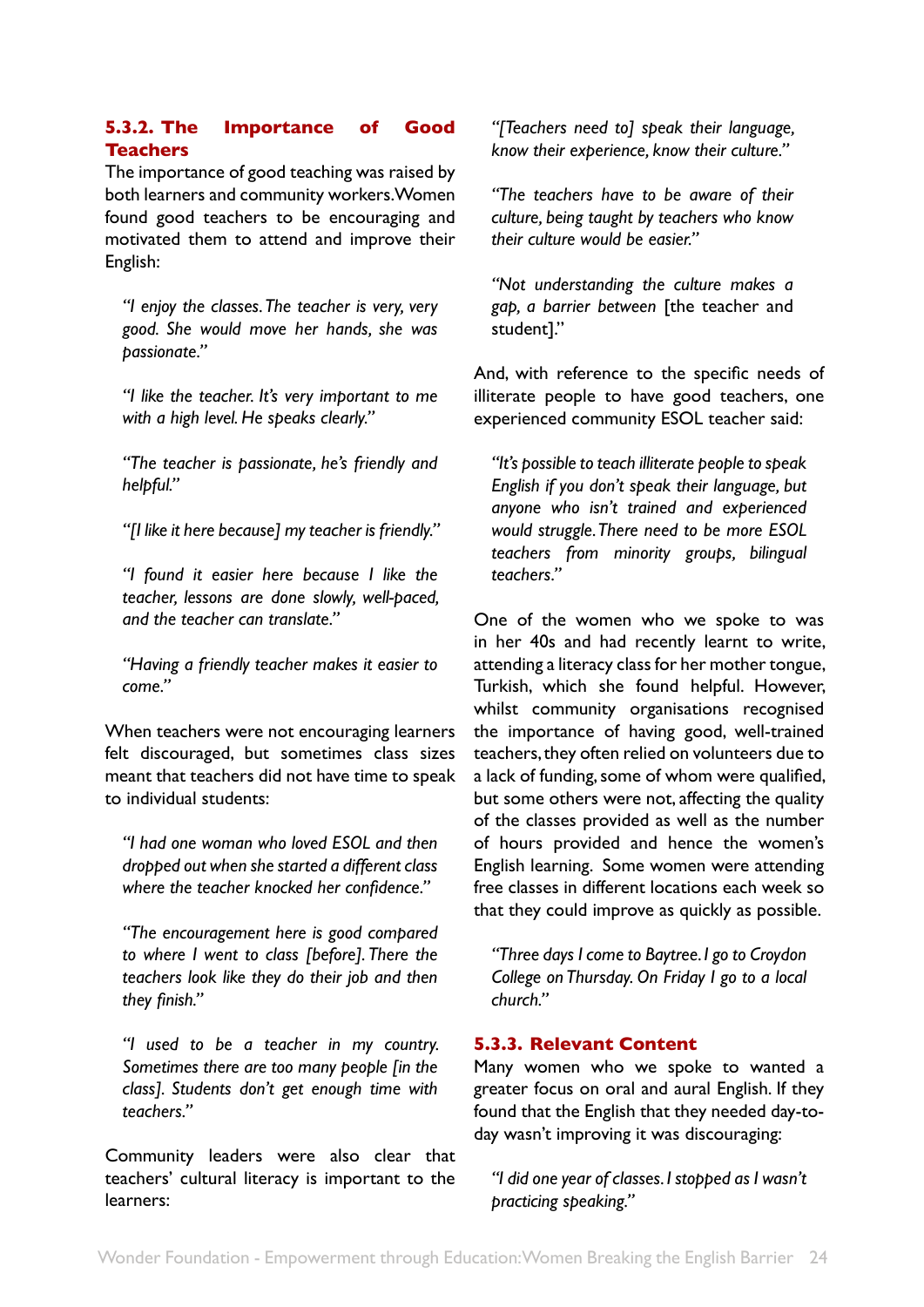<span id="page-24-0"></span>*"The focus is writing. People need to learn to communicate."* 

*"Many start and leave. They might feel they aren't learning."* 

They found that the English they needed on a day-to-day basis wasn't what they were learning in classes. In London, where there are English speakers from all over the UK, speaking it both as a first and second language, they found accents difficult.

*"We struggle with accents. Scottish or Indian. Such as the GP, housing, the hospital, phone calls…"*

*"Other people have different accents from my children."*

*"I can't understand slang. We need to learn slang vocabulary. I can't practice it as I don't have a job."*

They also found that the focus on English for employment meant that they weren't learning the vocabulary that they needed to meet their own challenges, which was discouraging:

*"I came in 2000, I spoke English better then. I learned in school in Iraq and took courses in London at first. They just kept teaching us to work, so I've not practiced since."*

*"We were taught a specific language at work, not to talk to others….once they thought we could work they finished teaching us."*

There was also a feeling that the English language requirements for citizenship were not helping women to learn the type of English that they needed:

*"They just go to learn specific English to pass the test, not to learn."*

#### **5.4. Accessible Format**

Due to the low confidence and low English levels of many of the women that they worked with, community workers suggested that tailored informal learning, either using topics that women enjoyed or addressing specific needs that they had, would engage learners:

*"We had practical classes, beauty, hairdressing, computers in English. They went really well. We learnt from that. They are more practical learners: sewing, crochet, arts, jewellery making…"* 

*"It needs to be more than ESOL – sharing food and music."*

*"The women need drama or music. That's how I learned. They need to learn to communicate, conversation clubs. Tell stories. Subjects they love-family problems, doctors, schools for children. Make classes creative, they like dancing, put music."*

This echoes the findings for teaching adult women literacy in developing countries: *"Literacy learning is particularly effective when it is linked to, integrated with or embedded in other learning. Such approaches produce stronger outcomes in both literacy and vocational education and training" 23*.

ESOL classes also proved to be an opportunity for women to relax and make friends, becoming a focal point in their weeks and something to look forward to:

*"They love meeting each other to speak, to bring their food. They share common thingsthey can communicate-they can relax for a while!"* 

*"We are now friends and we can help each other."*

*"I felt alone – it's nice to have friends here."*

Women studying in the community valued the informal setting. They appreciated the opportunity to sit with other women before

<sup>23</sup> NIACE\* (2012) Women's Rights to Literacy: Advocating Women's Right To Access Learning Literacy Through International Development http://www.learningandwork. org.uk/sites/niace\_en/files/document-downloads/ womensrighttoliteracy\_web.pdf \*Now Learning and Work Institute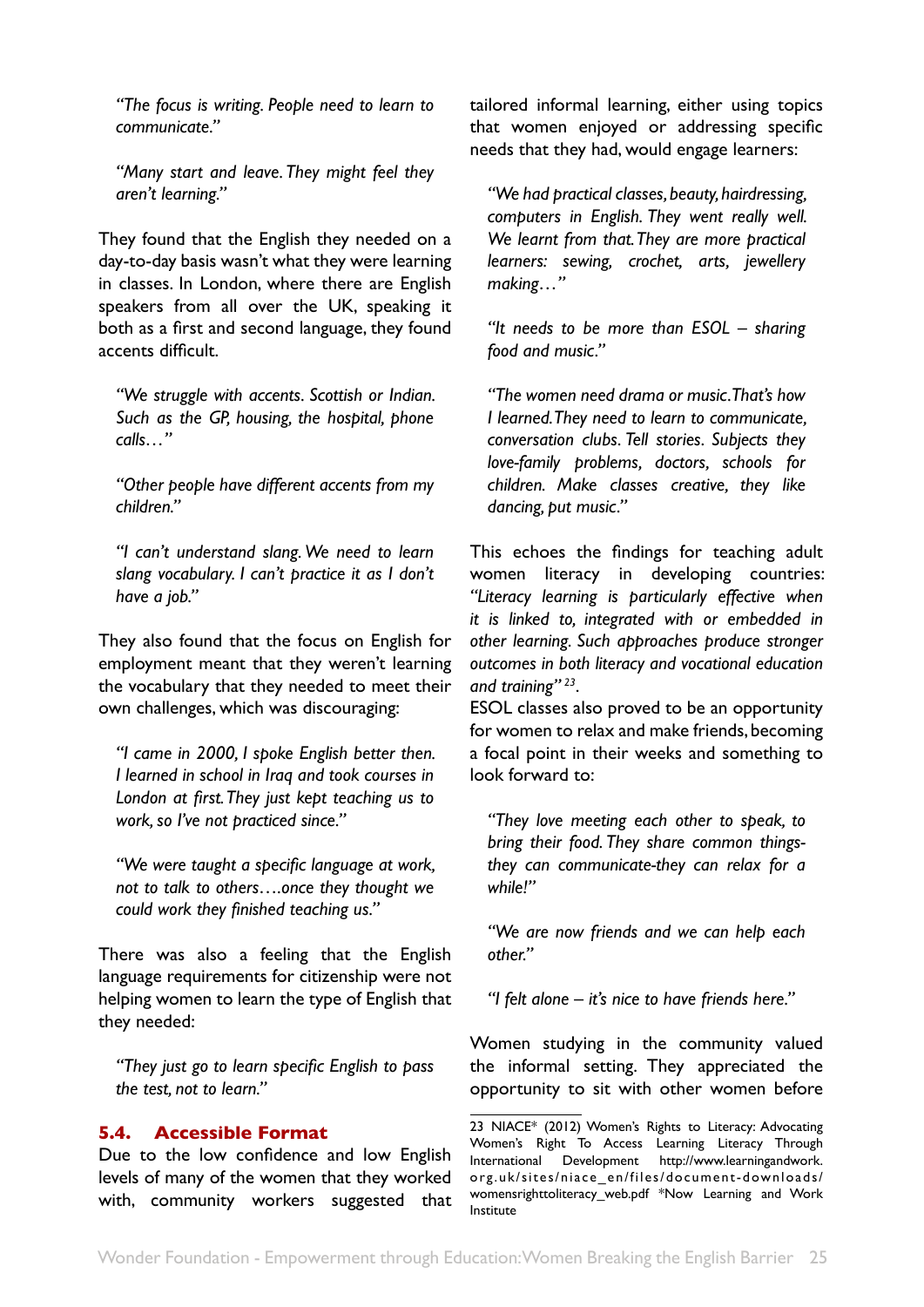<span id="page-25-0"></span>or after classes, or in other activities, and the genuine friendships that this had allowed them to form, both with each other and also with volunteers and staff. The women appreciated these friendships, *"where I come from I have lots of family and here my friends are my family"*. At Baytree the women had taken the initiative to start a 'club' after their beginners ESOL class and the women were encouraged to attend class to see each other because "*It feels like a family".* 

Learners in other places also wished that they had more opportunities to meet people and make friends:

*"It would be nice to spend time with people, to have more social activities to know what's going on in London."*

## **5.4.1. The Importance of a Whole-Person Approach**

Community workers spoke about the importance of a 'whole-person' approach to English learning, saying that offering ESOL classes on their own without considering women's other support needs and the effect of their low confidence meant that learners did not complete their courses:

*"I don't believe anyone's conquered ESOL yet. Don't get me wrong. There may be people who get to the end of it but it depends on so many factors."*

*"You don't see much change in a person over 3 months. It's just enough time to get settled and gain confidence and settle the child into the crèche."*

*"Alongside ESOL there need to be other things to encourage them to stay on their ESOL classes. How to develop themselves and their confidence."* 

This was echoed by the women, both in the central focus that they put on friendship as part of their English-learning experience, but on the other services that they accessed through the community centres that they attended to

address their day-to-day problems, such as advice provision and counselling:

*"Sometimes we are having a very hard time, and when we come here they can sort it out for us."*

*"I like coming here because everyone understands each other, the counsellor…"*

*"Because some people have domestic violence, and here its only women, and so it's easy to talk to them. Other places have men, and it's not so easy to talk to them. They help us, IMECE is helping us for domestic violence issues. We are learning lots of things in IMECE, and we are trying to help each other through counselors or just with other women. Because of the domestic violence, IMECE is contacting with police, with refugee center, or council, doctors, everything."*

ESOL accreditation alone was not enough to empower a woman to make the most of her new English language skills:

*"I completed all the ESOL levels but I still have very little confidence to speak."*

Many community centres found that volunteers, both migrants and native English speakers, could successfully offer individual support and encouragement to learners:

*"Outside of the classroom, if you have the funding for it, the volunteers are so good. We have young professionals or migrants who have been here longer. The migrants have gone through the same process. The learners can see their future. If [women learning English] meet a volunteers who is a native speaker it's really great. It shows English people care and have an interest in them. It's often their first contact with an English person. It's like an introduction to integrate. Someone is showing interest in them. A volunteer has no self-interest and the women appreciate that. It's so nice for them to know someone who isn't a teacher but who comes to see them and walk side by side with them. Two cultures can meet and understand*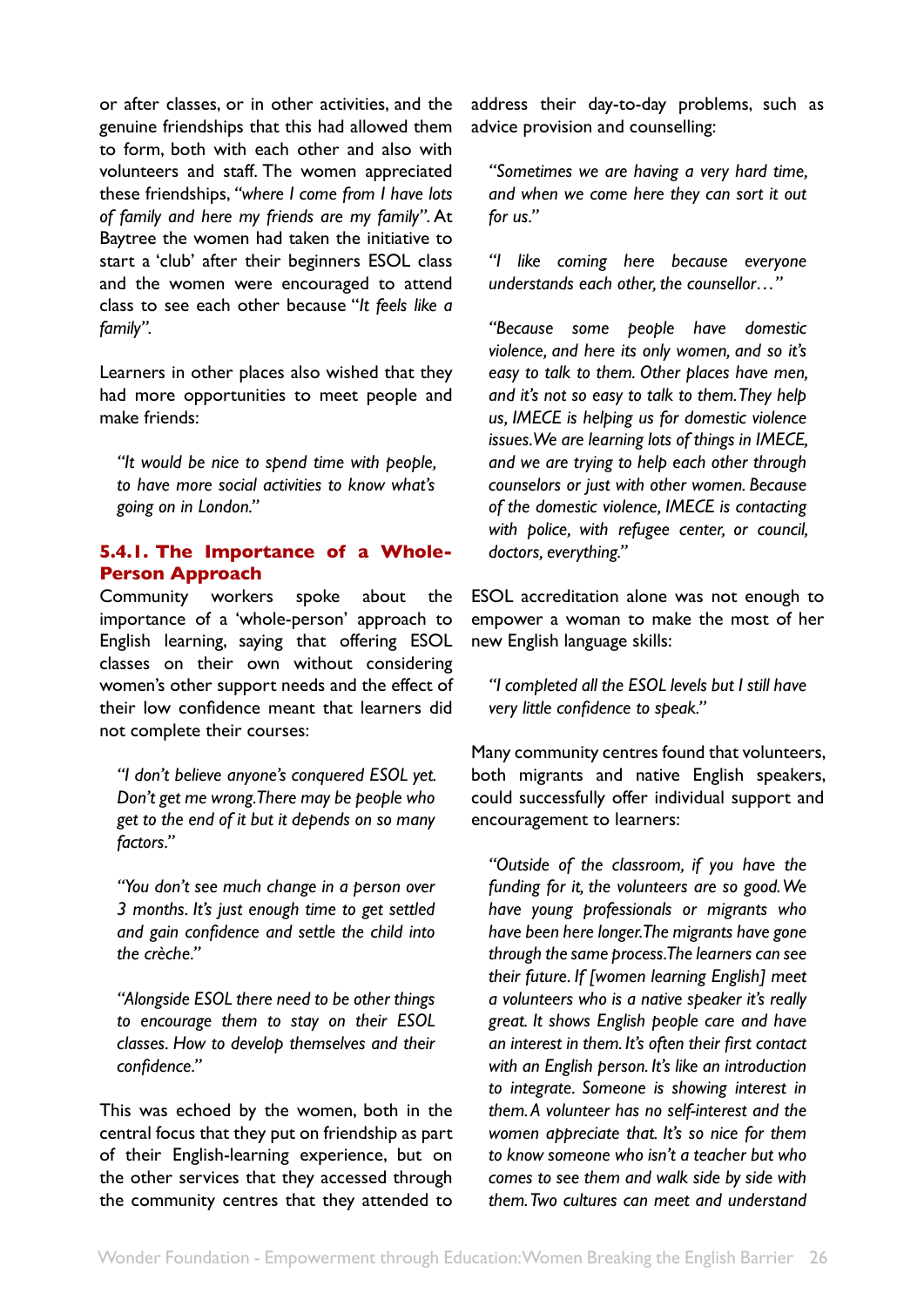<span id="page-26-0"></span>*each other. It's a dialogue."* 

*"The thing that was absolutely fundamental to me was my mentor."*

An earlier study at Baytree found that the system of an ESOL teacher or trained volunteer calling and encouraging women each time they didn't turn up to their class was effective in motivating them to attend the next class and accelerating their English learning compared to other approaches for illiterate learners<sup>24</sup>.

The older women in particular noted the importance of encouragement in helping them to learn:

*"It's more difficult for the women old. I [didn't] believe I had this capacity to learn, but others encouraged me."* 

*"Older ladies need encouragement. Courses in community centres are very important."*

For the women we spoke to, English wasn't just a skill they wanted to learn, but something that would be transformative:

*"I'm trying to do my best. This is my life because I have to do my best to show my life and this is me. I'm trying my best to live my life."*

*"They gain confidence, achievement, selfesteem, structure in their lives. They can make their own choices. It's so liberating for women. They can rebuild their lives."* 

## **5.4.2. Supporting Learning Outside the Classroom**

Women noted that they struggled to practice their English which made it hard for them to progress. One reason was that they could not access enough teaching hours each week. Another was that they rarely if ever met native English speakers, despite wanting to, hampering their ability to improve their English as well as to integrate:

*"I have no-one to practice English with."*

*"We speak only broken English together."*

*"I only speak with non-natives it's really hard to meet natives. We only have contact with migrants."*

However, it was often voiced that women were happy to have met other people from all over the world and learn about other cultures. None of the women we spoke to stated that she didn't want to mix with people outside of her own ethnic group. This sentiment was shared by many:

*"It's important that the people are multicultural. It's good for integration and community. It's a good mix of people old and young."* 

*"I'm living with a Portuguese lady and have to speak English. It's amazing-it's my dream."*

Many didn't know how they could meet English people whilst others pointed out that they didn't have the income to take up activities where they could meet native speakers and naturally form friendships, if their English was good enough, as:

*"I can't take up a hobby to meet people because it's too expensive."*

Several women that we spoke to mentioned that they had investigated volunteering, although more as a way of gaining skills for employment rather than as a way of making new friends or practicing English. In the case studies, volunteering had helped Genti and Mouna to gain the skills and experience that led to their employment. One ESOL teacher told us:

*"I encourage people to volunteer. Asylum seekers can formally volunteer. Ive been pushing it. Ideally it can provide a stepping stone to work if they are granted refugee status. Volunteering while they wait is a great way to acclimatise. There is a wide variety of ability and accomplishment. Some people* 

<sup>24</sup> Brooks, G. & M. Burton (2010) The Spalding Method: An Evaluation For The Baytree Centre, Brixton http:// www.wonderfoundation.org.uk/sites/default/files/ BaytreeSpaldingReport.pdf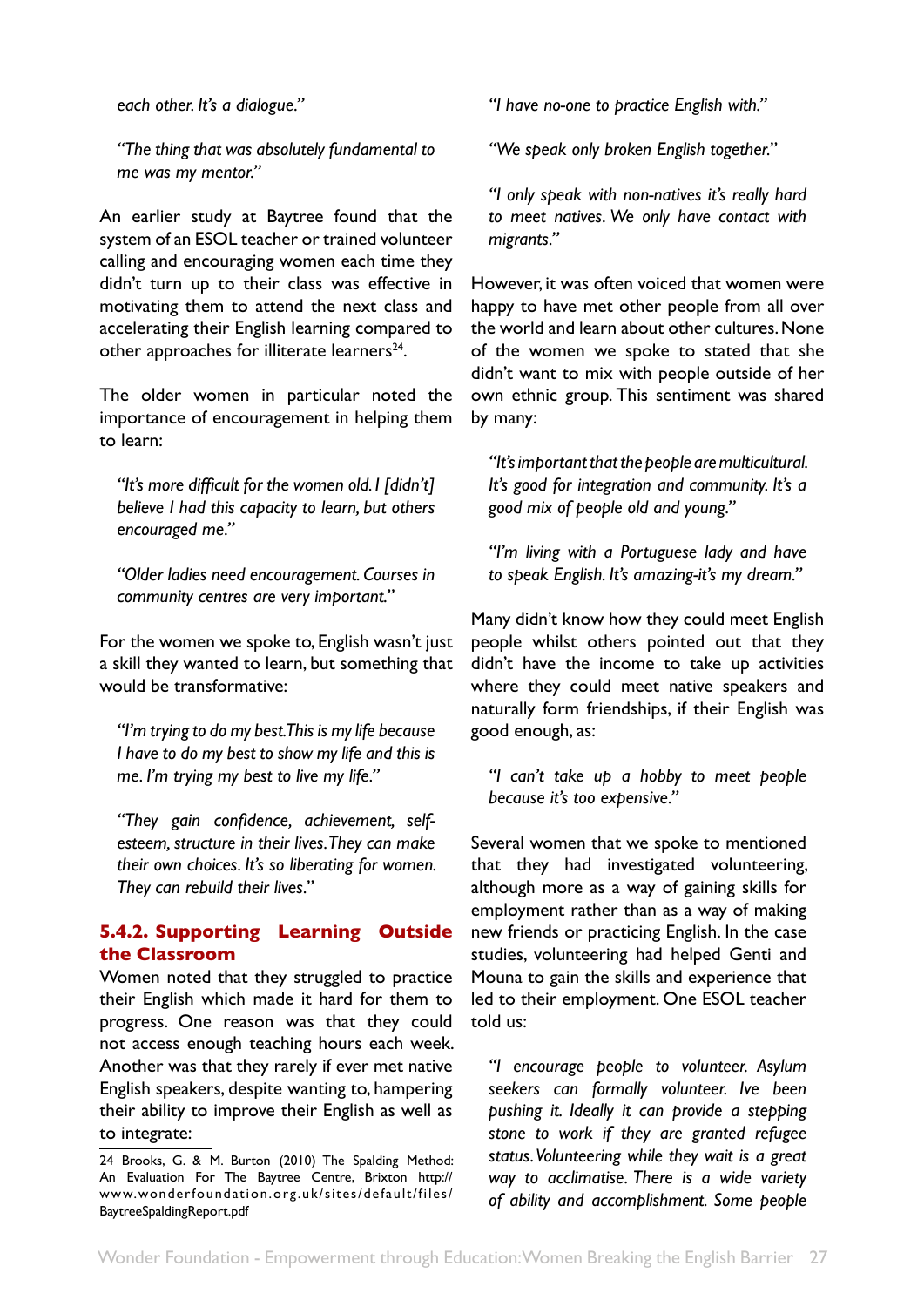<span id="page-27-0"></span>*are bored – they had good jobs in their own country but can't work and are cut off from their lives. Volunteering is great and enhances your life and is practical. You gain. You can put it on your CV. They are really bored if they can't work."* 

Some women we spoke to expressed frustration that they couldn't use skills that they already had in voluntary roles, as their English wasn't good enough, but that they couldn't improve their English as they couldn't get a voluntary role, as *"It's hard to find volunteering opportunities that allow me to use my skills".*

Many women we spoke to were determined to learn English and had made it a priority. It had influenced their leisure and work choices. Some of the strategies that they used include:

*"I watch TV without subtitles. It makes me practice even if I only understand five words in a conversation."*

*"We are exposed only to Arabic. For most people TV is always satellite. Our friends are Arabs. After one week when we'd just got satellite TV I noticed I lost my English so I cancelled it."*

Some women, notably those without small children, said that when they couldn't attend courses, or between lessons they would try to teach themselves:

*"I use a phone app and library stories and videos. I teach myself from a book."*

*"I would still like to learn English. I try to learn by reading English newspapers."*

*"If I cannot come to the class I read the newspaper and books."*

However these strategies are of course out of reach for those who have very low levels of literacy, little time and nowhere to study.

For others, work provided opportunities to improve English, for example:

*"I help an old English woman so I practice with her."*

*"I care for an elderly lady. I read out loud and she corrects my English. She likes doing this because she was a teacher."*

# **6. SITUATING THE PARTICIPANTS' EXPERIENCE IN THE WIDER CONTEXT**

To understand the experiences that our study participants identified more deeply, we examined the literature to provide a broader context. This allowed us to look at women's English-language learning as a national rather than London issue and to see to what extent the issues that they identified had been observed by others.

## **6.1. How the UK Helps Women to Learn English**

There is currently no national strategy for English learning in England, although there are in Scotland<sup>25</sup> and Wales<sup>26</sup>. Notably neither strategy addresses the impact of gender inequalities on ESOL access. The main approach that the British government has taken towards supporting migrants to learn English has been the funding of accredited ESOL (English for Speakers of Other Languages) classes, taught by qualified teachers and comprised of five levels of courses intended to meet increasing skill levels. However, funding for ESOL has been reduced by  $40\%$  over the last five years<sup>27</sup>. Current demand for ESOL is greater than supply and there is no guarantee that a place in a class at the right level will be available, and if available will be local or at a time when learners can attend. Despite the growing number of immigrants from countries with low rates of English proficiency the number of people taking English lessons fell from 163,000 in 2010/2011

<sup>25</sup> The Scottish Government (2015) Welcoming Our Learners: Scotland's ESOL Strategy 2015 – 2020 http://www. educationscotland.gov.uk/Images/ESOLStrategy2015to2020\_ tcm4-855848.pdf

<sup>26</sup> Welsh Government (2014) English for Speakers of Other Languages (ESOL) Policy for Wales http://dera.ioe. ac.uk/20373/1/140619-esol-policy-en.pdf

<sup>27</sup> DEMOS (2014) On Speaking Terms http://www.demos. co.uk/files/On\_speaking\_termsweb.pdf?1408395571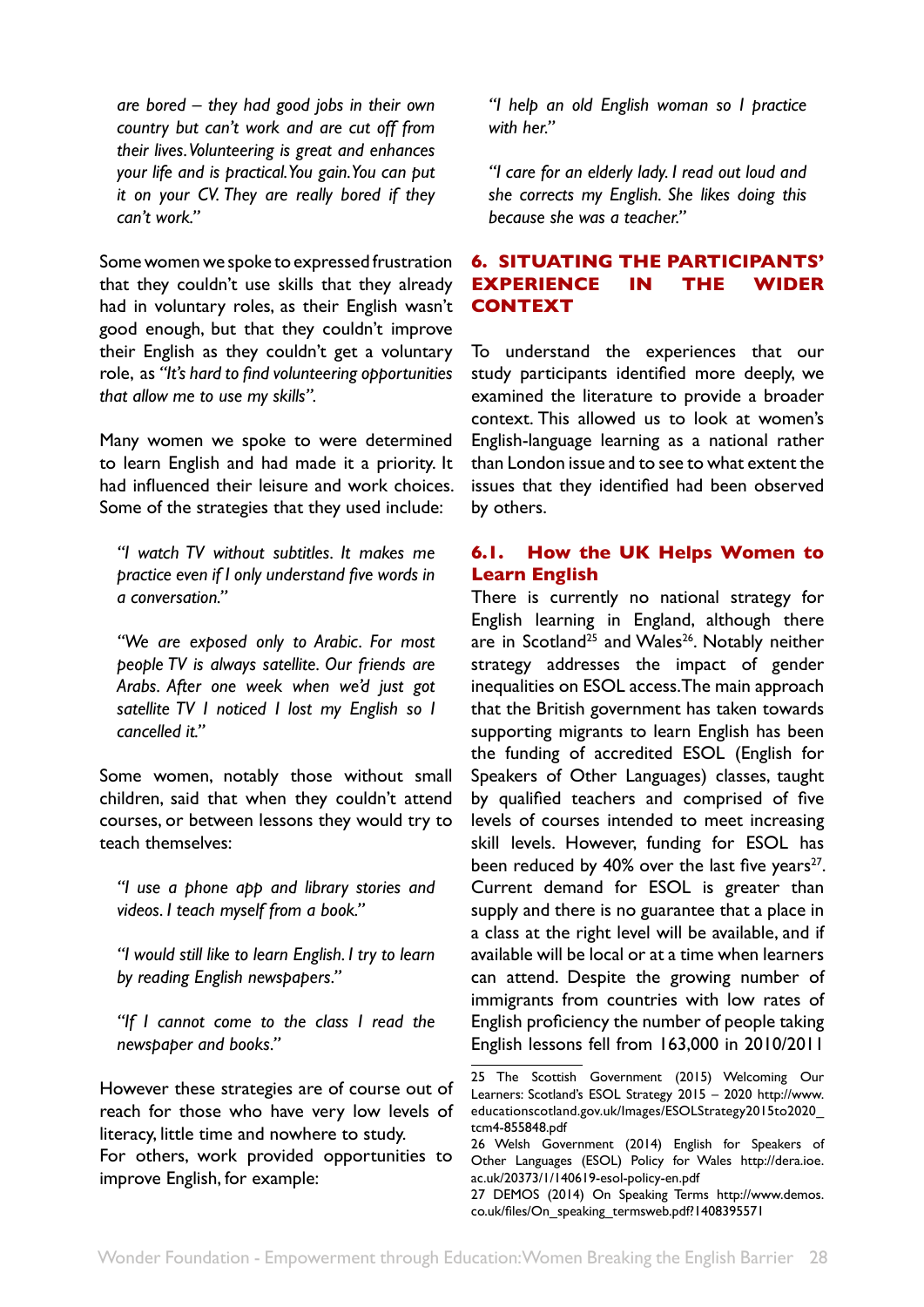<span id="page-28-0"></span>to 131,100 in 2014/201528. Meanwhile, the number achieving their ESOL qualification fell from 122,100 to 109,600 over the same period.

Accredited courses vary from part time, as little as 2 hours of learning per week, to full time (12- 24 hours per week) and can last from 12 weeks to a full academic year. These are delivered in Further Education Colleges, Adult Community Colleges and by private providers, including charities. Additionally there may be courses funded by other means and often volunteerled in the community, typically ranging from 1-4 hours per week.

The current aims of ESOL are for learners to progress into mainstream adult learning through increased proficiency in speaking and listening, reading and writing and courses use a specific ESOL core curriculum, and promotion of integration, reduction of Islamic extremism and 'British Values'<sup>29</sup>. Funding has come via different government departments with different agenda. These include the Home Office, DCLG and BIS, which has considered ESOL from an employment perspective. BIS's responsibility for ESOL, as of July 2016, has now been moved to the Department for Education.

Without a national commitment to English language learning for migrants who is eligible to attend state-funded classes, either free or subsidised, has changed over time.

Reduced spending has led to local providers reducing the number of classes and consolidating teaching into fewer locations. In the past, when the budget was greater, colleges often worked with community groups to deliver targeted accredited ESOL to hard to reach groups, but this is now very limited. With the devolution of further education funding those who are least likely to raise their voices are also the ones who are most likely to lose out. Cuts have also been made by closing childcare provisions 28 Skills Funding Agency (July 2016) Statistical First Release: Further Education and Skills Learner Participation, Outcomes and Level of Highest Qualification Held https://www.gov. uk/government/uploads/system/uploads/attachment\_data/ file/486852/SFR\_commentary\_November\_2015\_ofqual\_ update.pdf 29 DEMOS (2014) On Speaking Terms

and making fewer people eligible for free or subsidised classes.

**6.1.1. Who can Access English Classes?** Eligibility for free or subsidised ESOL is complex and consequently people seeking to learn English are often unsure about whether or how much they would have to pay.

At present, to be eligible for Government ESOL funding a person must be 19 or over and

(A) have been ordinarily resident in the UK or another country in the European Economic Area (EEA) for the last 3 years or

(B) have been granted indefinite leave to remain, exceptional leave to remain, right of abode or British Citizenship in the last 3 years. Or

(C) be the spouse or civil partner of a person covered by one of the statements above and have been both married and resident in the UK for 1 year.

At present there are no course fees for those who are unemployed and (1) in receipt of a Work-Related Activity Group (WRAG) benefit or (2) receiving or whose partners is receiving certain other income-based benefits and can sign a declaration that they need skills training to enter employment or (3) who is the unwaged dependent of someone meeting the conditions of (A) or (B) or (4) an asylum seeker receiving income-based benefit/assistance, or their dependant or (5) someone whose asylum claim has been denied but whose appeal has not received a decision within 6 months of being lodged; who is granted support under section 4 of the Immigration and Asylum Act 1999; or who is in the care of a local authority and are receiving local authority support for themselves under section 23C or section 23CA of the Children Act 1989.

Free ESOL is only available to those who are actively seeking work, others will have to partfund their studies. By definition this means that when asylum seekers become eligible for ESOL funding they cannot access free ESOL, as they are not allowed to work. Consequently some people, including asylum seekers, have to wait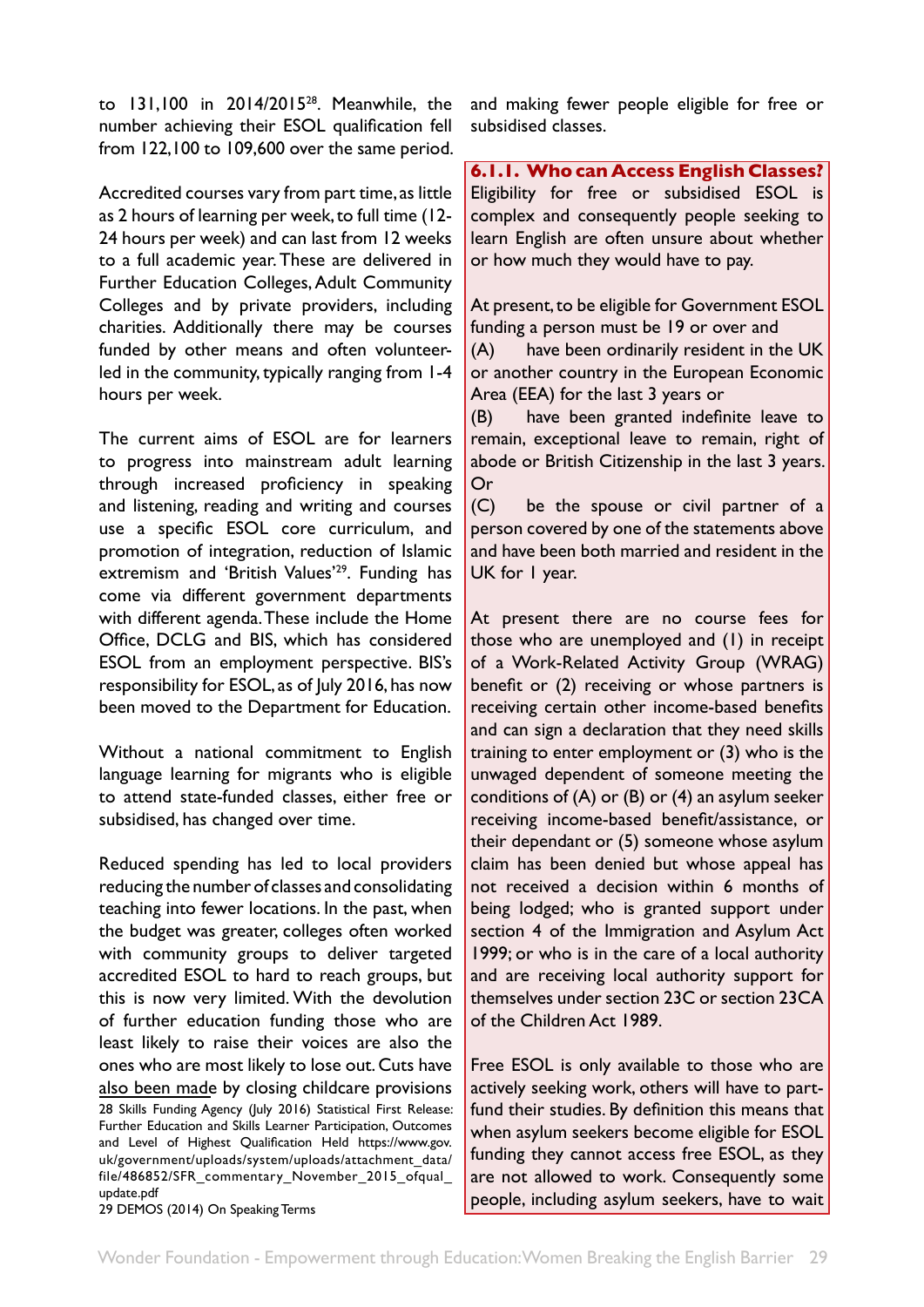<span id="page-29-0"></span>long periods before they are eligible for free or subsidised ESOL and that those who are not actively seeking paid work, for example those who are unwell or have care responsibilities, are not eligible for free ESOL classes. Even when ESOL is free, there may be enrolment or registration fees. Eligibility does not guarantee that a place at the correct level will be available to a learner.

# **6.1.2. Other ways that Migrants Learn English**

Self-study English courses exist, both as books and audio, and thanks to technology, online. Self-study relies on the learner knowing that these resources both exist and having the capacity to study independently, which would include somewhere where they could study, undisturbed. Online learning is often praised as a solution for those who cannot attend classes, allowing people to learn in their own time and at their own pace. However, it is not suitable for everyone, depending upon access to and proficiency in using a computer, tablet or smartphone and internet access – low access is linked to poverty<sup>30</sup>. Further, e-learning only works effectively for those who already have self-regulated learning skills and who have the ability to plan and reflect upon their learning, consequently excluding those with the lowest levels of prior education and best serving those from cultures where independent learning is valued. It has been found to be most effective in 'blended learning' delivery, where there is still intensive teacher support $31$ . Learning spoken English in the community is a two-way process as it requires interaction with English speakers. Those who have the opportunity to practice through conversations with a native speaker progress at a faster pace than those who do  $not<sup>32</sup>$ .

The existing literature shows that, regardless

32 DEMOS (2014) On Speaking Terms

of their immigration status, vulnerable women living in the UK who cannot speak English are at a disadvantage, unable to live independent lives, and often living in poverty and ill-health, whilst putting pressure on the systems that they require by requiring interpreters, unable to get well-paid work, and struggling to bring up their children, whose superior command of English allows them to take advantage of their mothers. The barriers that they face to learning English are described below.

## **Definitions**

## **Asylum seeker**

A person who has applied for asylum under the 1951 Refugee Convention on the Status of Refugees on the ground that if he is returned to his country of origin he has a well-founded fear of persecution on account of race, religion, nationality, political belief or membership of a particular social group. He remains an asylum seeker for so long as his application or an appeal against refusal of his application is pending<sup>33</sup>.

## **Refugee**

In this context, refugee means an asylum seeker whose application has been successful. Refugees are defined and protected under international law. The 1951 Refugee Convention defines who is a refugee and outlines the basic rights which states should afford to refugees. One of the most fundamental principles laid down in international law is that "refugees should not be expelled or returned to situations where their life and freedom would be under threat."<sup>34</sup>

## **Migrant**

According to the UNHCR, migrants "choose to move not because of a direct threat of persecution or death, but mainly to improve their lives by finding work, or in some cases for education, family reunion, or other reasons. Unlike refugees who cannot safely return home, migrants face no such impediment to return. If

<sup>30</sup> Ofcom (2015) Adults' Media Use And Attitudes http:// stakeholders.ofcom.org.uk/binaries/research/media-literacy/ media-lit-10years/2015 Adults media use and attitudes report.pdf

<sup>31</sup> Danaher, K. (2014) Meeting The Learning Needs Of Refugees And Migrants In Tertiary Blended ESOL Courses, Unitec ePress Occasional and Discussion Paper Series, Auckland, New Zealand: Unitec ePress. (Vol. 2014/2.)

<sup>33</sup> UNHCR (Jul 2016) UNHCR viewpoint: 'Refugee' Or 'Migrant' – Which Is Right? http://www.unhcr.org/uk/news/ latest/2016/7/55df0e556/unhcr-viewpoint-refugee-migrantright.html

<sup>34</sup> UNHCR (Jul 2016) UNHCR viewpoint: 'Refugee' Or 'Migrant' – Which Is Right?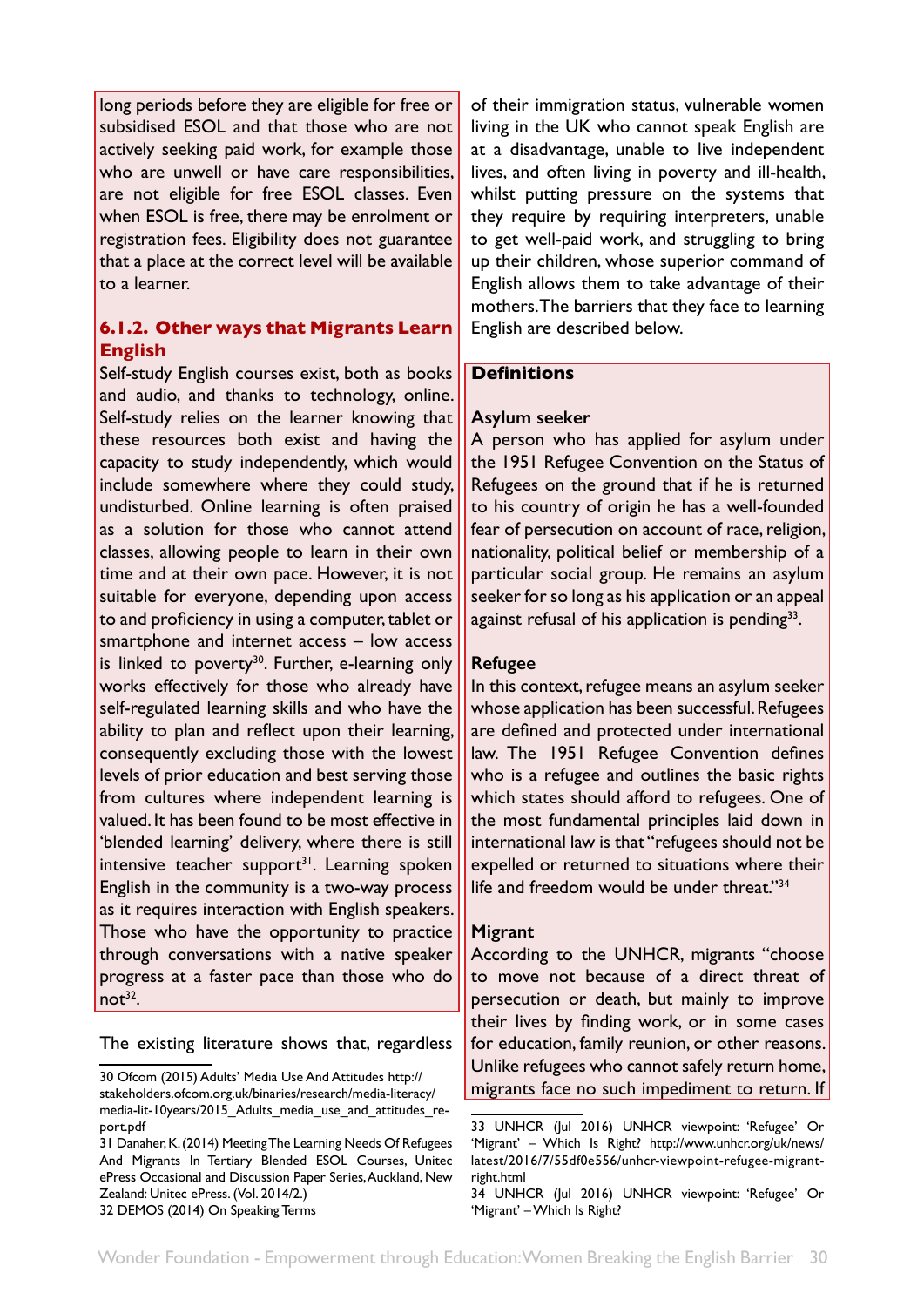<span id="page-30-0"></span>they choose to return home, they will continue to receive the protection of their government"35. However, according to the conditions of their visas, migrants may not be able to stay in the UK despite the fact that returning home may be unsafe36.

#### **No Recourse to Public Funds**

No Recourse to Public Funds (NRPF) is an immigration condition restricting access to public funds, including many mainstream benefits such as welfare and housing.

Families and individuals may have a right to financial support (accommodation and subsistence) from social services to avoid destitution or because of complex health needs. In these cases, the local authority has a duty to support the accommodation and subsistence costs of residents with NRPF37.

## **6.2. Struggling to Meet Basic Needs**

Before women can think about learning English, they must ensure that their basic needs, and those of their dependents, are met. Those who don't speak English and who are supporting themselves are often caught in a trap. They cannot afford to pay for English classes and often, between the split shifts or multiple jobs needed to secure a liveable income, cannot physically attend classes at the time they are scheduled<sup>38</sup>. However, without English they cannot obtain better paid work with a better timetable and may also be vulnerable to exploitation from employers.

## **6.2.1. Food and Essentials**

Asylum seekers and refugees face specific challenges in meeting their basic needs. Destitute asylum seekers are given £36.95 for

each person in their household each week, to be collected from a local post office, to buy essentials such as food, clothing and toiletries.<sup>39</sup> However, the rules for accessing this money are strict. Those refused asylum, if they meet the conditions, are given the same amount, but on an 'Azure' payment card. This restricts what they can buy and shops may decide whether or not what they need is essential. Living on a tight budget means that travel costs are a luxury and for those using an Azure card, travel is not recognised as an essential cost. There are also migrants living in the UK who have no recourse to public funds and if their income decreases they can find themselves in poverty40. Refugee and asylum-seeking pregnant mothers and those with young children are given supplements. Maternity grants of £300 are available to expectant or recent mothers. These, however need to be applied for, meaning that mothers need to be aware of and able to apply.

All of those on very low incomes struggle to meet their basic needs but food poverty affects men and women differently and women will often go hungry in order to feed their children<sup>41</sup>. Women are often responsible for feeding their families and need to be able to budget in order to do so. If they cannot read English, or ask questions in shops, they cannot know how much something costs or buy what they want. When people are struggling to feed themselves and their families, and cannot travel, accessing English classes becomes a luxury that they cannot afford.

#### **6.2.2. Shelter**

Regardless of immigration status, most vulnerable migrants are living in precarious conditions. These range from rough-sleeping to living with family and friends, often in

<sup>35</sup> UNHCR (Jul 2016) UNHCR viewpoint: 'Refugee' Or 'Migrant' – Which Is Right?

<sup>36</sup> IPPR (2013) Returning Irregular Immigrants How Effective Is The EU's Response? http://www.ippr.org/files/ images/media/files/publication/2013/02/returning-migrants-EU-130220\_10371.pdf?noredirect=1

<sup>37</sup> No Recourse to Public Funds Network (2016) Practice Guidance for Local Authorities (England) Assessing and Supporting Adults who have No Recourse to Public Funds http://www.nrpfnetwork.org.uk/Documents/Practice-Guidance-Adults-England.pdf

<sup>38</sup> Granada, A.L. (2013) Latin Americans in London, language, integration and ethnic identity http://eprints.aston. ac.uk/24402/1/Granada\_Ana\_Lucila\_2014.pdf

<sup>39</sup> www.gov.uk/asylum-support

<sup>40</sup> COMPAS (2015) Safeguarding Children From Destitution: Local Authority Responses To Families With 'No Recourse To Public Funds' https://www.compas.ox.ac.uk/media/PR-2015- No\_Recourse\_Public\_Funds\_LAs.pdf

<sup>41</sup> Church Action on Poverty, The Trussell Trust and Oxfam (2014) Below The Breadline: The Relentless Rise Of Food Poverty In Britain https://www.trusselltrust.org/wp-content/ uploads/sites/2/2016/01/Below-the-Breadline-The-Trussell-Trust.pdf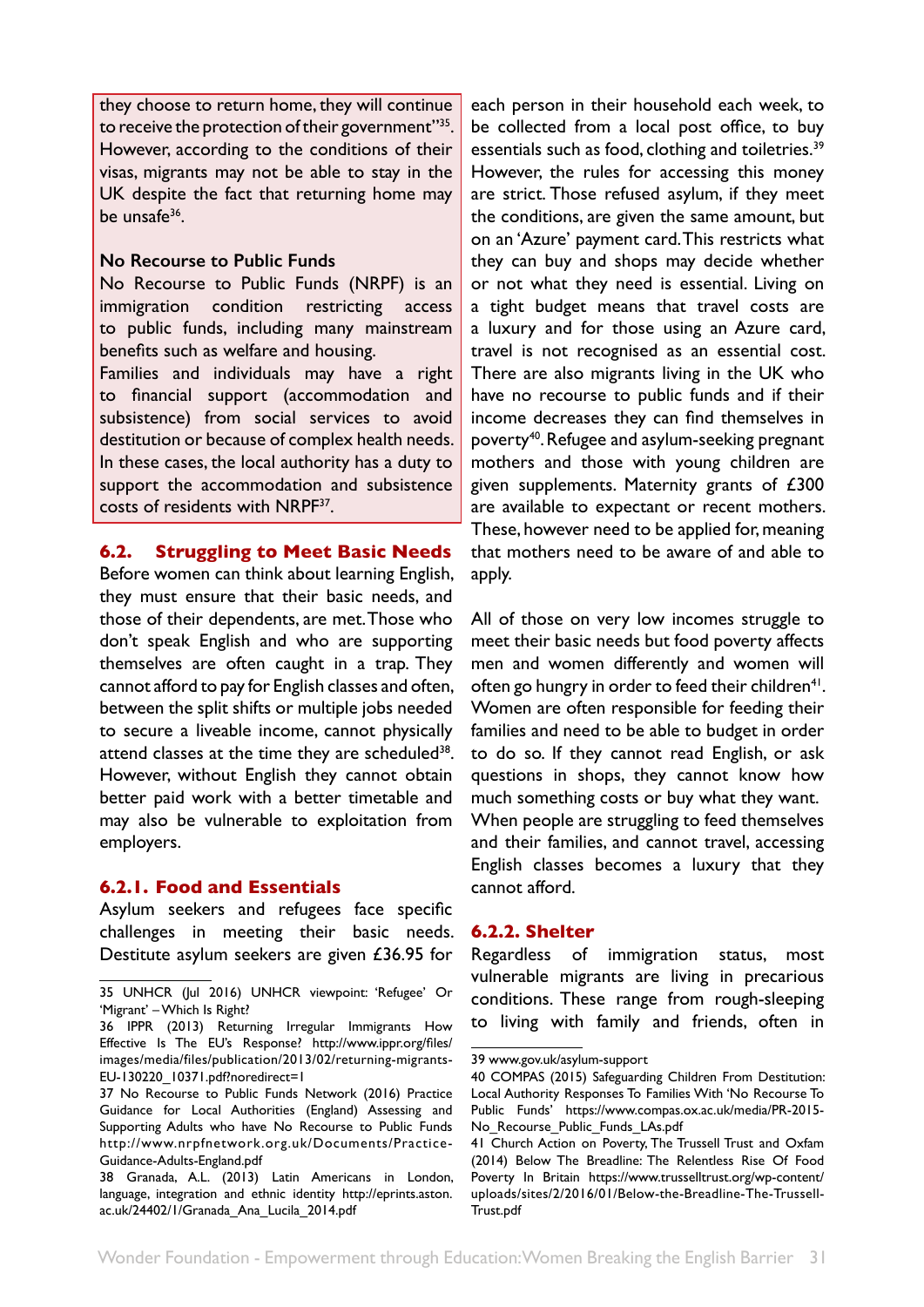<span id="page-31-0"></span>overcrowded conditions<sup>42</sup>. Asylum seekers and refugees may have little choice in where they are housed<sup>43</sup>. Three quarters of migrants who have arrived in the last five years live in private rented accommodation where they can be taken advantage of by unscrupulous landlords and where the wider housing crisis means that rent costs are high and there is pressure on the cheapest accommodation, which is the poorest quality<sup>44</sup>. New migrants tend to rely on personal connections to access accommodation, for example friends, family or may be accommodated by employers<sup>45</sup>, which means that they have few legal rights. If they fall out with friends or family or lose their job they could become homeless.

Neighbourhoods may be unwelcoming or hostile to immigrants, especially when resident families are on housing waiting lists or transfer lists as they themselves are living in overcrowded, temporary or otherwise inadequate accommodation, and believe immigrants are getting preferential treatment<sup>46</sup>.

People living in precarious housing situations struggle to access services, including education, as they are likely to move due to housing pressures<sup>47</sup>. Even if women in precarious housing situations can find a class nearby, it is not unlikely that they will end up moving at some point during their course, lowering the chance that they will finish it, or that they will continue onto a higher level, when travel costs may increase. Equally, the stress of these living conditions may well mean that they attend classes tired and distracted and struggle to learn and get ill frequently, affecting their attendance and it is unlikely that they would have somewhere quiet to study independently. Poor housing, for example homes which are damp, overcrowded or infested, affects people's health and may cost the country a similar amount as smoking and alcohol $48$ .

## **6.3. Poor Wellbeing**

Asylum seeking, refugee and vulnerable migrant women have higher levels of poor physical and mental health than the general population, related also to poorer health in BAME communities and those living in poverty<sup>49,50</sup>. Feeling dislocated and isolation from family and friends can lead to mental health problems.<sup>51</sup> Access to healthcare is one issue: a person doesn't need to be "ordinarily resident" in the UK to be eligible for NHS primary medical care and GPs and migrants will not be denied emergency medical care<sup>52</sup> but they may not be eligible for treatment for other conditions $53$ . Treating patients who don't speak English is difficult. They may require interpreters, which costs the NHS and slows down treatment, or rely on family or friends<sup>54</sup>. This puts the patient in the power of someone who may or may not have their best interests at heart and can be upsetting, with patients feeling that they have no control over what happens to them and do not understand what is going on.

Mental health of migrants has been shown to decrease the longer they are in the UK, as their 48 Building Research Establishment (2015) The Cost Of Poor Housing To The NHS https://www.bre.co.uk/filelibrary/ pdf/87741-Cost-of-Poor-Housing-Briefing-Paper-v3.pdf

<sup>42</sup> Joseph Rowntree Foundation (Aug 2011) UK Migration: the leadership role of housing providers https://www.jrf.org.uk/ file/41563/download?token=nNUcSWa7&filetype=viewpoint

<sup>43</sup> Chartered Institute of Housing http://www.housing-rights. info/02\_2\_Refugees.php

<sup>44</sup> Joseph Rowntree Foundation (Feb 2012) UK migrants and the private rented sector https://www.jrf.org.uk/report/ukmigrants-and-private-rented-sector

<sup>45</sup> Joseph Rowntree Foundation (Feb 2012) UK migrants and the private rented sector

<sup>46</sup> Joseph Rowntree Foundation (Aug 2011) UK Migration: the leadership role of housing providers

<sup>47</sup> LSE (2007) Population mobility and service provision: A report for London Councils http://www.lse.ac.uk/ geographyAndEnvironment/research/London/pdf/ populationmobilityandserviceprovision.pdf

<sup>49</sup> The King's Fund (Nov 2014) Tackling Poverty: Making More Of The NHS In England http://www.kingsfund.org.uk/sites/files/ kf/field/field\_publication\_file/tackling-poverty-research-paperjrf-kingsfund-nov14.pdf

<sup>50</sup> National Institute of Economic and Social Research (Jul 2015) Intergenerational And Inter-Ethnic Well-Being: An Analysis For The UK http://www.niesr.ac.uk/sites/default/files/ publications/DP451.pdf

<sup>51</sup> National Institute of Economic and Social Research (Jul 2015) Intergenerational And Inter-Ethnic Well-Being: An Analysis For The UK

<sup>52</sup> Citizens Advice NHS charges for people from abroad https:// www.citizensadvice.org.uk/healthcare/help-with-health-costs/ nhs-charges-for-people-from-abroad/ (Accessed August 2016)

<sup>53</sup> The King's Fund (Nov 2014) Tackling Poverty: Making More Of The NHS In England

<sup>54</sup> NHS (2015) Interpreting and Translation in Primary Care Services https://www.england.nhs.uk/commissioning/ wp-content/uploads/sites/12/2015/07/interpeting-eventspresentation.pdf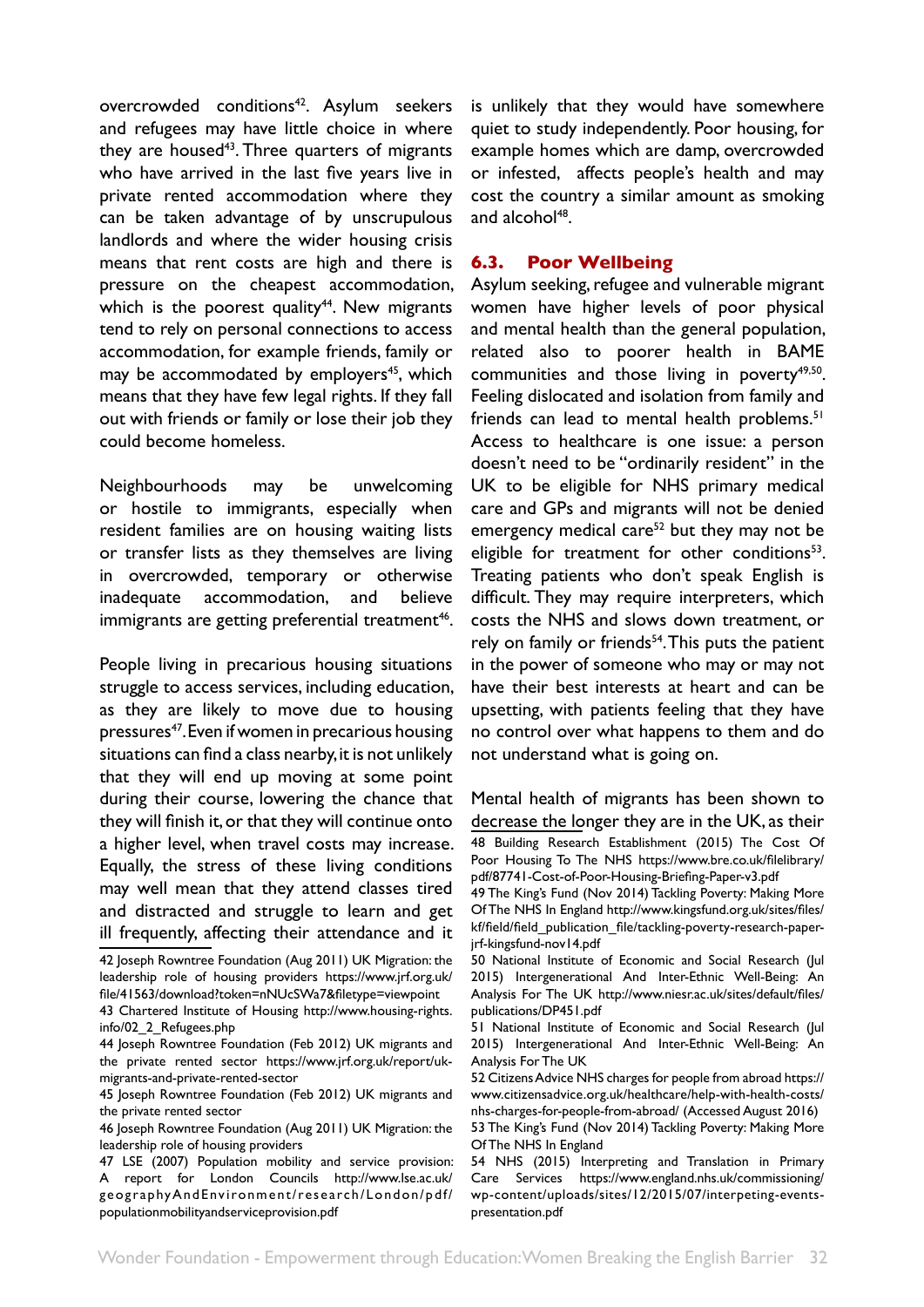<span id="page-32-0"></span>expectations meet reality<sup>55</sup>. Across Europe, both refugees and vulnerable migrants have been found to have worse mental health than the general population<sup>56</sup>. This can be affected by pre-migration factors i.e. the difficult situations that they have left behind, by migration factors i.e. the experiences that they have faced whilst migrating; both of these may well expose the migrant to traumatic events<sup>57</sup>. Post-migration stresses may also affect mental health. Mind, the mental health charity, suggests that causes of stress leading to mental ill health are first the uncertainty of the leave to remain process, isolation and dislocation, destitution and the relationship with home, which could include broken family networks, trauma and fear of return58. Stress affects brain function, memory and the ability to learn<sup>59</sup>.

Women are particularly at risk, as many come from highly gendered and segregated societies, where they are not accustomed to participating in public life and remain far more isolated than men<sup>60</sup>. The challenges of pregnancy, childbirth and caring for a new baby are aggravated for refugee, asylum seeking and vulnerable migrant women, even beyond those faced by other women living in poverty<sup>61</sup>.

Women's low English proficiency correlates to poor health much more strongly than for men (see Table 6) whilst access to adult learning 55 National Institute of Economic and Social Research (Jul 2015) Intergenerational And Inter-Ethnic Well-Being: An Analysis For The UK

56 Missinne, S. & Bracke, P. (2012) Depressive Symptoms Among Immigrants And Ethnic Minorities: A Population Based Study In 23 European Countries Social Psychiatry and Psychiatric Epidemiology 47 (1)

57 Kirmayer, L. J., L. Narasiah, M. Munoz, M. Rashid, A.G. Ryder, J. Guzder, G. Hassan, C. Rousseau, K. Pottie (2011) 'Common Mental Health Problems in Immigrants and Refugees: general approach in primary care' Canadian Medical Association Journal 183 (12)

58 MIND (2009) Improving Mental Health Support For Refugee Communities – An Advocacy Approach https://www.mind.org. uk/media/192447/Refugee\_Report\_1.pdf

59 Mental Health America (2014) Impact of Toxic Stress on Individuals and Communities: A Review of the Literature http:// www.mentalhealthamerica.net/sites/default/files/Impact%20 of%20Toxic%20Stress%20on%20Individuals%20and%20 Communities-A%20Review%20of%20the%20Literature.pdf

60 Kirmayer et al (2011) 'Common Mental Health Problems in Immigrants and Refugees: general approach in primary care' 61 Maternity Action & Refugee Council (2013) When Maternity Doesn't Matter: Dispersing Pregnant Women Seeking Asylum http://www.refugeecouncil.org.uk/assets/0002/6402/When\_ Maternity\_Doesn\_t\_Matter\_-\_Ref\_Council\_\_Maternity\_ Action\_report\_Feb2013.pdf

has clear, identifiable positive effects for both well-being and health $62$ . Consequently, it can be seen that poor wellbeing makes it difficult for women to learn English, whilst having low levels of English proficiency affects their wellbeing.

|  | Table 6: Proportions of 'Good' Health for |  |  |
|--|-------------------------------------------|--|--|
|  | Males and Females within each Proficiency |  |  |
|  | Category, England and Wales, 201163       |  |  |

| 'Good' health for<br>each proficiency<br>category | Males | <b>Females</b> | Percentage<br>point<br>difference |
|---------------------------------------------------|-------|----------------|-----------------------------------|
| Main language is<br>English $(1)$                 | 81.4  | 79.2           | 2.2                               |
| 'Proficient' (2)                                  | 88.6  | 88             | 0.6                               |
| 'Non-proficient' (3)                              | 72.4  | 60.2           | 12.2                              |
| Total population aged<br>3 or over                | 81.7  | 79.4           | 2.3                               |

Notes:

1. English or Welsh in Wales.

2. This includes people who selected 'very well' or 'well' for question 19 on the 2011 Census form. This is grouped as 'Main language is not English: Can speak English very well or well' within published tables.

3. This includes people who selected 'not well' or 'not at all' for question 19 on the 2011 Census form. This is grouped as 'Main language is not English: Cannot speak English or cannot speak English well' within published tables.<sup>64</sup>

# **6.4. Caring Responsibilities**

*"Women are still expected to fulfil their traditional roles, but have lost the resources they used to depend upon. They cope by prioritizing the needs of their husbands and children, often to the detriment*  of their own health and well-being." (Oxfam, 2013)<sup>65</sup>

Many female migrants come from backgrounds where a woman's primary role is as a caregiver and homemaker<sup>66</sup>. However, in all regions of the

https://www.oxfam.org/sites/www.oxfam.org/files/rr-shiftingsands-lebanon-syria-refugees-gender-030913-summ-en.pdf

66 UN Women (2015) Progress Of The World's Women 2015-2016 http://progress.unwomen.org/en/2015/pdf/UNW\_ progressreport.pdf

<sup>62</sup> Field, J (2011) Adult Learning, Health And Well-Being - Changing Lives https://dspace.stir.ac.uk/bitstream/1893/15658/1/adult\_ learner\_2011.pdf

<sup>63</sup> Office for National Statistics (2013) Language in England and Wales: 2011

<sup>64</sup> Office for National Statistics (2013) 2011 Census: Detailed analysis - English language proficiency in England and Wales, Main language and general health characteristics

<sup>65</sup> Oxfam (2013) Shifting Sands: Changing gender roles among refugees in Lebanon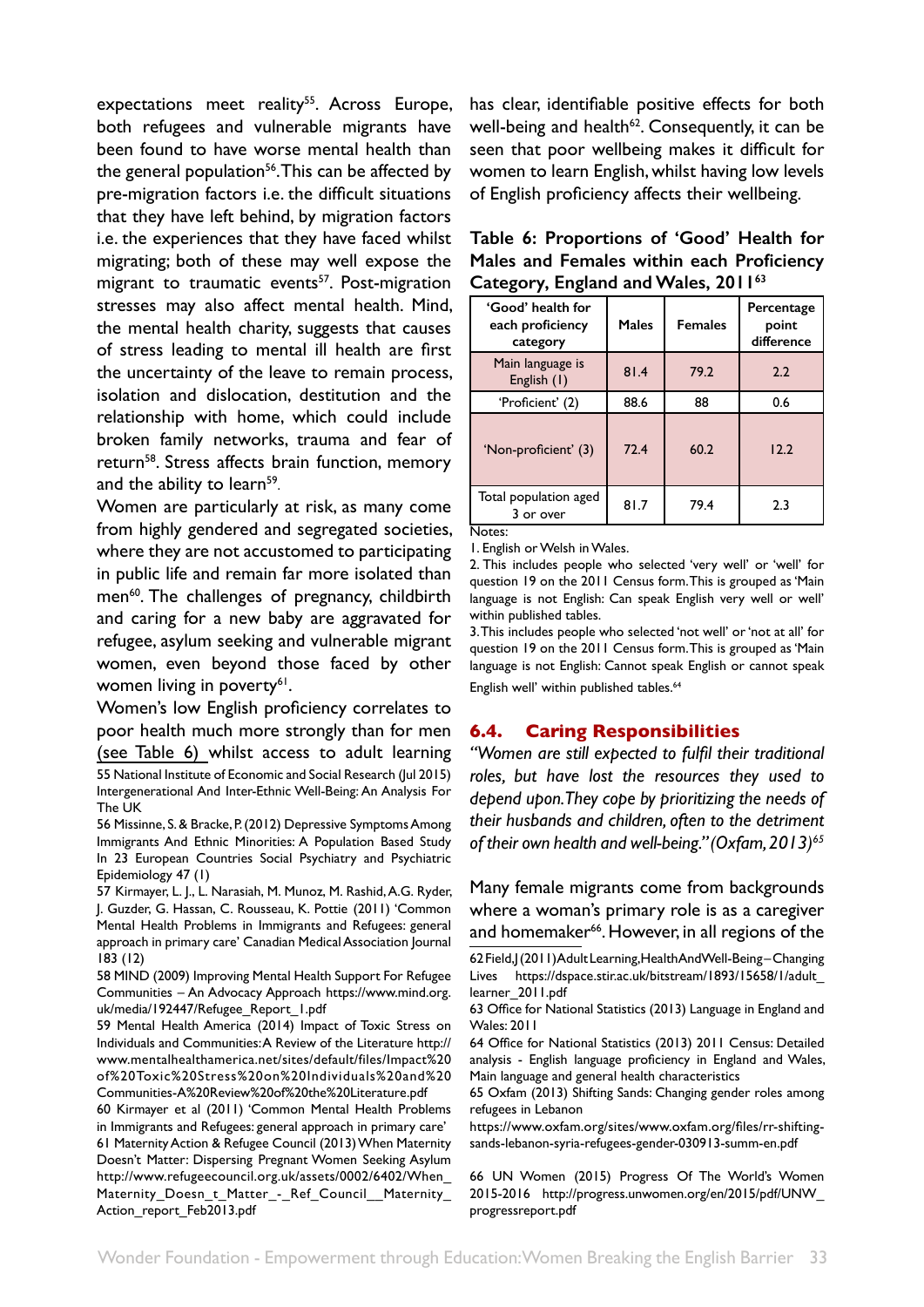<span id="page-33-0"></span>world women work more than men: on average they do at least two and a half times more unpaid care and domestic work than men, with large gender disparities in time spent cooking, cleaning and caring for household members. If paid and unpaid work are combined, women work longer hours than men in nearly all countries<sup>67</sup>.

Women who are mothers are likely to care for small children themselves at home, not only because they cannot afford childcare but because they see motherhood as their role. Similarly, women may care for elderly, ill or disabled relatives<sup>68</sup>. Care responsibilities are further increased as children living in poverty are more likely to be absent from school due to illness, to be hospitalised or to report a long-standing illness<sup>69</sup>. Time saving strategies are often not available, such as online shopping, especially those who may not have room to store food, or a fridge, who may not have access to a washing machine at home and who cannot use the internet for any of the following reasons – no computer, no internet connection, no knowledge of using computers or no knowledge of English.

## **6.5. Safety and Agency**

Many refugee communities in the UK initially consist mainly of men, as they generally move first, and their wives join them later<sup>70</sup>. Young refugee and asylum-seeking women are particularly open to exploitation by the men around them<sup>71</sup>.

Worldwide, almost one-third (30%) of all women who have been in a relationship have experienced physical and/or sexual violence 67 UN Women (2015) Progress Of The World's Women 2015- 2016

70 Refugee Action (2002) Is It Safe Here? Refugee Women's Experiences In The UK http://www.refugee-action.org.uk/ assets/0000/5475/Is\_It\_Safe\_Here\_Report\_2002\_Refugee\_ Action.pdf

71 Refugee Action (2002) Is It Safe Here?

by their intimate partner and in some regions this is much higher. This affects their physical and mental health $72$ . According to the Refugee Council, refugee women are affected by violence more than any other group of women in the world. Consequently, a significant number of refugee women living in the UK have experienced violence, including rape or sexual violence, prior to arrival and remain vulnerable even after arriving in the UK73.

Vulnerable migrant women face a range of additional barriers to reporting and accessing the help they need after experiencing abuse. This includes cultural attitudes within their communities towards these issues. Sometimes disclosure can mean rejection by their family or their community, and under some religious laws divorce can result in the loss of custody of their children. These barriers are especially pronounced for women who have insecure immigration status. Women who have lived in oppressive regimes prior to arriving in the UK are likely to fear seeking help from the police or local government, which therefore greatly reduces their ability to access safety<sup>74</sup>. Women with poor education<sup>75</sup> or a disability are also more likely to face domestic violence<sup>76</sup>.

Within some migrant communities, notably those with roots in South Asia, Afghanistan, Turkey and Kurdish, women may have very limited freedoms. They may not be allowed to choose whether or whom to marry. Not obeying a male family member may lead violence, expulsion from the family and consequent isolation, or even death $^{77}$ . Consequently, whether or not they can learn English depends upon whether permission is given. Trafficked 72 WHO (2016) Intimate Partner And Sexual Violence Against Women: Fact Sheet N°239 http://www.who.int/mediacentre/ factsheets/fs239/en/

73 Refugee Action (2002) Is It Safe Here?

74 https://www.refugeecouncil.org.uk/assets/0001/6381/GLA\_ domestic\_violence\_Oct05.pdf

<sup>68</sup> UN General Assembly (Aug 2013) Report of the Special Rapporteur on extreme poverty and human rights http://www.un.org/ga/search/view\_doc. asp?symbol=A%2F68%2F293&Submit=Search&Lang=E

<sup>69</sup> The Marmot Review (Feb 2010) Fairer Society, Healthy Lives https://www.instituteofhealthequity.org/projects/fair-societyhealthy-lives-the-marmot-review/fair-society-healthy-lives-fullreport

<sup>75</sup> WHO (2016) Intimate Partner And Sexual Violence Against Women: Fact Sheet N°239

<sup>76</sup> European Union Agency for Fundamental Rights (2014) Violence against women: an EU-wide survey http://fra.europa. eu/sites/default/files/fra-2014-vaw-survey-main-results-apr14\_ en.pdf

<sup>77</sup> The Henry Jackson Society (2015) 'Honour' Killings In The UK http://henryjacksonsociety.org/wp-content/ uploads/2015/01/Honour-Killings-in-the-UK.pdf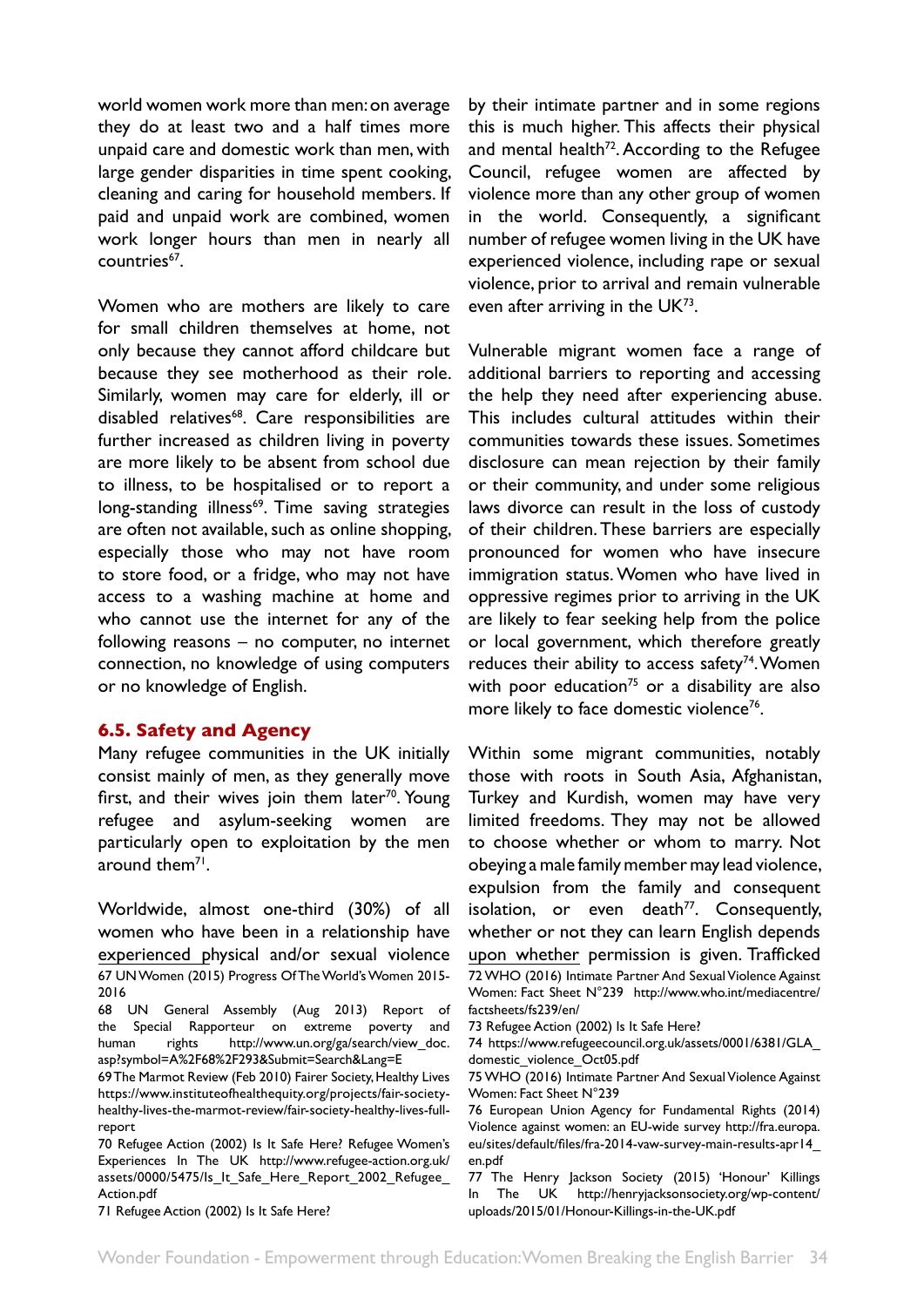<span id="page-34-0"></span>migrant women are another vulnerable group who are hard to engage due to issues of fear, control and shame78.

Abused women can develop a range of symptoms that continue even if they escape the abusive situation. These include agitation and anxiety, depression, panic attacks, trouble sleeping or relaxing, numbness, sense of isolation, nightmares<sup>79</sup> and domestic violence can impact women's wellbeing, ranging from likelihood of attempting suicide, difficulty walking, dizziness and memory loss, throughout their lives<sup>80</sup>. All of these make daily life, let alone committing to English-language learning, difficult, and provision of community-based support where women feel safe and secure, which recognises that women's feeling of safety can take time to develop and that is flexible so that the wellbeing consequences of abuse are accommodated has been found to be effective<sup>81</sup>.

#### **6.6. Poor Education**

Levels of education among female refugees, asylum seekers and vulnerable migrants vary depending on their country of origin, the educational facilities available, and the degree to which their education has been interrupted by war and conflict. In some cases, women may arrive in the UK with no experience of formal education. The most recent United Nations High Commissioner for Refugees (UNHCR) data estimates that worldwide, 50% of primary school-age refugee children are out of school, and 75% of secondary education level

adolescent refugees are also out of school<sup>82</sup>. This means that the education levels of young adult refugees and asylum seekers, who have no right to complete school in the UK, will be low.

In migrants' countries of origin access to education may be poor in general, and women and girls are likely to have fewer years of education, both through favouring sons, domestic duties and other factors, such as child marriage, where girls tend to drop out of school in the preparatory time before marriage or shortly afterwards, which denied her right to an education and the ability to develop crucial skills and knowledge<sup>83</sup>.

The disparity between literacy rates for men and women, as a proxy for education level, is shown in Table 7, for selected countries for which there are significant vulnerable populations in the UK who do not speak English. With the exception of Iraq, all countries showed that younger people were more literate, suggesting that young migrants would be better educated than older ones. Equally, the gender gap for literacy was lower for younger people, although in all countries (excepting Colombia, Brazil and Poland where there was approximate parity) the literacy rate amongst 25-64 year olds was higher for men than for women. This suggests that women are less likely to speak English upon arrival than men, having received less education, that they are more likely than men to be illiterate in their own language, and consequently have greater barriers to learning English.

Illiteracy and low literacy means that as well as learning a new language, learners may need to learn how to hold a pen, what an alphabet is, learn a new alphabet and the most basic fundamentals of grammar. Research has shown that literacy changes the way that the brain

<sup>78</sup> Action Foundation (Mar 2015) A Report On The Challenges, Successes And Barriers For Particularly Isolated Communities Accessing ESOL Classes In Newcastle Upon Tyne http://www. actionfoundation.org.uk/downloads/Hard%20to%20reach%20 ESOL%20research%20report.pdf

<sup>79</sup> Refuge: Effects of domestic violence on women http://www. refuge.org.uk/get-help-now/what-is-domestic-violence/effectsof-domestic-violence-on-women/

<sup>80</sup> Mary Ellsberg, M., H.A.F.M. Jansen, L. Heise, C.H. Watts, C. Garcia-Moreno on behalf of the WHO Multi-country Study on Women's Health and Domestic Violence against Women Study Team (2008) Intimate partner violence and women's physical and mental health in the WHO multi-country study on women's health and domestic violence: an observational study, The Lancet, Volume 371, Issue 9619, 5–11 April 2008, Pages 1165–1172

<sup>81</sup> Action Foundation (Mar 2015) A Report On The Challenges, Successes And Barriers For Particularly Isolated Communities Accessing ESOL Classes In Newcastle Upon Tyne

<sup>82</sup> UNHCR & Global Education Monitoring Report (May 2016) No More Excuses: Provide Education To All Forcibly Displaced People http://unesdoc.unesco.org/ images/0024/002448/244847E.pdf

<sup>83</sup> Amsterdam Institute of Social Research (2016) Understanding And Addressing Child Marriage. A Scoping Study Of Available Academic And Programmatic Literature For The Her Choice Alliance http://www.her-choice.org/wp-content/ uploads/2016/07/Her-Choice-Scoping-Study-Final-July-16-1.pdf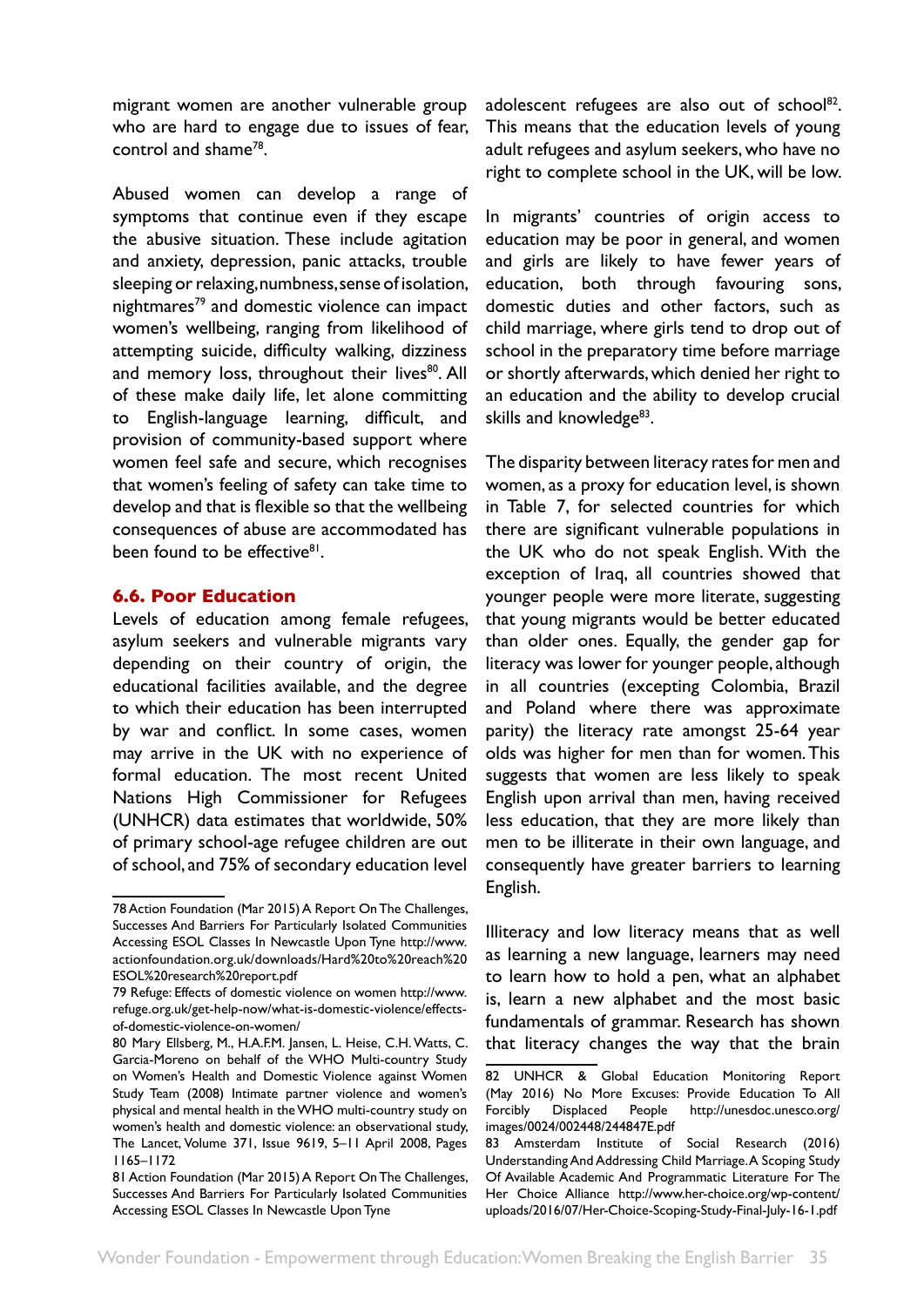<span id="page-35-0"></span>functions, and whilst adult brains can still be plastic, developing literacy from scratch takes time<sup>84</sup>. Different teaching methods have been found to appeal to different learners, and having the opportunity to try new methods, such as Spalding, can benefit pre-entry learners<sup>85</sup>.

**Table 7: Literacy Rate for Selected Countries (%) in 2015**

| Country                            |         | Literacy rate (%)<br>(25-64 years) | Youth literacy rate<br>(%) (15-24 years) |        |
|------------------------------------|---------|------------------------------------|------------------------------------------|--------|
|                                    | Male    | Female                             | Male                                     | Female |
| Afghanistan                        | 41.80   | 10.81                              | 69.42                                    | 46.11  |
| Albania                            | 98.67   | 98.65                              | 98.98                                    | 99.08  |
| Bangladesh                         | 64.64*  | 58.31*                             | 80.62                                    | 85.87  |
| <b>Brazil</b>                      | 92.49   | 94.17                              | 98.52                                    | 99.36  |
| Colombia                           | 94.68   | 95.37                              | 98.23                                    | 99.10  |
| Democratic<br>Republic of<br>Congo | 87.92   | 61.12                              | 91.61                                    | 80.49  |
| Eritrea                            | 77.96   | 56.54                              | 94.57                                    | 91.95  |
| Ethiopia                           | 51.52   | 27.28                              | 71.13                                    | 67.82  |
| India                              | 79.00   | 58.22                              | 91.84                                    | 87.26  |
| Iran                               | 92.78   | 84.18                              | 98.27                                    | 97.77  |
| Iraq                               | 89.07   | 74.91                              | 82.42                                    | 80.61  |
| Nigeria                            | 65.54   | 43.95                              | 79.89                                    | 65.33  |
| Pakistan                           | 67.86   | 34.71                              | 80.23                                    | 66.80  |
| Poland                             | 99.99   | 99.99                              | 99.99                                    | 99.99  |
| Somalia                            | 49.7**  | $25.8*$                            | N/A                                      | N/A    |
| Sudan                              | 62.15   | 47.56                              | 71.31                                    | 70.41  |
| Syria                              | 91.82** | 80.72                              | 94.14                                    | 95.63  |
| <b>Turkey</b>                      | 99.14   | 95.14                              | 99.80                                    | 99.15  |

Source: UNESCO Institute of Statistics (http://data.uis.unesco. org/Index.aspx?queryid=166)

\*Adult literacy rate (15+ years)

 $**$  Adult literacy rate (15+ years), 2000-2006 $$^{86}$ 

In summary, the literature shows that they are a range of challenges that migrants from vulnerable backgrounds face when living in the UK. The challenges are interlinked with poor and unstable accommodation, for example. Whilst professionals and groups that work with vulnerable migrant women are aware of these

challenges there are few effective and joined up resources and interventions in place to help mitigate the challenges that the women face to help them learn and speak English well.

# **7. CONCLUSIONS**

The literature review supports our findings and highlights that looking at ESOL in a vacuum is inadequate. leading us to the following conclusions:

Female refugees, asylum seekers and other vulnerable migrants want to learn English but the challenges that they face are complex and looking at ESOL in a vacuum is inadequate if they are to learn English. Due to the complexity of the issues that these women face – for example mental ill-health, care responsibilities, domestic violence, and multi-dimensional poverty – providing the support to overcome these is important if women are going to have the capacity to learn and regularly attend classes. When women struggle to meet their basic needs and those of their dependents, English learning is pushed down their list of priorities, even though they clearly recognise that learning or improving their English would make their lives easier.

For those that can overcome these initial challenges, the cost, location and timings of classes and the lack of free childcare have been recognised as barriers to women learning English for many years, and this was echoed by the women that we spoke to. Women with families are time and energy poor and provision of child care is essential to make learning a possibility for many mothers. Even the most motivated learners may struggle to attend every class and a flexible approach is therefore needed.

Creating spaces where vulnerable women feel safe and welcome – empowering spaces – are important in developing their confidence to try new things. Community centres that did this and provided additional support to overcome the other barriers that they face, for example, advice provision, counselling, child care were

<sup>84</sup> Dehaene, S. (2011) The Massive Impact of Literacy on the Brain and its Consequences for Education, Human Neuroplasticity and Education: Pontifical Academy of Sciences http://www.unicog.org/publications/Dehaene%20Review%20 Cognitive%20neuroscience%20of%20Reading%20and%20 Education%202011.pdf

<sup>85</sup> Brooks, G. & M. Burton (2010) The Spalding Method: An Evaluation For The Baytree Centre, Brixton

<sup>86</sup> UNESCO Somali Distance Education and Literacy http:// www.unesco.org/uil/litbase/?menu=4&programme=100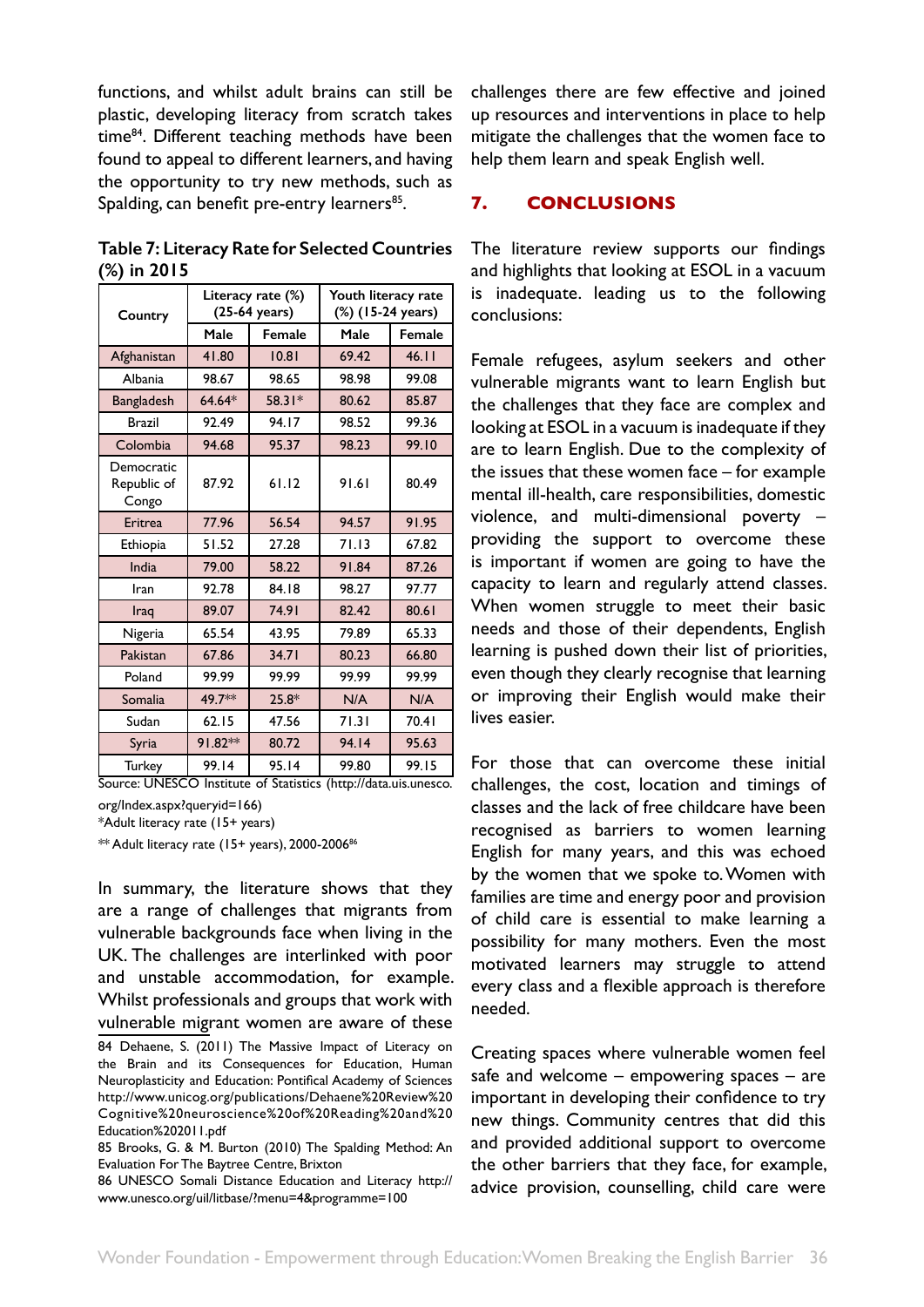valued by the women who often found it hard to overcome the feeling of dislocation that they felt upon arriving in the UK.

Women's isolation was not only a consequence of not speaking English, but also a barrier to learning English, as it meant that women did not know where to learn, how to get to classes and had no one to support them through the experience. Delays in starting to learn English upon arrival made it more difficult for women to start learning. Not having the opportunity to practice meant that a woman's command of and confidence in using English could decrease and reverse the benefit that she gained from classes. Women wanted the opportunity to meet native English speakers. The Muslim women who we spoke to, from many countries, wanted to learn English and integrate. Their aspirations and barriers were not different to those of the other women who we spoke to.

Personal relationships – between women and with community workers and teachers – were invaluable to the women and motivated them to make the effort to attend classes and other activities at community centres. The dependency of these women could be overwhelming for already stretched staff but trained volunteers could play at important role in supporting vulnerable women, for example helping them to apply for courses, accompanying them on their first day, motivating them and encouraging them.

When these volunteers were other migrants they could help learners to negotiate the complexities that they were already overcoming and showed that advancement was possible. British volunteers played an important role in making migrants feel welcomed and provided an insight into the dominant culture. Being listened to by others made them feel valued and no longer invisible. One ESOL teacher said:

*"It's nice to have tea and sofas and snacks… knowing their name is key. It's tricky with a lot of people and sometimes they only pop in briefly. It makes people feel welcome. It makes them feel recognised as*  *an individual and not just a person in a crowd. People light up if you know their name and are disappointed when you don't."*

For women starting English from scratch, including those with very little education, the lack of beginners' classes was a huge barrier. Understanding needs so that effective local, tailored solutions with adapted teaching styles and formats to make initial English-learning possible are essential. Women suggested that they would benefit from English taught through practical classes, including cookery and crafts, as would women-only classes and, for some, learning with others from a similar cultural background. More work needs to be done to understand what teaching methods work for women with different needs and from different cultural and education backgrounds so that women can learn as quickly as possible and classes have high retention levels. Learning English has value to these women, their families and benefits to wider society even when it does not lead quickly to employment.

Further, it needs to be recognised that some women – those who are most vulnerable - face personal barriers that make learning at the pace required by immigration regulations, or in some cases at all, impossible. There are women in the UK who are even more isolated that those who we spoke to and who face even greater challenges than them.

Learning English is an essential part of vulnerable female migrants' journeys to feel empowered and able to make fulfilling choices, raise their aspirations and those of their friends and families, and to integrate and feel at home in the UK, which they want. If one goal of women's English-learning is that they are empowered to engage with British society, they also must be listened to as to how best that can come about.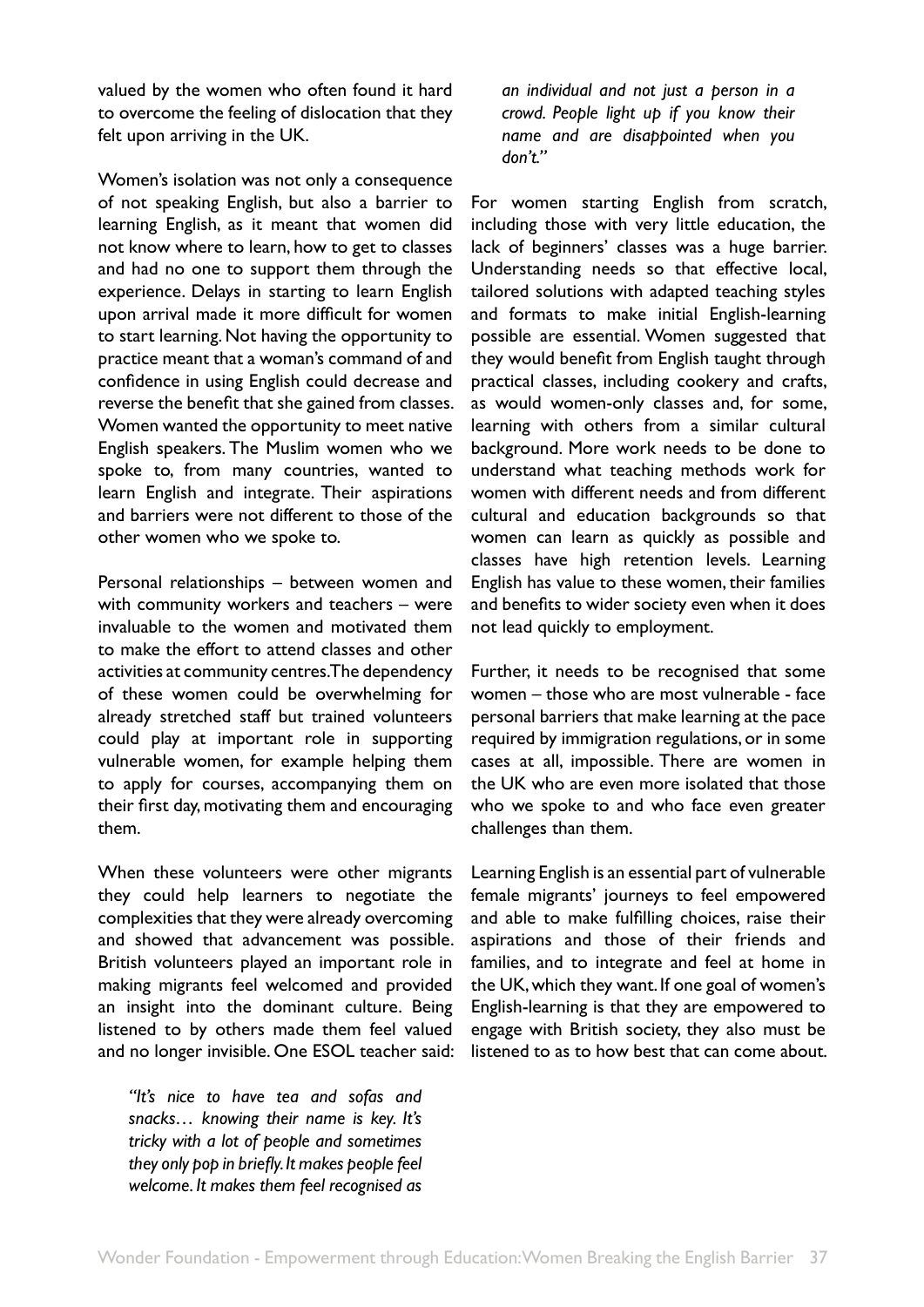# <span id="page-37-0"></span>**8. HOW THE UK CAN EMPOWER WOMEN TO BREAK THE ENGLISH BARRIER**



Having listened to vulnerable migrant women and those who support them in the community, we are making the following recommendations:

• **A whole-person approach to the needs of vulnerable female migrants, including refugees and asylum seekers needs to be embedded in service delivery**. National and local Government, the NHS, learning providers, community groups and charities need to work together if prevention and early intervention are to be achieved. Co-locating advice provision, counselling and child care alongside English provision and vice versa will help the most vulnerable women to address their challenges as well as resolving some of the most immediate barriers to English learning.

• The Government should develop a **national UK English-learning strategy with specific consideration given to the additional challenges that women learners may face.**  This should include:

• **Recognition of the value of women learning English for their own wellbeing and fulfilment** in addition to the wider benefit that it has to their families, employability and social integration.

• **Commitment to equal access to English language learning for all women**, regardless of their country of origin, religion or ethnicity.

• **Guaranteed funding for accredited ESOL classes,** which are valued by women learning English.

• **A commitment to full cost recovery87** to ensure that ESOL teachers are not overburdened by administration and meeting learners' additional needs and providers can effectively address the barriers that learners face, engaging harderto-reach learners and improving retention.

• **Recognition of ESOL teachers' experience and training**, to be reflected in their pay and with adequate time allocated to class preparation, administration and students support to reflect what they already do.

• **A commitment to making accredited ESOL accessible for learners**, with delivery taking place in the community as well as within colleges.

• **Recognition that local, communitybased and non-accredited English-**

<sup>87</sup> New Philanthropy Capital, http://www.thinknpc.org/ publications/full-cost-recovery-2/full-cost-recovery-2/?postparent=6107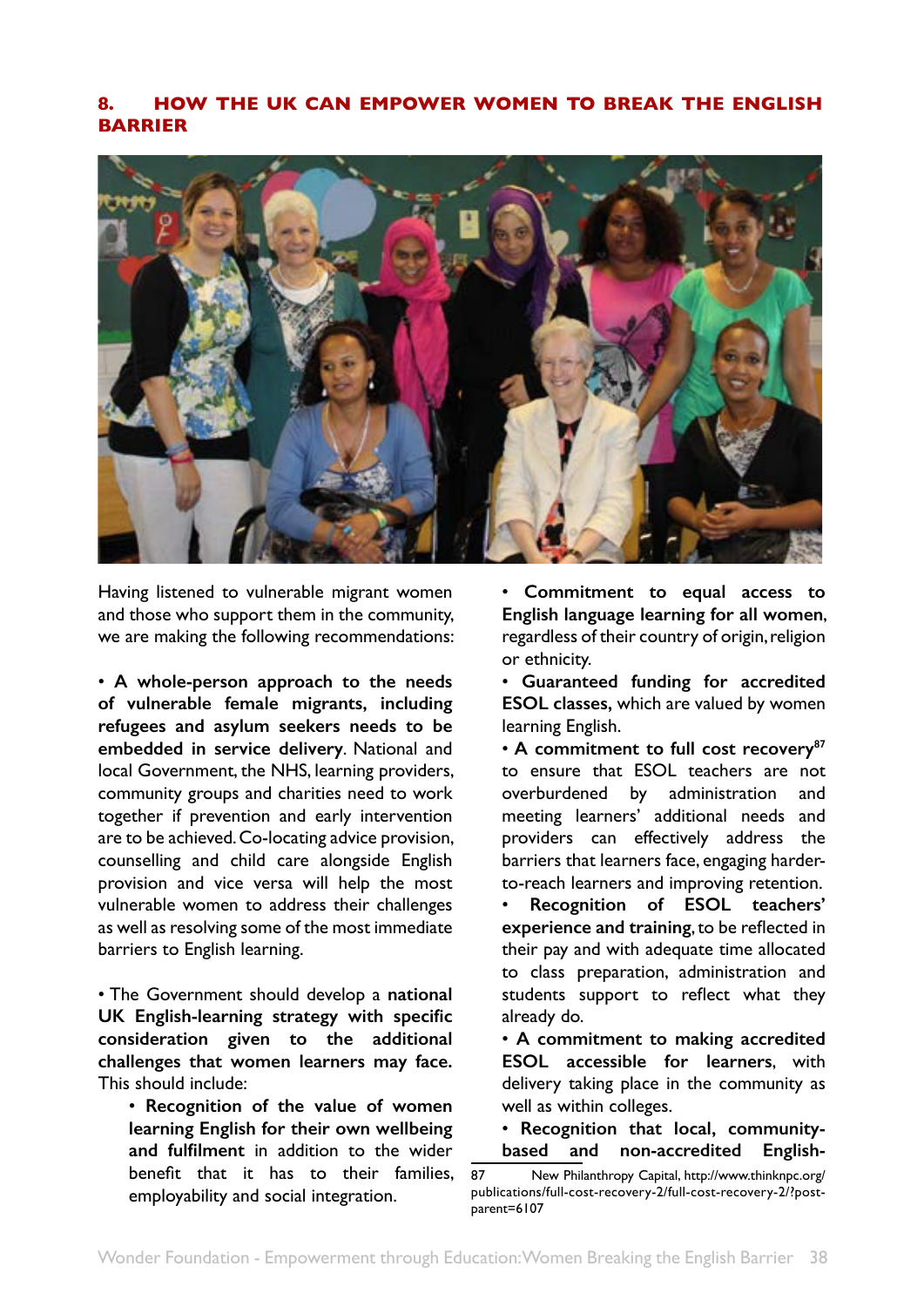**learning initiatives in local and familiar places are essential for women with low confidence.**

• **Research needs to be undertaken into which methods and formats of English language teaching are most effective in engaging different types of vulnerable female migrants and enhancing their learning.**  Our findings suggest that these could include offering single-sex provision, English taught to speakers of one language only or English taught through the development of other skills or relevant knowledge.

• **Empowering community spaces where women feel safe and welcome are essential if migrant women are to build relationships and integrate.** Local service commissioning must recognise the value of well-used community spaces that serve women and children living in cramped accommodation and on low incomes, who cannot afford access to other safe meeting places. Empowering spaces reduce isolation, help women to form friendships, practice English informally and build their confidence and familiarity with the UK so that they are aware of their rights and responsibilities as well as opportunities.

• **It should be made easier for all migrants to volunteer** should they wish to, to use their skills for the good of others and create new social networks. Complex English-language application processes should not bar them from roles that do not require high English language levels.

• **The integration of migrants is a twoway process. Mentoring and befriending of migrant English learners by nationals and better established migrants should also be encouraged and funded at the local and national level.** The responsibility for integrating migrants cannot fall upon them alone if they do not have opportunities to meet UK citizens. Women of all backgrounds are seeking to meet British people and opportunities to make them feel welcome and included in British society. Addressing isolation in practice is

more sustainable and effective than theoretical discussions of British values in promoting inclusion.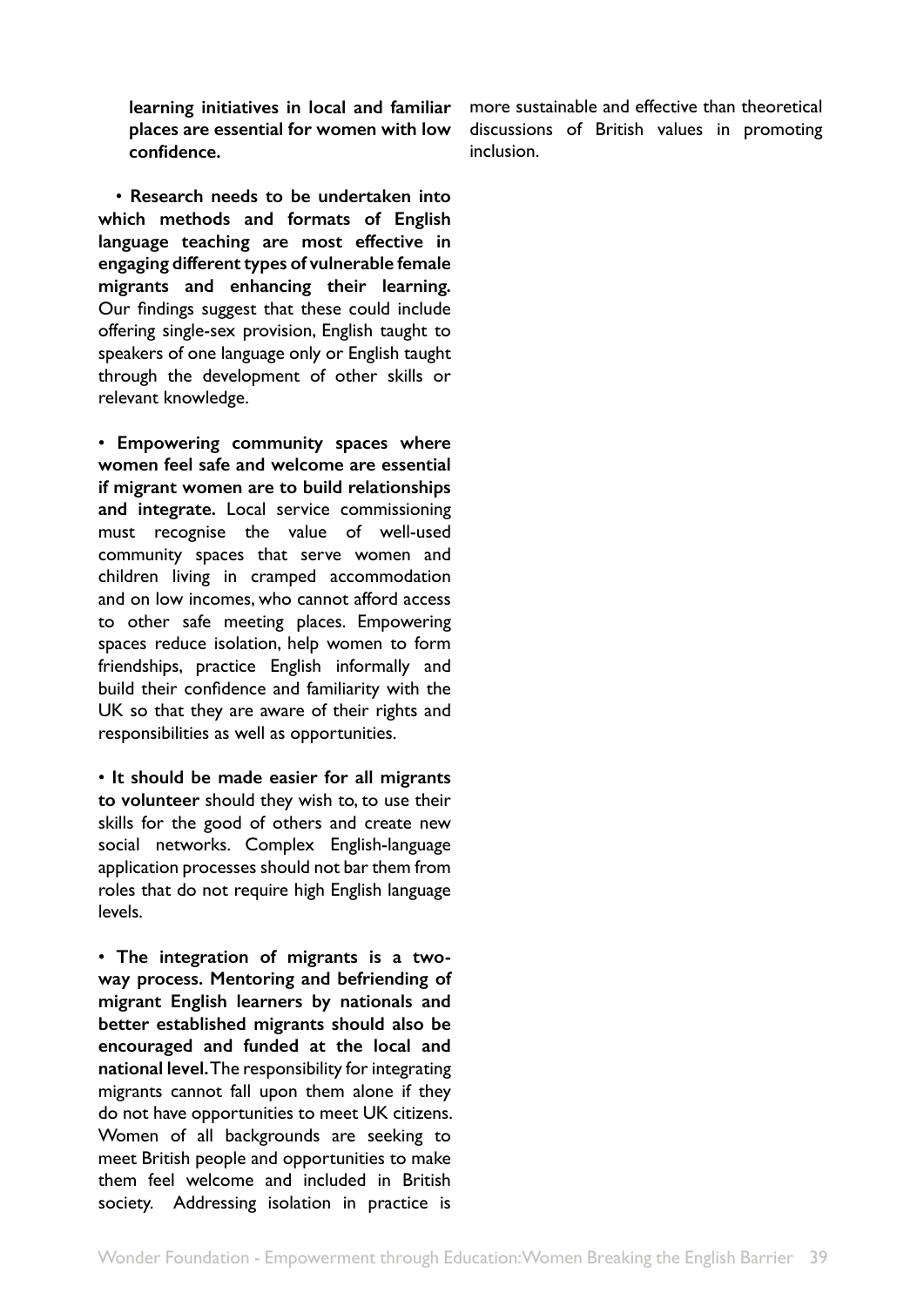# <span id="page-39-0"></span>**APPENDIX: Background on the Participant Organisations**

**Afghan Association Paiwand** was founded in 2002 to maintain Afghan cultural identity and pass on the community's rich heritage to the next generation in the UK. They provide supported accommodation for unaccompanied minors and refugee youths, for young Afghans they provide Saturday schools in Harrow and Barnet for young Afghans and mentoring, ESOL classes to adults, parenting classes and a mental health project.

**CARIS Haringey** has been providing a holistic range of services for families in temporary accommodation since 1990. Their services are open to everyone in temporary accommodation in the London Borough of Haringey, and service-users include a high proportion of refugees, asylum-seekers, victims of domestic violence, and those with mental health issues.

**Community Language Support Services** was founded by Eritrean women, it provides legal and housing assistance to immigrants in Amharic, Arabic, English, Somali, French, Tigre and Tigrinya as well as counselling and ESOL when funding is available. It is based in the presbytery of St Mellitus Church in Holloway.

**Congolese Catholic Chaplaincy** was set up to serve Catholics from DRC across London and Essex. It is based at St Joan of Arc church, Highbury, a natural centre for Congolese since the family of Patrice Lumumba, the first Premier of the former Belgian Congo, fled there after his murder in 1961. As well as religious activities, the church has a programme for young people and offers support to Congolese migrants.

**IMECE** Women's Centre was set up in 1982. Its aim is to empower Black, Minority Ethnic and Refugee (BMER) women, particularly Turkish, Kurdish and Turkish Cypriot women and improve quality of their lives. It provides a women-only space, advice, counselling and support for victims of violence against women and girls, a subject on which they also provide training to statutory organisations.

**Iraqi Community Association** enables Iraqis to settle and integrate in the UK. They provide a range of services to people from all backgrounds who are originally from Iraq, including volunteering opportunities, advice, public health support, counselling, training, employment guidance, information services, and organising cultural events. They also raise awareness about relevant events in Iraq and the integration process in the UK.

**London Black Women's Project** is a black feminist organisation that works towards elimination of gender-based violence. They provide refuge accommodation, counselling, advocacy and advice services and community advocacy and training to professionals and members of community on a range of issues relating to elimination of violence against women and girls.

**Migrant Resource Centre** offers a range of free services to support migrants, refugees and asylum seekers to integrate, through supporting them to develop their skills and understand their rights and responsibilities so that they can fully participate in and contribute to that society. The MRC aims to improve the image and perception of migrants and refugees in the UK, promote social justice and enable and encourage two-way integration through dialogue, mutual acceptance and respect. To achieve this they offer specialist immigration and asylum advice, general information and advice, employment, education and training advice and support and information on accessing health services.

**Pembury Community Centre** is a Peabody Community Centre in Hackney Wick. It offers a range of services to people living in the local area including activities for children and young people, parenting and family support, employment, education and volunteering activities for adults, including ESOL, advice, health services and a befriending project for the elderly.

**The Baytree Centre** opened in 1996, Baytree offers services and support to women and girls facing multiple barriers to inclusion. The services developed for clients focus on education (including ESOL, delivered both at the centre and, for parents of children under five, in a number of Lambeth Children's Centres), training, employment, health and social support measures in order to enhance confidence and self-esteem and to promote aspirations, community cohesion and cultural harmony. All projects for both women and girls rely on 1–1 mentoring, offering support to them in overcoming personal difficulties.

**Women for Refugee Women** is a support and advocacy organisation. They work directly with women who seek asylum. And support two grassroots groups in London, Women Asylum Seekers Together London and the London Refugee Women's Forum. More than 70 women come to these groups every week for English classes, advice, lunch and other projects such as craft and drama.